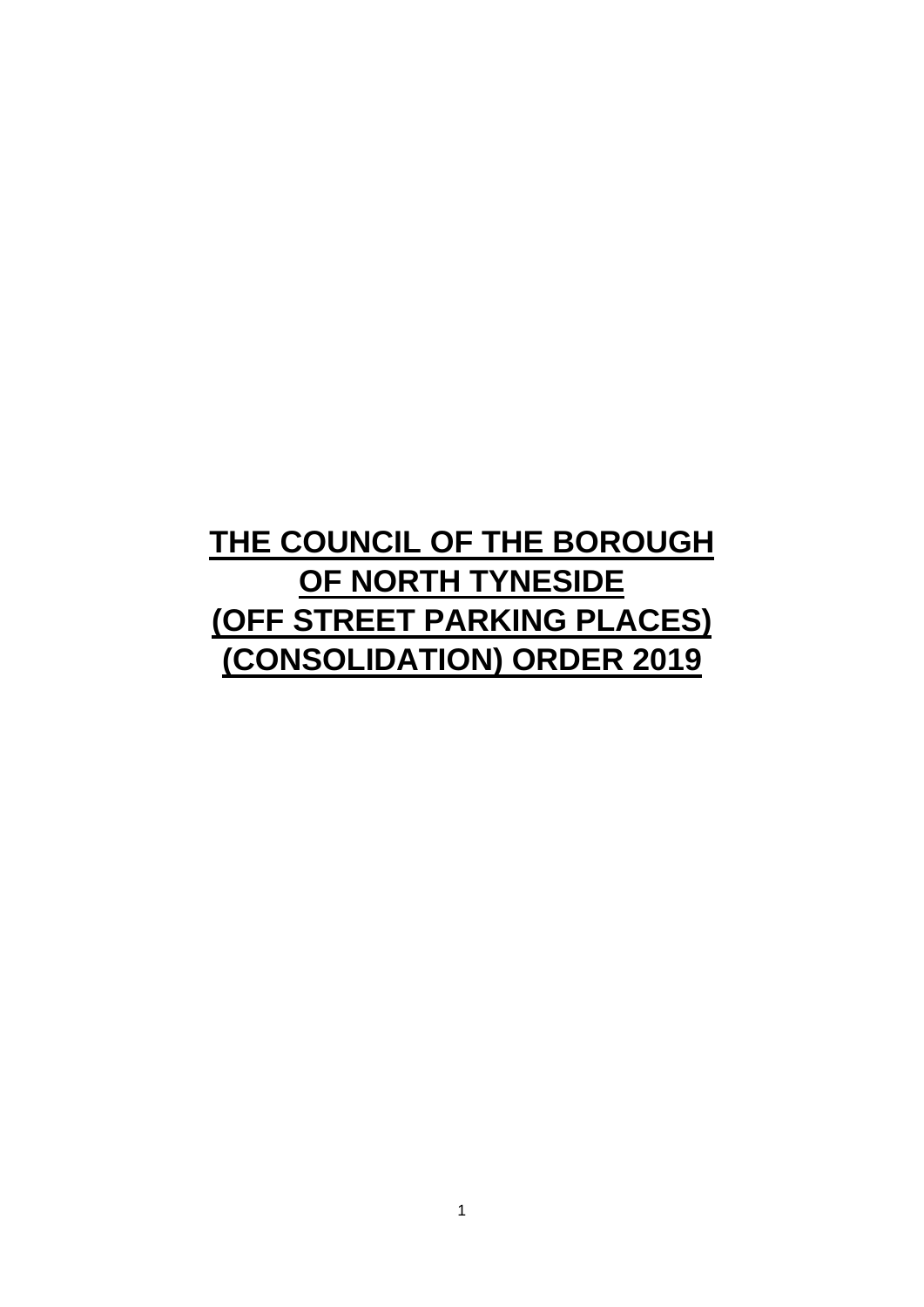### **Explanatory Note** *This does not form part of the Order*

- 1. This Order revokes those Orders made by the Council of the Borough of North Tyneside relating to off street parking places within the Borough of North Tyneside.
- 2. The Orders revoked were made between 2017 March 2019 and reproduces the provisions of those Orders in a consolidated form without amendments.
- 3. All distances stated in this Order are approximate.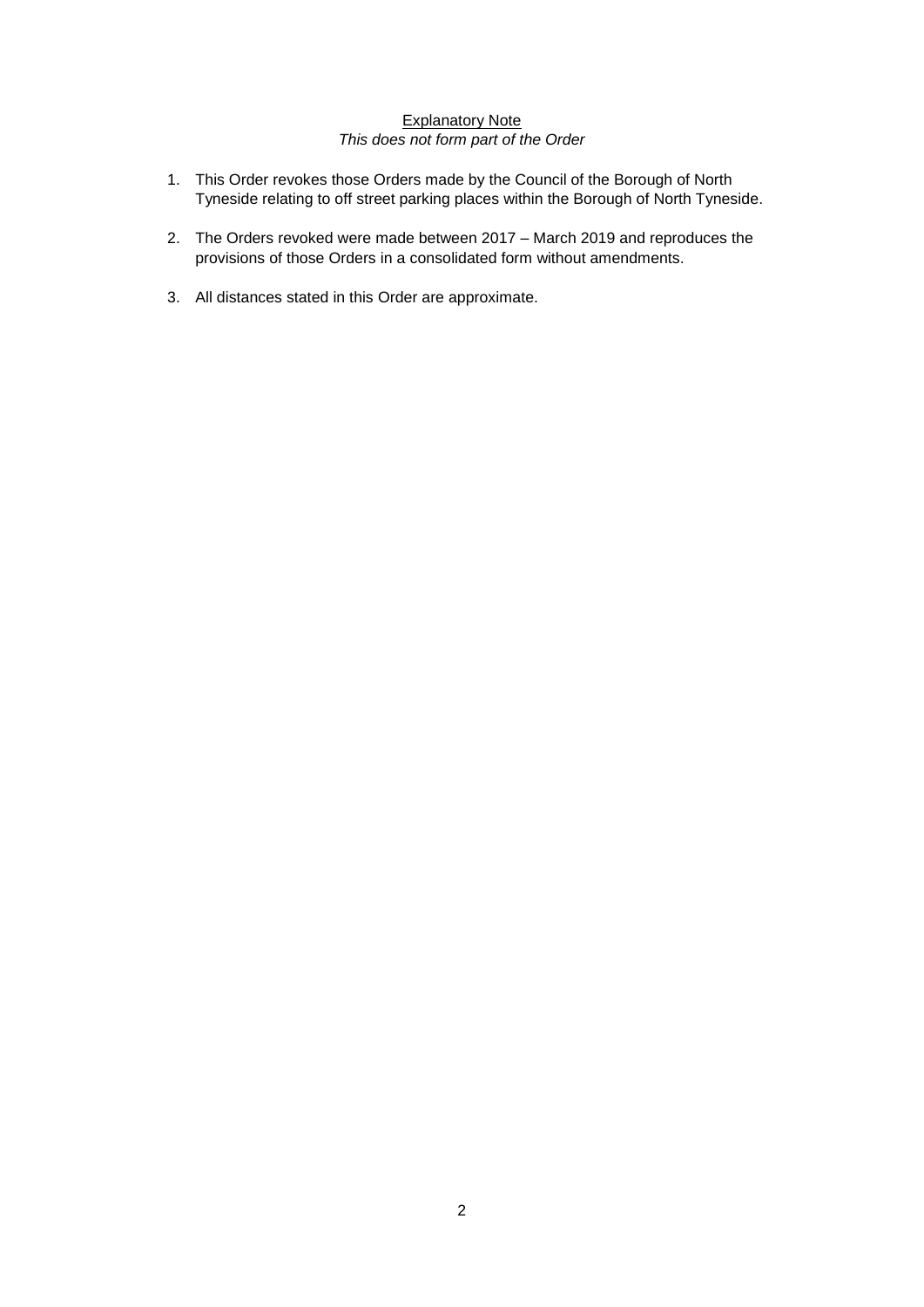# **The Council of the Borough of North Tyneside (Off Street Parking Places) (Consolidation) Order 2019**

# **Arrangement of Articles**

| Part I - General                                            | <b>Article</b> | Page No |
|-------------------------------------------------------------|----------------|---------|
| Commencement and citation                                   | 1              | 4       |
| Revocation                                                  | $\overline{2}$ | 4       |
| Interpretation and Saving                                   | 3              | 4       |
|                                                             |                |         |
| <b>Part II - Parking Places</b>                             |                |         |
| <b>Authorisation of Parking Places</b>                      | 4              | 9       |
| Conditions of use of Parking Places                         | $\overline{5}$ | 9       |
| Parking Charges and Method of Payment                       | 6              | 11      |
| Exemptions from payment of the parking charge               | $\overline{7}$ | 12      |
| Indications as evidence of not paying a parking charge      | 8              | 13      |
| Power to suspend the use of a Parking Place or part         | 9              | 13      |
| thereof                                                     |                |         |
| Application for and issue of permit(s) for Back Park View   | 10             | 14      |
| Car Park, Coronation Street Car Park and Norfolk Street     |                |         |
| Car Park                                                    |                |         |
| Application for and issue of permit(s) for Back Park Road   | 11             | 15      |
| Car Park, Wallsend                                          |                |         |
| Application for and issue of a permit for St Mary's Island  | 12             | 17      |
| (North) Car Park, Whitley Bay                               |                |         |
| Application for and issue of permit(s) for Spanish City Car | 13             | 18      |
| Park, Whitley Bay                                           |                |         |
| Application for and issue of a permit for The Waves Car     | 14             | 20      |
| Park, Whitley Bay                                           |                |         |
| Application for and issue of Foreshore Permit               | 15             | 20      |
| Quadrant Car Park layout of parking bays                    | 16             | 22      |
| Application for and use of a permit for Staff Car Parking   | 17             | 22      |
| Bays in Quadrant Car Park                                   |                |         |
| Standages                                                   | 18             | 23      |
| Removal and disposal of vehicles                            | 19             | 23      |
| No liability for loss or damage to vehicle or property      | 20             | 24      |
| Contravention and enforcement                               | 21             | 25      |

| <b>Arrangement of Schedules</b>                   | <b>Schedule</b> | <u>Page</u> |
|---------------------------------------------------|-----------------|-------------|
| Orders revoked                                    |                 | 26          |
| <b>Parking Places</b>                             |                 | 27          |
| Quadrant Car Park – Description of Parking Places |                 | 40          |
| <b>Appendix 1</b>                                 |                 | 41          |
| Plan of Parking Places - Quadrant Car Park        |                 |             |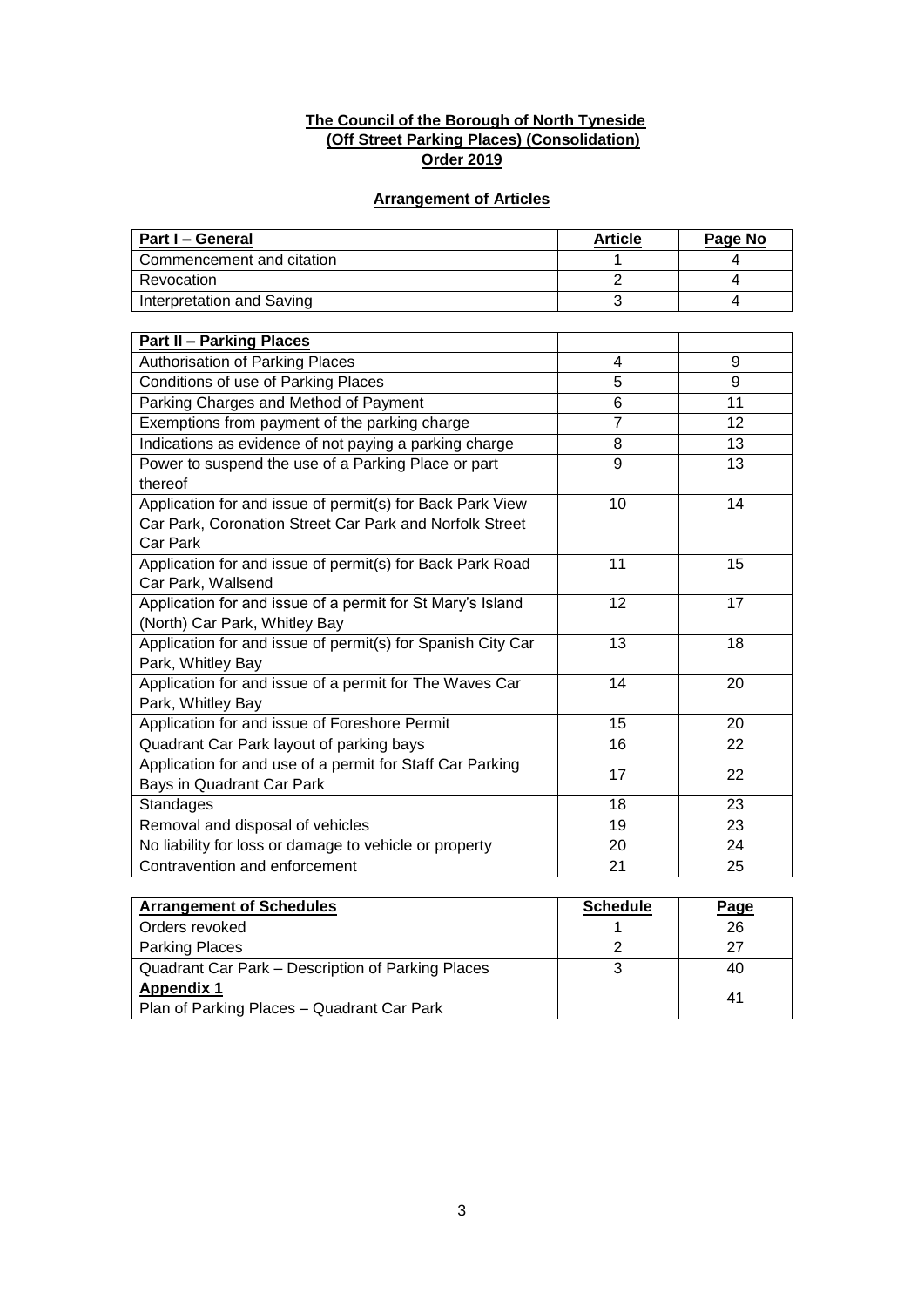## **The Council of the Borough of North Tyneside (Off Street Parking Places) (Consolidation) Order 2019**

The Council of the Borough of North Tyneside in exercise of its powers under Sections 32 and 35 and Part IV of Schedule 9 to the Road Traffic Regulations Act 1984, as amended, ("the Act") and of all other enabling powers and after consultation with the Chief Officer of Police, in accordance with Part III of Schedule 9 to the Act, hereby make the following Order:-

#### **Part I General**

#### **Commencement and Citation**

1. This Order shall come into operation on the 1st day of July 2019 and may be cited as The Council of the Borough of North Tyneside (Off Street Parking Places) (Consolidation) Order 2019.

#### **Revocation**

2. The Orders specified in Schedule 1 to this Order are hereby revoked.

#### **Interpretation and Savings**

3. (i) In this Order the following expressions have the meanings hereby respectively assigned to them:-

**"The Act of 1984"** means the Road Traffic Regulations Act 1984 (as amended);

**"The Act of 2004"** means the Traffic Management Act 2004 (as amended);

**"Account Number"** means the telephone number of the mobile phone as referred to in Article 6(iii) of this Order;

**"Bus"** or **"Buses"** have the same meaning as in Section 22 of The Traffic Signs Regulations and General Directions 2002, as amended;

**"Car Club"** means a community car club or similar organisation (including any persons or organisations acting on behalf of such club or organisation) approved in writing by the Council for the purposes of this Order;

**"Car Club Parking Bay"** means a bay within the car park designated as a Car Club parking space indicated by an appropriate traffic sign or/and road markings;

**"Car Club Vehicle"** means a vehicle provided for the use of persons who have paid the relevant membership fee and by means of a real-time or advance booking system has access to the vehicle for a specified period and which displays the relevant identification issued and/or approved by the Council;

**"Charging Period"** means the hours specified in Column 4 of Schedule 2 to this Order during which a parking charge is to be paid;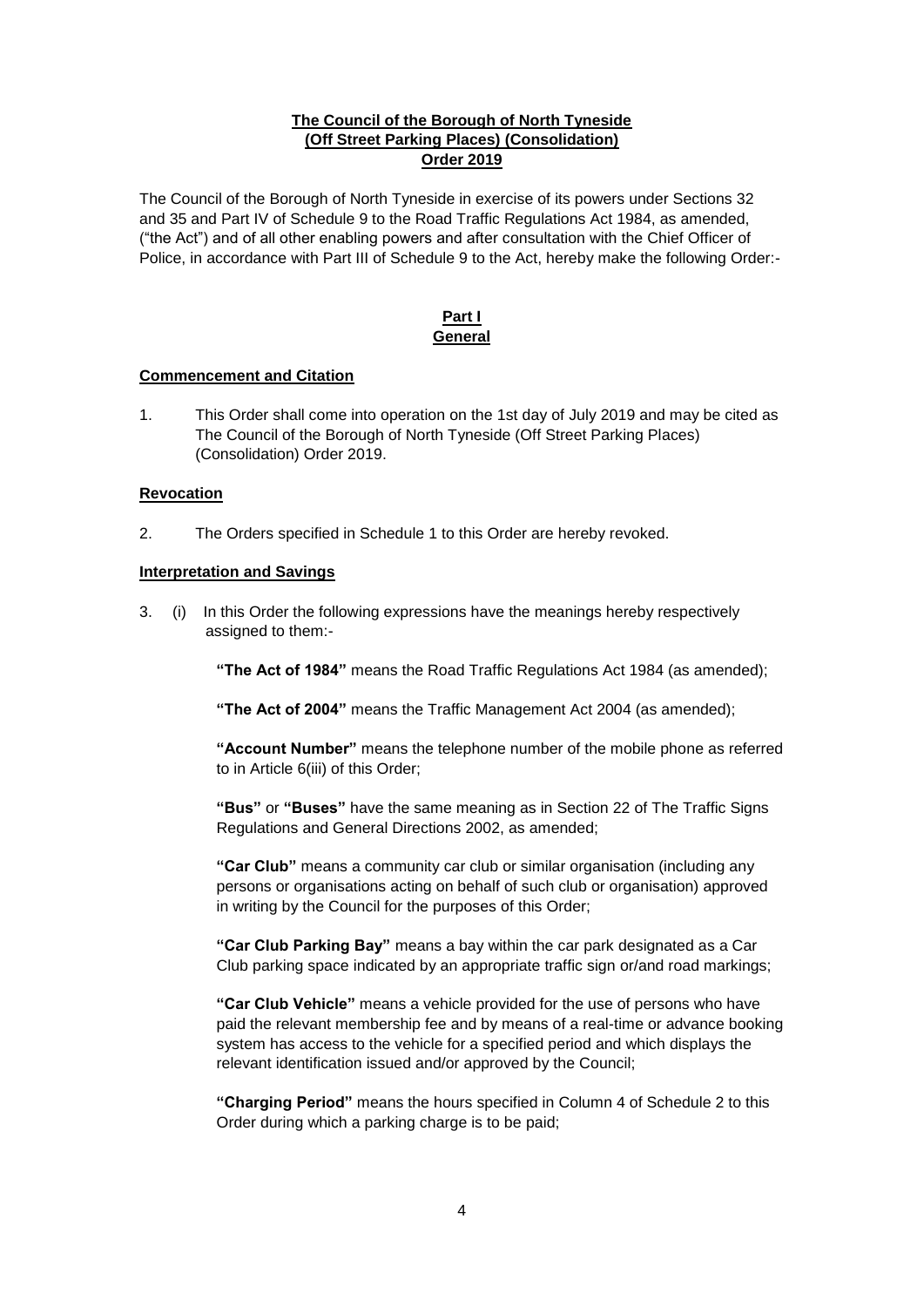**"Civil Enforcement Officer"** means a person authorised by or on behalf of the Council pursuant to the provisions of Section 76 of the Traffic Management Act 2004, as amended, to supervise any parking place;

**"Coach"** means a motor vehicle constructed or adapted to carry more than 14 passengers (exclusive of the driver);

**"Credit Card"** and **"Debit Card"** have the same meaning as defined in Section 35A of the Act;

**"Days of Operation"** applies to Parking Places listed in Schedule 2 of this Order and means the days prescribed in Column 3 of that Schedule during which the Parking Place is available for motorists to use;

**"Disabled Person's Badge"** means a valid badge issued by a local authority or authorised provider in accordance with the Disabled Persons (Badges for Motor Vehicles) (England) Regulations 2000, as amended;

**"Disabled Person's Vehicle"** means a vehicle displaying in the relevant position a valid Disabled Person's Parking Badge in accordance with Part III of The Disabled Persons (Badges for Motor Vehicles)(England) Regulations 2000 (Statutory Instrument 2000 No. 682) (as amended) and being used in accordance with those regulations;

**"Driver"** in relation to a vehicle waiting in a parking place, means the person driving the vehicle at the time it was left in the parking place;

**"Electric Vehicle"** means wholly electric cars and mopeds which must be plugged in and charging whilst parked in the Electric Vehicle Charging parking bay;

**"Electric Vehicle Charging parking bays"** means a bay within the car park designated as a Pool Car parking space indicated by an appropriate sign and/or road markings;

**"Enactment"** means any enactment, whether public or local, and includes any Order, by law, rule, regulation, scheme or other instrument and any reference to any enactment in this Order shall be constructed as a reference to that enactment as amended by any subsequence enactment;

**"Foreshore Parking Places"** for the purpose of this Order means any of the following (this is not inclusive of on-street facilities, which are included within the Council's On-Street Parking Places Order):-

| Beaconsfield Car Park        | Tynemouth          |
|------------------------------|--------------------|
| Bournemouth Gardens Car Park | <b>Whitley Bay</b> |
| Dukes Walk Car Park          | <b>Whitley Bay</b> |
| Grand Parade Car Park        | Tynemouth          |
| Mini Golf Car Park           | <b>Whitley Bay</b> |
| Sea View Car Park            | Tynemouth          |
| Spanish Battery Car Park     | Tynemouth          |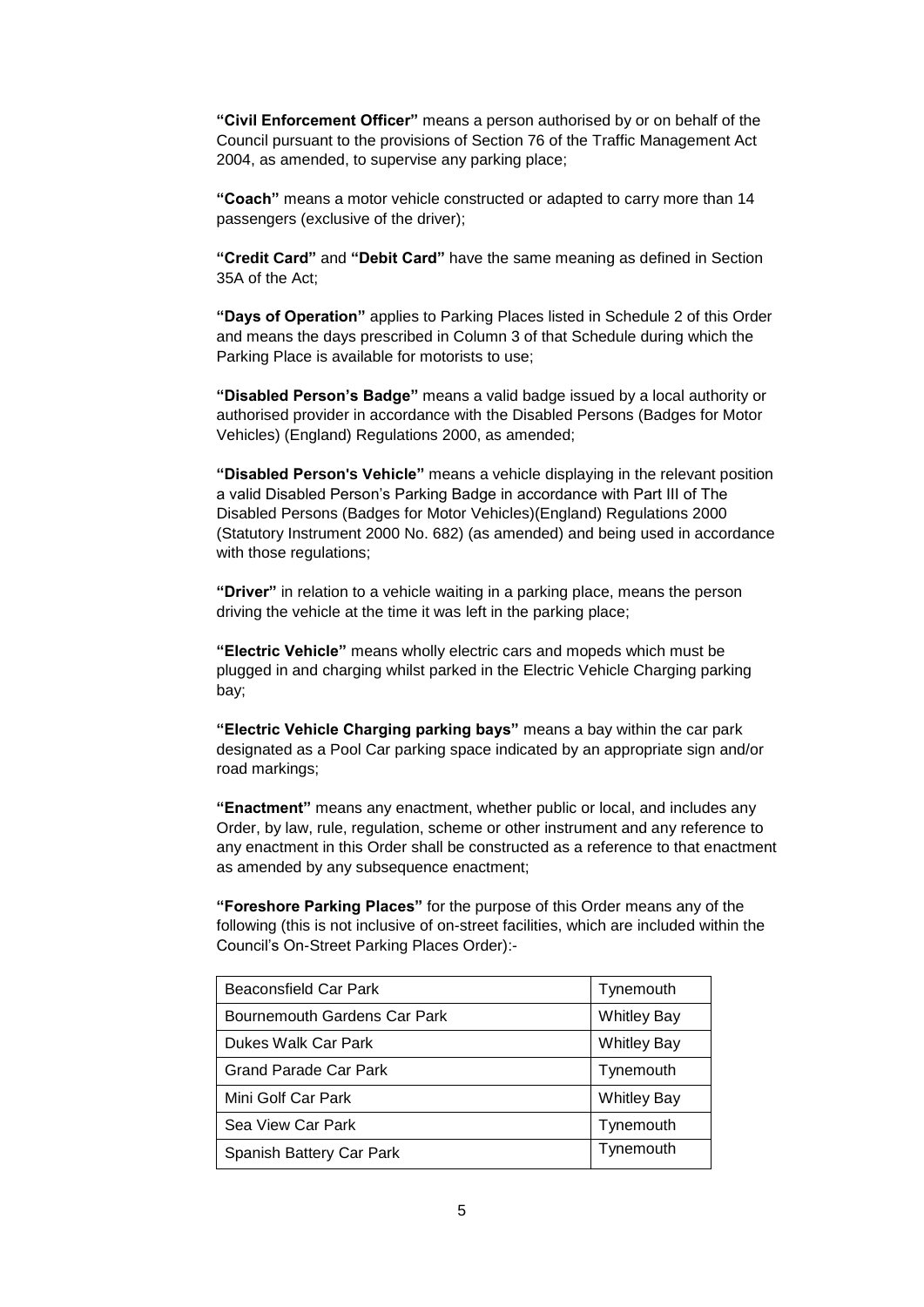| Spanish City Car Park                         | <b>Whitley Bay</b> |
|-----------------------------------------------|--------------------|
| St Marys Island (North) and (South) Car Parks | <b>Whitley Bay</b> |

**"Foreshore Permit"** means a permit issued under the provisions of Article 15 of this Order;

**"Goods"** for the purpose of loading/unloading means goods or packages that are not easily portable;

**"Goods Vehicle"** means a motor vehicle which is constructed or adapted for use for the carriage of large goods or burden of any description, and is not drawing a trailer;

**"Heavy Goods Vehicle"** means a motor vehicle which is constructed or adapted for the use of or the carriage of goods or burden of any description and which the weight unladen does not exceed 7.5 tonnes;

**"Hours of Operation"** applies to Parking Places listed in Schedule 2 of this Order and means the hours prescribed in Column 4 of that Schedule during which the Parking Place is available for motorists to use;

**"Loading"** means the loading of goods onto or the removing of goods from a vehicle, which by virtue of the weight, size, value or quantity of the goods requires the vehicle to be stationary at that location. Loading is only deemed to be taking place if there is continuous activity involved with loading. Loading includes checking of goods for the purposes of their collection or delivery and signing of receipts;

**"Location Number"** means a number which the Council may display at a parking place;

**"Maximum Time Limit"** refers to a limit on the time that a vehicle may under this Order wait in a car park or parking place;

**"Mobile Telephone"** has the same meaning as in Section 319(2) of the Income Tax (Earnings and Pensions) Act 2003;

**"Motorcycle"** has the same meaning as defined in Section 185(1c) of the Road Traffic Act 1988;

**"Parking Bay"** means an area of a parking place which is provided for the leaving of a vehicle and indicated by markings on the surface of the parking place;

**"Parking Charge"** means the charge referred to in Article 6(1) of this Order;

**"Parking Period"** means the time for which a vehicle may wait upon payment of the parking charge;

**"Parking Place"** means any area of land specified by name in Column 1 of Schedule 2 to this Order;

**"Passenger Vehicle"** means a motor vehicle (other than a motor cycle) constructed or adapted solely for the carriage of not more than eight passengers (exclusive of the driver) and their effects and not drawing a trailer;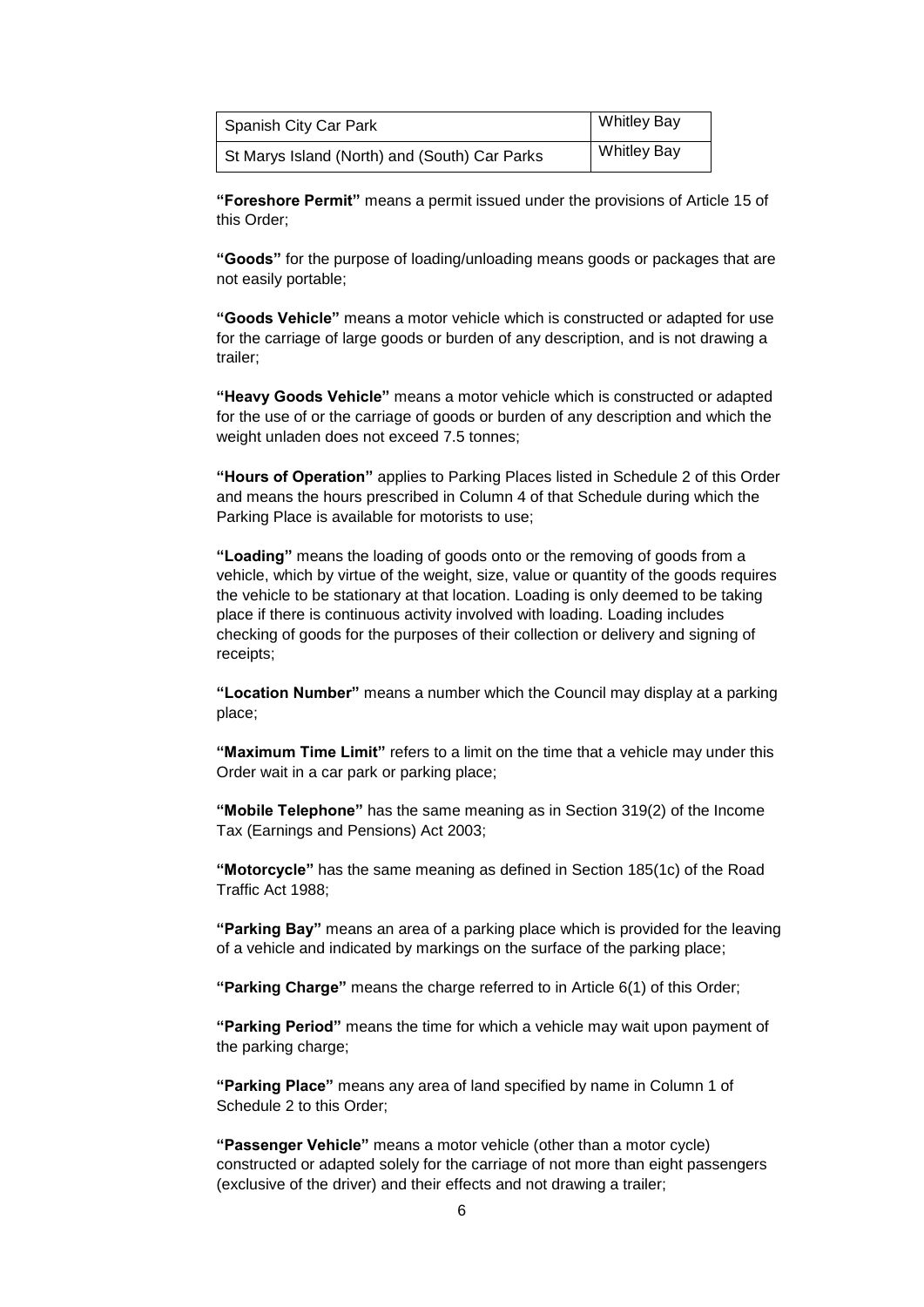**"Payee"** means the person registered with the Council in accordance with Article 6(3) of this Order;

**"Penalty Charge"** and **"Reduced Penalty Charge"** means a charge, set by the Council, pursuant to the provisions of Section 77 of the Traffic Management Act 2004 and regulations there under and in accordance with any guidance given by the Secretary of State, which is to be paid in the manner prescribed in the penalty charge notice;

**"Penalty Charge Notice"** means a notice issued by a civil enforcement officer or the Council pursuant to the provisions of Section 78 of the Act of 2004 and regulations made there under, as amended;

**"Permit"** means any permit identified by this Order as being a valid permit for use within a parking place designated in this Order during that parking places controlled hours;

**"Permitted Position"** means, where parking bays are provided, wholly within a bay marked in the Parking Place;

**"Pool Car"** applies to the Quadrant Car Park only and means an approved fleet vehicle;

**"Pool Car Parking Bay"** applies to the Quadrant Car Park only and means a bay within the car park designated as a Pool Car parking space indicated by an appropriate sign and/or road markings;

**"Relevant Position"** means in the case of a disabled persons badge:-

- a) In the case of a vehicle fitted with a dashboard or fascia panel the badge is exhibited thereon; or
- b) Where the vehicle is not fitted with a dashboard or fascia panel, the badge is exhibited in a conspicuous position in the vehicle so THAT the front of the badge is clearly legible from outside the vehicle;

**"Reserved Bay"** means an area marked with an appropriate road marking for the sole use of Parking Control staff associated with the maintenance and collection of cash from the adjacent ticket machine;

**"Staff Car"** applies to the Quadrant Car Park only and means a vehicle which displays a valid Staff Car parking permit in accordance with the provisions of Article 20 of this Order;

**"Staff Car Parking Bay"** applies to the Quadrant Car Park only and means a bay within the car park designated as a Staff Car Parking space;

**"Standage"** means an area of a parking place which is provided for the leaving of a vehicle involved in street trading;

**"Street Trading"** is defined as 'the selling or exposing or offering for sale of any article (including a living thing);

**"Street Trading Licence or Consent"** means a licence issued by North Tyneside Council to sell or expose or offer for sale any article (including a living thing);

**"Telephone"** includes mobile telephone;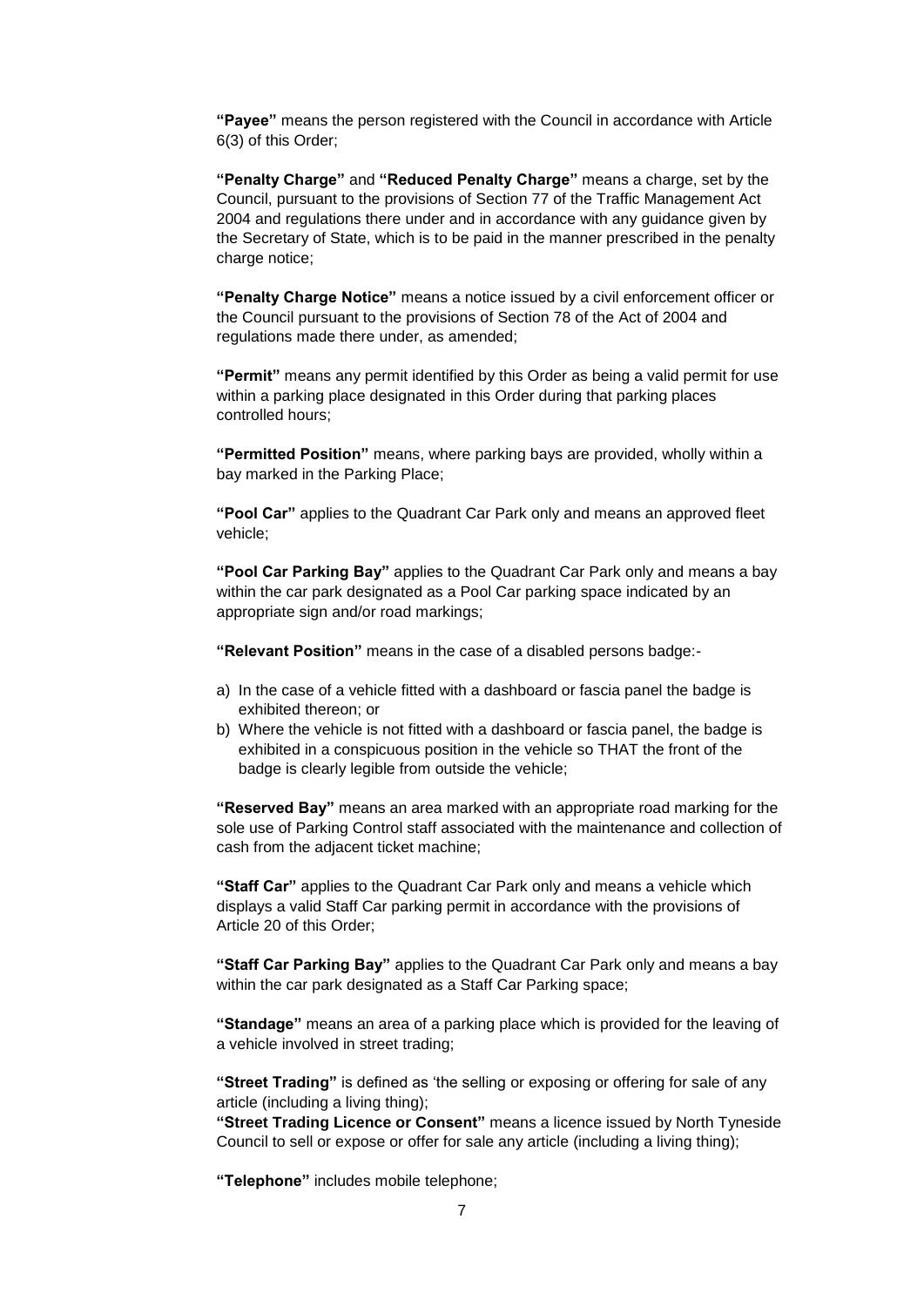**"Telephone Communication"** includes text messages and application software transactions;

**"Telephone Number"** has the same meaning as in Section 56(5) of the Communications Act 2003;

**"The Council"** means the council of the Borough of North Tyneside or any person or organisation authorised to act on their behalf;

**"Ticket"** means a ticket issued by a ticket machine relating to a parking place referred to in this Order;

**"Ticket Machine"** means an apparatus of a type and design approved by the Secretary of State, for the purposes of this Order being an apparatus designed to issue, upon the insertion of an appropriate payment into the apparatus provided, a numbered ticket indicating the payment of the parking charge referred to in Article 6(1) of this Order and the time when the parking charge will expire;

**"Valid Permit"** means any permit issued by the Council which is identified by this Order as being a valid permit for a parking place designated by this Order, for which a permit is required during controlled hours;

**"Visitor Car"** applies to the Quadrant Car Park only and means a vehicle which displays the relevant identification issued and/or approved by the Council;

**"Visitor Car Parking Bay"** applies to the Quadrant Car Park only and means a bay within the car park designated as a Visitor car parking space indicated by an appropriate traffic sign or/and markings.

**"Waiver (Dispensation) Certificate"** means a certificate issued by or on behalf of the Council for the purposes of this Order permitting a specified vehicle to wait in specified circumstances on a length or lengths of roads where the waiting of that vehicle would otherwise be restricted or prohibited.

- (ii) Any reference in this Order to the male gender shall read as applying equally to the female gender.
- (iii) The prohibitions and restrictions imposed by this Order shall be in addition to and no in derogation from any restriction or requirement imposed by any regulation or Order made or having effect as if made under the Act of 1984.
- (iv) In so far as any provision of this Order conflicts with any provision which is contained in an Order made or having effect as if made under the Act, or by or under any other enactment **THEN** the provisions of **THIS ORDER** shall prevail.
- (v) In accordance with the provisions of Section 46A of the Act of 1984, the Council may vary or amend any charges imposed by this Order by publishing the proposed charges in the prescribed manner.
- (vi) Heading are only for convenience and do not affect the construction of this Order.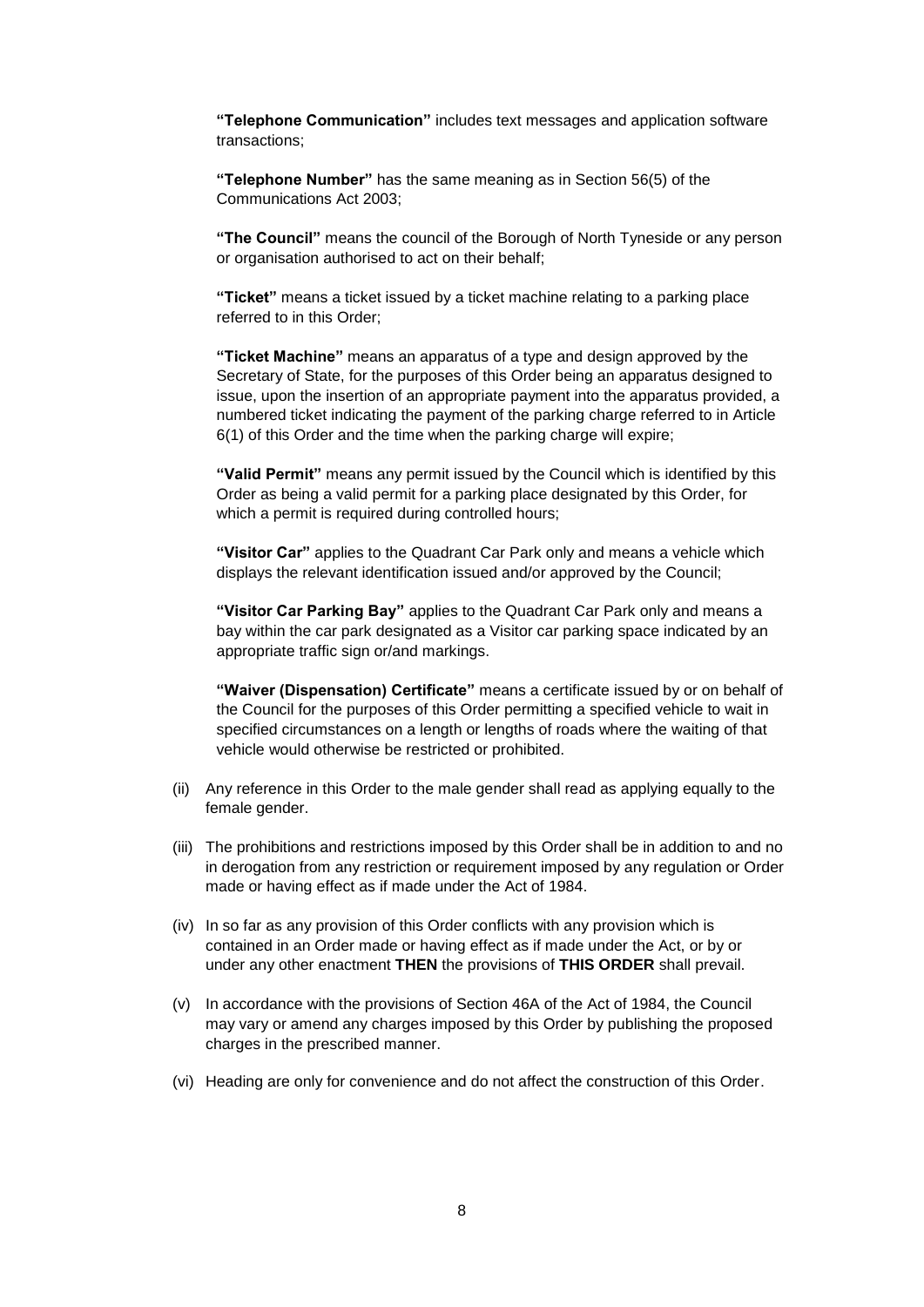#### **Part II Parking Places**

#### **Authorisation of Parking Places**

4. Each area of land specified in Column 1 of Schedule 2 to this Order may be used as a parking place for such classes or types of vehicles on such days, during such hours and on payment of such parking charges as are specified, in relation to that parking place, in the relevant Columns of the said Schedule, subject to the following provisions of this Order.

#### **Conditions of use of Parking Places**

- 5. (i) Except with the written authority of the Council, no Parking Place may be used other than as a Parking Place for such classes or types of vehicles as are specified in relation to that parking place in Column 2 of Schedule 2 on the Days of Operation and during the Hours of Operation and in accordance with the provisions of this Order.
	- (ii) Except with the written authority of the Council, the Driver of a vehicle shall not permit the vehicle to wait in a Parking Place for longer than the maximum period permitted for waiting or return to that Parking Place within the time period specified in Column 5 of Schedule 2 in relation to that Parking Place.
	- (iii) Except with the written authority of the Council, the Driver of a vehicle shall not permit the vehicle to wait in a Parking Place for a continuous period longer than 24 hours.
	- (iv) Except with the written authority of the Council, the Driver of a vehicle shall not use a Parking Place or any part thereof which has been closed in part or in whole by authority of the Council in accordance with the provisions of Article 9, where appropriate signage is in place indicating the closure or suspension.
	- (v) Except with the written authority of the Council, the Driver of a vehicle shall not cause or permit a vehicle to wait in any Parking Place unless the vehicle is licensed in accordance with the provisions of Section 1 of the Vehicle Excise Registration Act 1994 and the driver is covered by a policy of insurance complying with the requirements of Part VI of the Road Traffic Act 1988 and that is current in respect of the use of the vehicle by that driver.
	- (vi) The Driver of a vehicle using a Parking Place shall not permit the vehicle to be left in that Parking Place otherwise than in the Permitted Position, so that the wheel of the vehicle are fully within the limits of the parking bay(s).
	- (vii) Where, in a Parking Place, signs are erected or surface markings are laid for the purpose of indicating:-
		- (a) The entrance or exit from the Parking Place, or that a vehicle using the Parking Place shall proceed in a specified direction within it, then no person shall drive any vehicle so that it enters the Parking Place otherwise than by an entrance or leaves the Parking Place otherwise than by an exit so indicated, or in a direction other than that specified, as the case may be; or
		- (b) That certain parking bays are for the use of vehicles displaying a Disabled Person's Parking Badge then no person shall park a vehicle within those parking bays or areas **UNLESS** it is a vehicle displaying in the relevant position a valid Disabled Person's Parking Badge;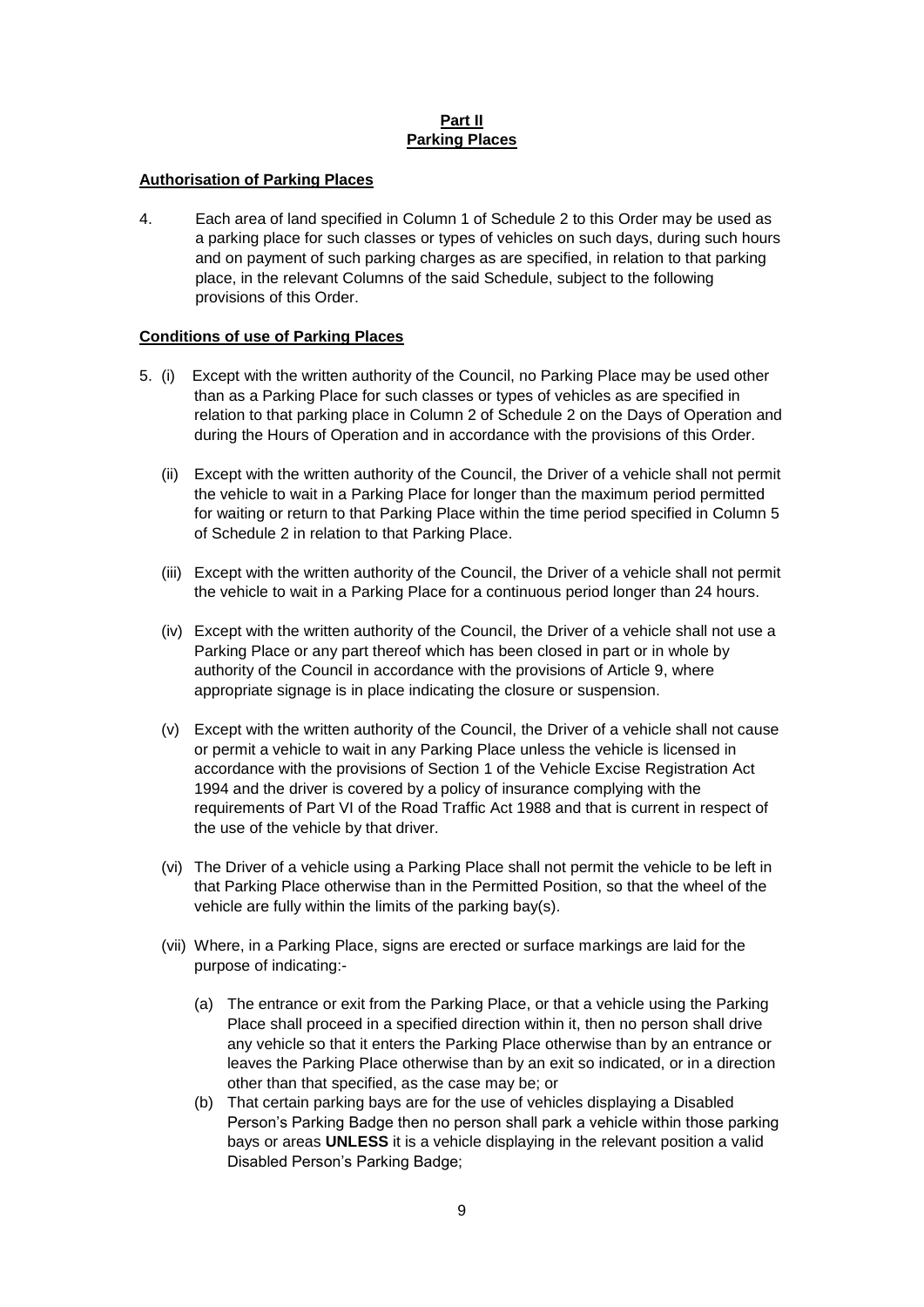- (c) That certain parking bays or areas of a Parking Place are for the use of solo motorcycles then no person shall park a vehicle within those parking bays or areas **UNLESS** it is a motor cycle as defined in this Order;
- (d) That certain parking bays or areas of a Parking Place are for the use of buses or coaches then no person shall park a vehicle within those parking bays or areas **UNLESS** it is a bus or coach as defined in this Order;
- (e) That certain parking bays or areas of a Parking Place are for the use of pedal cycles then no person shall park a vehicle within those parking bays or areas **UNLESS** it is a pedal cycle as defined in this Order;
- (f) That certain parking bays are for the use of Electric Vehicles to re-charge from an adjacent electric charging point then no person shall park a vehicle within those parking bays **UNLESS** it is an Electric Vehicle as defined in this Order in the process of re-charging. For the avoidance of confusion, the vehicle must be relocated to a standard bay once the vehicle is fully charged;
- (g) That certain parking bays or areas of a Parking Place are for the use of a certain class or type of vehicle as indicated by an appropriate sign or road marking, then no person shall park a vehicle within those parking bays or areas **UNLESS** it is a vehicle of the specified class or type;
- (h) That certain Parking Places are for use of vehicles displaying a valid WD4 parking permit only (applicable only to Back Park Road Car Park, Wallsend) then no person shall park a vehicle within that Parking Place **UNLESS** it is a vehicle displaying in the relevant position a valid parking permit;
- (i) That certain areas of a Parking Place are Reserved as indicated by an appropriate road marking then no person shall park a vehicle within those areas **UNLESS** it is a vehicle being used by the Council undertaking maintenance or cash collection from the adjacent ticket machine or enforcement of the said Parking Place.
- (viii) Where an area is designated as 'loading only' the driver of a vehicle shall not permit the vehicle to wait in the loading area unless it is actively loading or unloading. For the avoidance of confusion, loading and unloading must be a continuous activity and the vehicle must be moved once it is complete.
- (ix) If the loading bay specified in paragraph (viii) is designated for 'goods vehicles only' by virtue of appropriate signage, then no person shall park a vehicle within the loading bay **UNLESS** it is a vehicle of the specified type.
- (x) Except with the written authority of the Council, no person shall use any part of a Parking Place or cause or permit any vehicle to be left in a Parking Place:-
	- (a) for sleeping or camping purposes;
	- (b) for cooking purposes;
	- (c) for lighting or causing to be lit any fire;
	- (d) for the purpose of servicing or washing any vehicle or part thereof, other than is reasonably necessary to enable that vehicle to depart from the parking place;
	- (e) for the purpose of advertisement;
	- (f) in connection with the sale of any article to persons in or near the Parking Place or in connection with the selling or offering for hire of his or someone else's skill or services;
	- (g) in connection with the storing any goods or materials with a view to selling or delivering such articles to persons in or near to the Parking Place.
- (xi) No person shall in a Parking Place destroy, damage, interfere with or deface any property belonging to the Council and in addition to the penalty provided by Schedule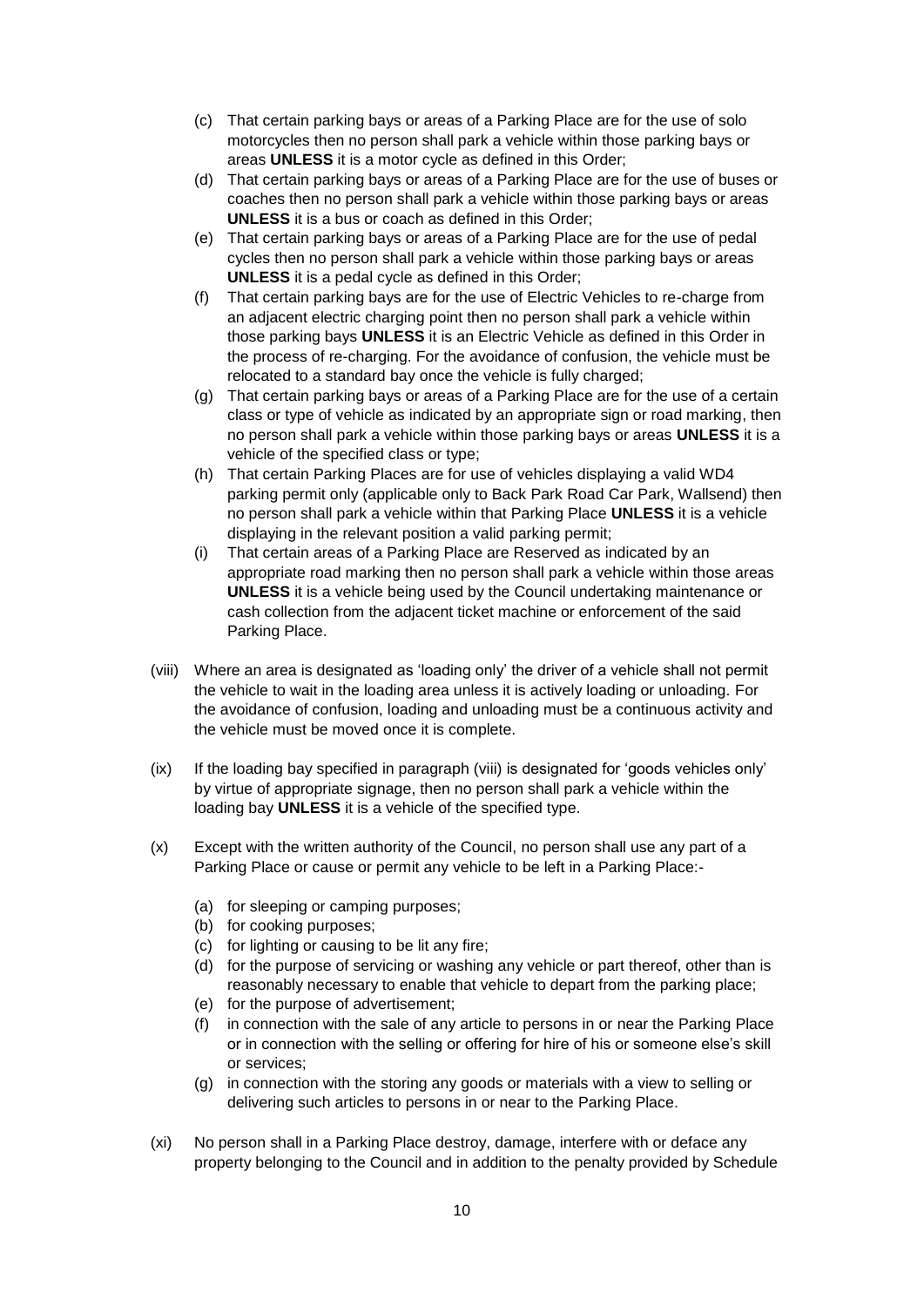2, Part 1, to the Road Traffic Offenders Act 1988 any person so doing so shall be liable for and shall pay to the Council the full cost of repairs of the damage.

- (xii) No person shall whilst in a Parking Place wantonly shout or otherwise make any loud noise or sound any horn or other similar instrument or do anything to the disturbance or annoyance of users of the Parking Place or residents or occupiers of premises in the neighbourhood.
- (xiii) No person shall whilst in a Parking Place use any threatening, abusive or insulting words or behaviour with intent to put any person in fear or to produce a brake of the peace.
- (xiv) No person shall whilst in a Parking Place distribute or cause to be distributed or sell or cause to be sold any leaflets, pamphlets, papers, journals or any other similar materials or publications without the written consent of the Council.
- (xv) No person shall whilst in any Parking Place do anything which if the Parking Place were land in the open air would constitute an offence under the provisions of the Refuse Disposal (Amenity) Act 1978.
- (xvi) No person shall whilst in a Parking Place cause or permit to be driven any vehicle in a reckless or dangerous manner or at a speed exceeding 10mph.

#### **Parking Charges and Method of Payment**

- 6. (i) Save as provided in Article 7 of this Order, no person shall leave or cause any vehicle to be left in those Parking Places, specified in Schedule 2 to this Order, at which a parking charge is applicable, as specified in Column 5 of the said Schedule, during the charging period except upon payment of the appropriate parking charge or if displaying a valid parking permit exempting the driver from the charge.
	- (ii) The parking charge shall be payable on the leaving of a vehicle in a Parking Place, at which a parking charge is applicable, by :-
		- (a) When an appropriate ticket machine is in operation, the insertion into the ticket machine, relating to that Parking Place(s) in which the vehicle is left, a coin or coins of such denomination, as may be indicated on the ticket machine, making up the amount of the parking charge for the parking period required; or
		- (b) When an appropriate ticket machine is in operation, payment by credit/debit card at the ticket machine, relating to the Parking Place(s) in which the vehicle is left, as may be indicated on the ticket machine, making up the amount of the parking charge for the parking period required, or
		- (c) The use of a credit card or debit card by telephone communication, in accordance with the provisions of paragraphs (iv) and (v) of this Article, at those Parking Places at which the Council has displayed signs stating that such method of payment is applicable to that Parking Place;
		- (d) Where a parking charge has been paid under paragraph (ii) (c) of this Article, the parking period may be extended by payment by credit or debit card by telephone communication of such further amount as appropriate for the further period which is required at that Parking Place, as specified in Column 6 of Schedule 2 to this Order provided that the maximum period for which vehicles may wait as set out in Column 5 of Schedule 2 to this Order is not exceeded.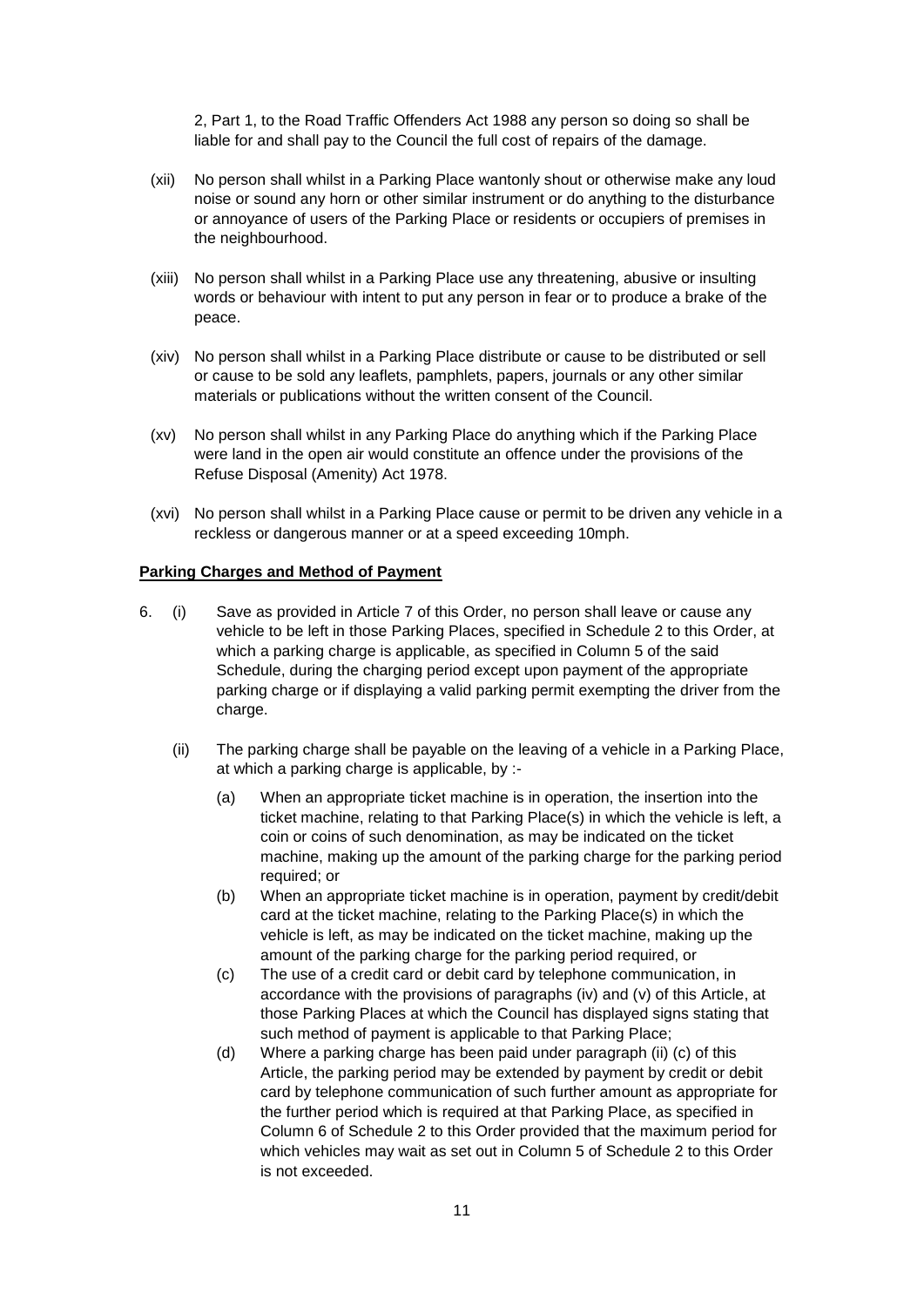- (iii) Where any individual method of payment outlined in paragraph (ii) of this Article is out of service, then the Driver must use one of the alternative payment methods available, provided appropriate signs are is in place describing how to use the alternative payment facility.
- (iv) Any person may register the following information to the Council or its agent in order to enable the payment of a parking charge using a credit card or debit card by telephone communication:-
	- (a) the telephone number of the mobile phone, which for the purpose of this Order shall be described as the account number;
	- (b) the credit card or debit card identification number, expiry date and such other details as may be requested by the Council; and
	- (c) the registration number of a vehicle or vehicles.
- (v) Where payment of a parking charge is made in accordance with paragraph (ii) (c) and (d) of this Article the payee shall disclose:
	- a) their account number;
	- b) the credit card or debit card identification number, expiry date and such other details as may be requested by the Council;
	- c) the name or location number of the parking place in respect of which payment is being made; and
	- d) the registration number of the vehicle being parked.
- (vi) Where a parking charge has been paid in accordance with the provisions of paragraph (ii) (a) and (b) of this Article, the driver thereof shall exhibit in the vehicle a ticket(s) issued by the ticket machine, relating to the Parking Place in which the vehicle is left.
- (vii) The ticket referred to in paragraph (vi) of this Article shall be exhibited in a conspicuous position, clearly visible through the windscreen of the vehicle, so that the day and time of issue or day and time of expiry and the Parking Place(s) for which it was issued, which are shown on the front of the said ticket(s), are clearly visible from outside the vehicle.
- (viii) Where a ticket has been exhibited on a vehicle in accordance with paragraph (vii) of this Article, no person, not being the driver of the vehicle, shall remove the ticket from the vehicle unless authorised to do so by the driver.

#### **Exemptions from payment of parking charge**

- 7. The following will be exempt from payment of the parking charge applicable to the Parking Places listed in Schedule 2.
	- (a) Any vehicle which displays in the relevant position a valid Disabled Persons Badge;
	- (b) A motorcycle;
	- (c) A pedal cycle
	- (d) A vehicle displaying a valid parking permit for the Parking Place in which it is left;
	- (e) Any vehicle instructed to park under the direction of a Police Officer in uniform;
	- (f) Any vehicle being used by the Fire and Rescue Authority, the Police, the Ambulance Service or the Council in pursuance of its statutory duties;
	- (g) The vehicle is waiting only for so long as is reasonably necessary to enable a person to board or alight from the vehicle;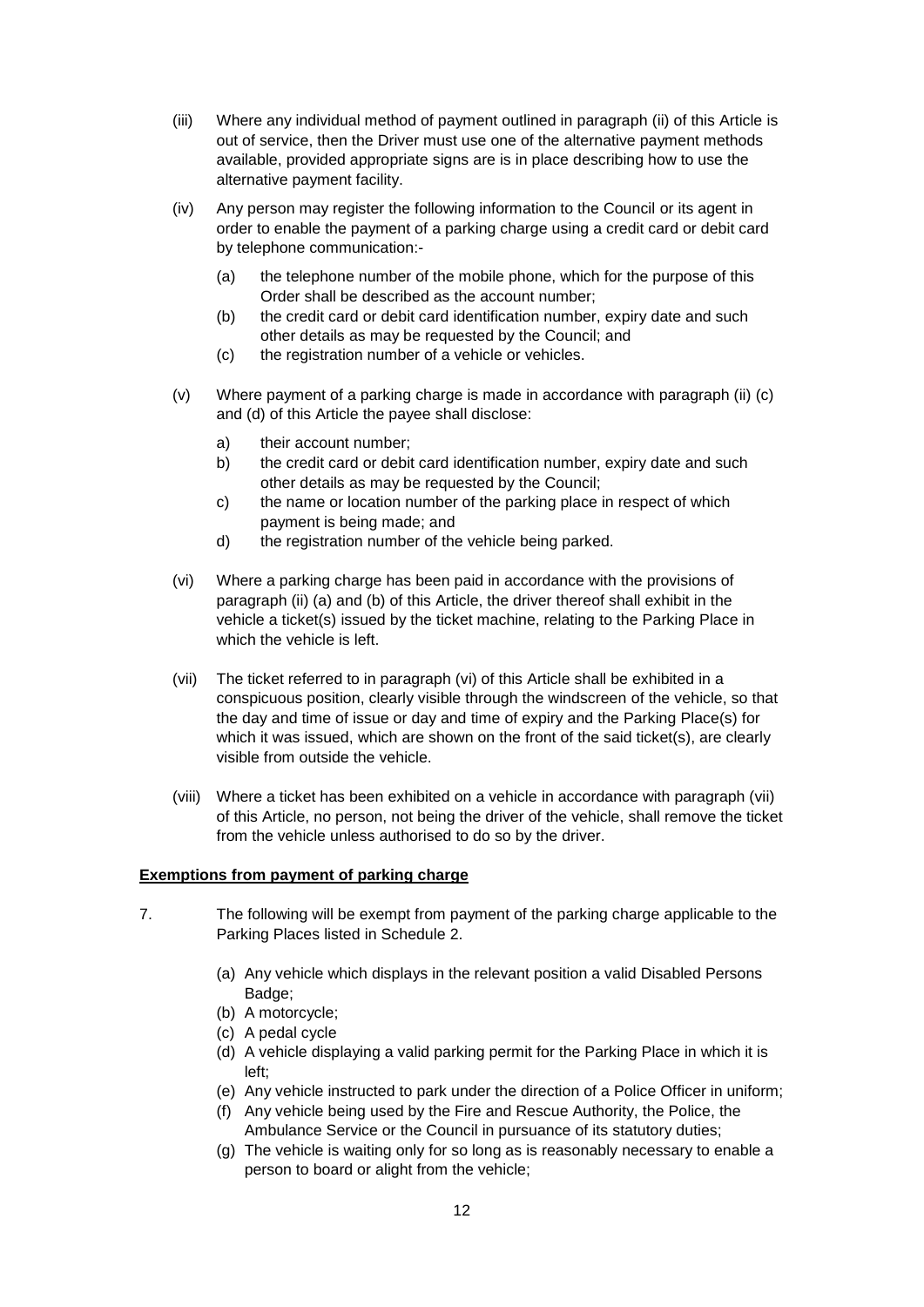- (h) The vehicle is waiting only for so long as reasonably necessary to enable goods to be loaded onto or from the vehicle from or to premises adjacent to the Parking Place;
- (i) The vehicle is at the time in the service of a universal service provider and is waiting while postal packets addressed to premises adjacent to the Parking Place, in which the vehicle is waiting, are being unloaded from the vehicle, or having been unloaded there from, are being delivered or while postal packets are being collected from premises or posting boxes adjacent to the Parking Place, in which the vehicle is waiting.

#### **Indications as evidence of not paying a Parking Charge**

- 8. (i) Save as provided in Article 7 of this Order, if at any time while a vehicle is left in a Parking Place during the charging period, no valid ticket or permit is exhibited on the vehicle or verification received on an approved handheld parking device operated by the Council indicating that suitable payment has been made by the Driver using telephone communication in accordance with the provisions of this Order it shall be presumed, unless the contrary is proved, that a parking charge has not been duly paid and a contravention has occurred.
	- (ii) If any of the provisions of this Article are found to apply then that shall be adequate confirmation that a contravention has occurred.

#### **Power to suspend use of a Parking Place or part thereof**

- 9. (i) The Council or a civil enforcement officer may suspend the use of a Parking Place or any part thereof whenever such suspension is considered reasonably necessary:-
	- (a) for the purpose of facilitating the movement of traffic or promoting its safety;
	- (b) for the purpose of any building operation, demolition or excavation in or adjacent to the Parking Place or the maintenance, improvement or reconstruction of the Parking Places or the laying, erection, alteration removal or maintenance in or adjacent to the Parking Place of any sewer, main, pipe or apparatus for the safety of gas, water or electricity or of any telecommunications apparatus or traffic sign;
	- (c) on any occasion on which it is likely by reason of some special attraction that any Parking Place will be thronged or obstructed;
	- (d) for the convenience of occupiers of premises adjacent to the Parking Place at times of weddings or funerals, or on other special occasions; or
	- (e) for any other purpose subject to the prior written agreement of the Council.
	- (ii) Any person suspending the use of a Parking Place or any part thereof in accordance with the provisions of this Article shall place or cause to be placed in or adjacent to the parking place or any part thereof, which is being suspended, a traffic sign or signs indicating that the parking place or part thereof is suspended.
	- (iii) The Council may levy a charge in connection with the suspension of a Parking Place or part thereof under the relevant provisions of this Order, and where such charge is levied, it shall be:-
		- (a) Five pounds (£5) per parking bay per day in a free car park subject to a time restriction;
		- (b) Six pounds (£6) per parking bay per day in a charged car park.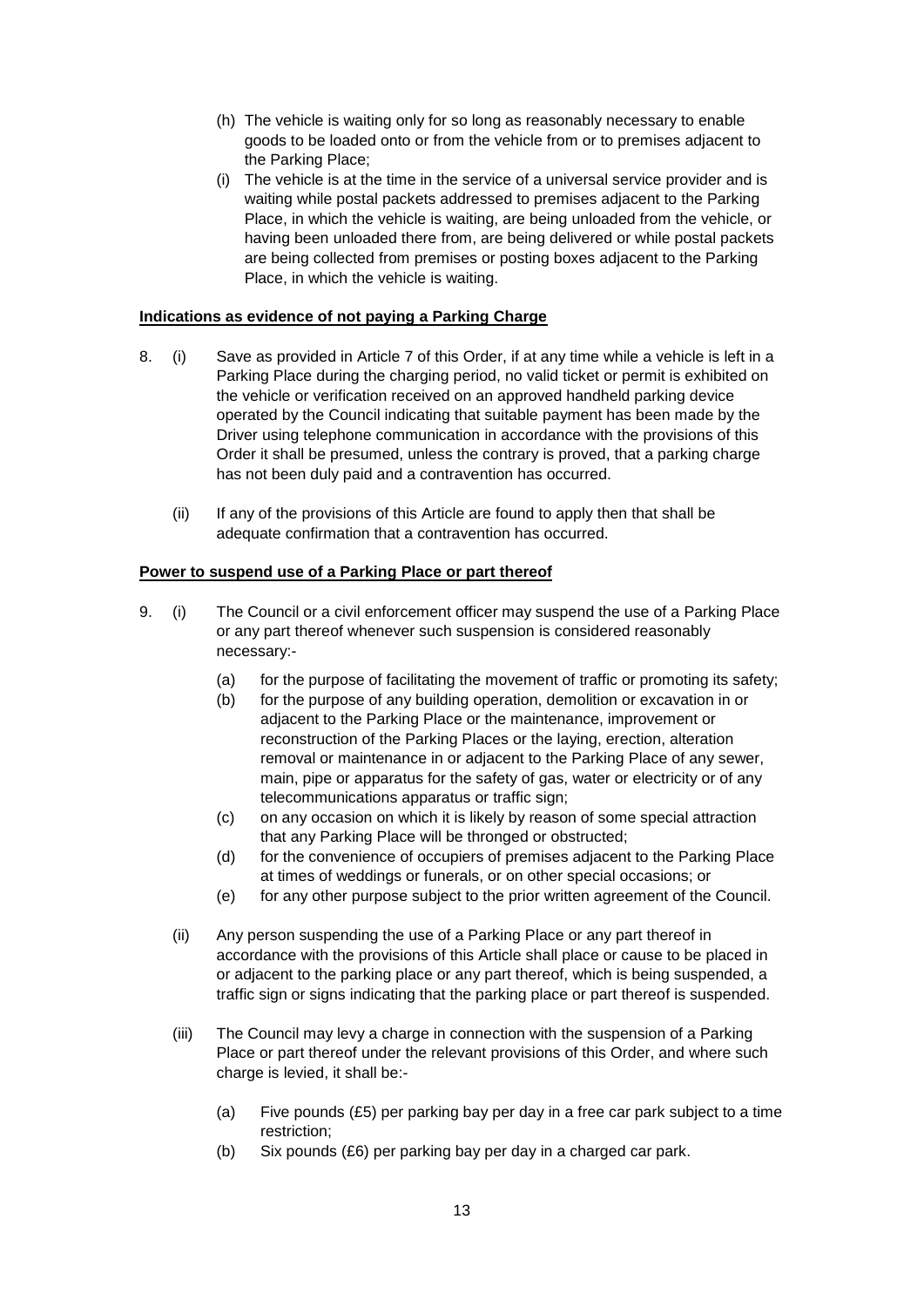- (iv) No person shall cause or permit a vehicle to be left in a parking place or part thereof that has been suspended in accordance with the provisions of this Article other than:-
	- (a) An operational vehicle being used for police, fire brigade or ambulance purposes as part of their statutory duties;
	- (b) Any vehicle left with the permission of the person suspending the Parking Place or part thereof in accordance with the provisions this Article.

#### **Application for and issue of permit(s) for Back Park View Car Park, Coronation Street Car Park and Norfolk Street Car Park**

- 10. (i) Any person may apply to the council for the issue of a permit for Back Park View Car Park or Coronation Street Car Park or Norfolk Street Car Park which may be valid for use with a passenger vehicle, **ONLY** at the specified parking place, and any such application shall be made on a form issued by and obtainable from the Council and shall include the particulars and information required by such form to be supplied.
	- (ii) Upon receipt of an application duly made, under the foregoing provisions of this Article, together with the relevant charge, the Council may issue to the applicant:-
		- (a) A parking permit for the specified Parking Place; and
		- (b) A protective cover for the display of the parking permit.
	- (iii) The charge for a parking permit issued in accordance with the provisions of this Article shall be either:-
		- (a) One hundred and twenty five pounds (£125) for a period of 6 months: or
		- (b) Two hundred and fifty pounds (£250) for a period of 12 months.
	- (iv) An applicant who surrenders a parking permit issued in accordance with the provisions of this Article to the Council when it is no longer required, shall be entitled to a refund of fifteen pounds (£15) in respect of each complete month specified thereon which remains unexpired at the time when the parking permit is surrendered to the Council.
	- (v) The issue of a car parking permit in accordance with the provisions of this Article does not guarantee a parking space within the specified Parking Place.
	- (vi) When a vehicle is left in the specified parking place, during the restriction period, there shall be displayed in a conspicuous position a valid parking permit, issued for that Parking Place, so that all the particulars referred to in paragraph (vii) of this Article are readily visible through the windscreen the vehicle.
	- (vii) A parking permit issued in accordance with the provisions of this Article shall include the following particulars:-
		- (a) the name of the Parking Place in which the permit may be used;
		- (b) the period during which the permit shall remain valid; and
		- (c) an authentication that the permit has been issued by the Council.
	- (viii) When a parking permit issued in accordance with the provisions of this Article has been displayed on a vehicle in accordance with paragraph (vi) of this Article, no person, not being the owner of the vehicle, shall remove the permit from the vehicle unless authorised to do so by the owner of the vehicle.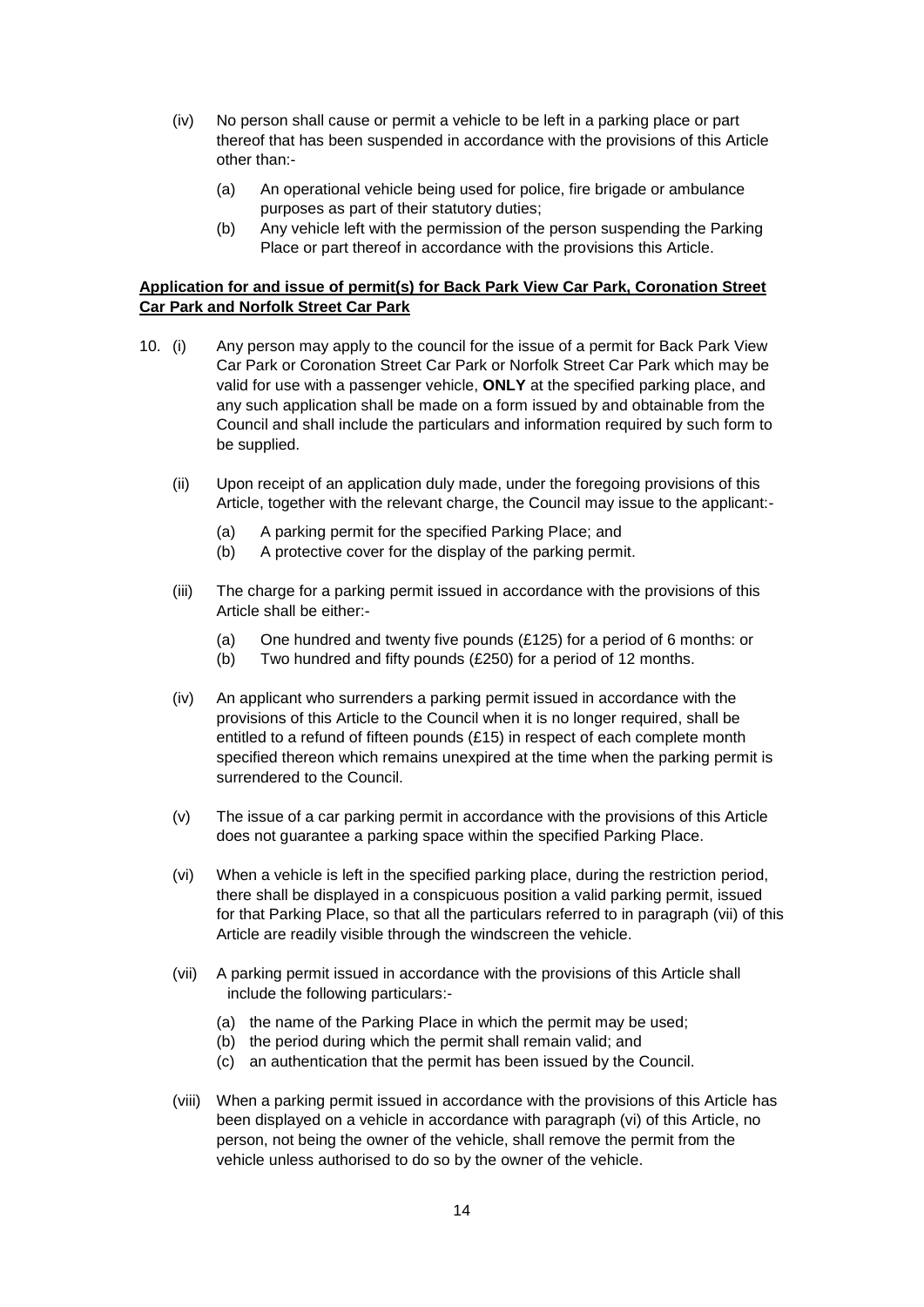- (ix) Where a permit issued to any person upon receipt of a cheque, or payment made by a credit card or debit card and the cheque or payment by credit card or debit card is subsequently dishonoured, then such permit shall cease to be valid and shall be returned to the Council.
- (x) The Council may, by notice in writing served on the permit holder, at the address shown by that person on the application for the permit or at any other address believed to be that person's residence, withdraw a permit if it appears to the Council that any one or more of the events set out in paragraph (xi) of this Article has occurred **AND** the permit holder **SHALL** surrender the permit to the Council within 48 hours of the receipt of such notice.
- (xi) The events referred to in the foregoing provisions of this Article are:-
	- (a) The issue of a duplicate or replacement permit by the Council under the provisions of this Article;
	- (b) The permit that has been replaced ceasing to be valid pursuant to the provisions of this Article.
- (xii) Without prejudice to the foregoing provisions of this Article, a permit shall cease to be valid at the expiration of the period specified thereon, or on the occurrence of any one or more of the events set out in paragraph (xi) of this Article, whichever is the earlier.
- (xiii) If a permit issued in accordance with the provisions of this Article is mutilated or defaced or the figures or particulars on such permit have become illegible, the permit holder shall either surrender it to the Council or apply to the Council for the issue to him of a duplicate or replacement permit. The Council will provide a replacement permit free of charge.
- (xiv) If a permit issued in accordance with the provisions of this Article is lost or destroyed the permit holder may apply to the Council for the issue of a duplicate permit and the Council upon being satisfied as to such loss or destruction may issue a duplicate or replacement permit so marked. The Council may levy a charge for the issue of a duplicate or replacement permit in these circumstances. This charge will be twenty five pounds (£25).
- (xv) The provisions of this Article shall equally apply to a duplicate or replacement permit.
- (xvi) Upon the issue of a duplicate or replacement permit, by virtue of the provisions of this Article, the permit it replaces shall be invalid.

#### **Application for and issue of permit in Back Park Road Car Park, Wallsend**"

- 11. (i) Any person living in an eligible household listed in paragraph (iii) of this Article may apply to the council for the issue of a Resident or Residents Visitor parking permit which may be valid for use with a passenger vehicle within Back Park Road Car Park, Wallsend or any other appropriate location within the WD4 Permit Zone. Any such application shall be made on a form issued by and obtainable from the Council and shall include the particulars and information required by such form to be supplied.
	- (ii) Each eligible household can apply for up to three Resident Permits and one Residents' Visitor permit for permit zone WD4, subject to the provisions of the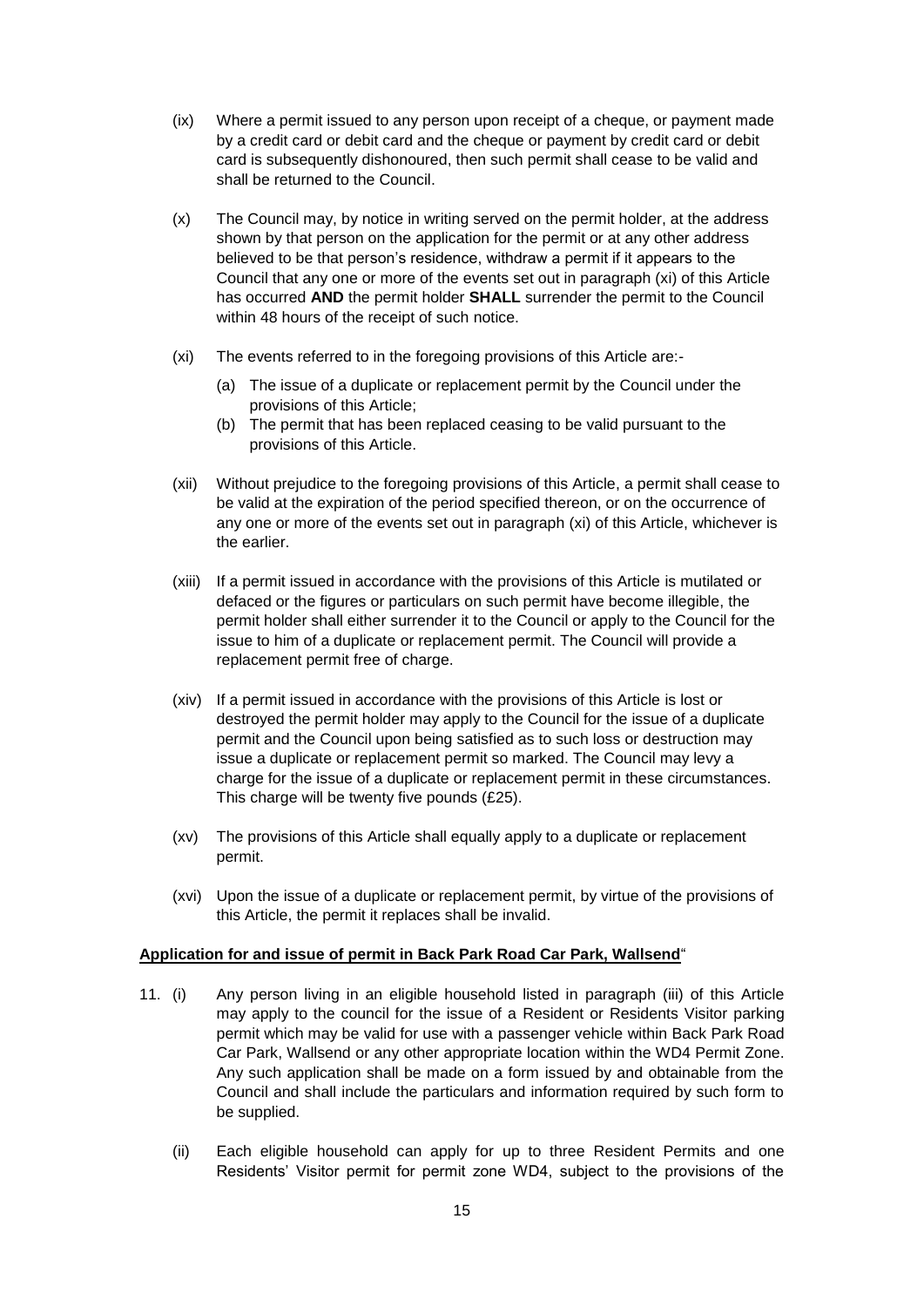Guidance Notes associated with that permit type. There is a charge of twenty five pounds (£25 per permit per annum). The Council may also levy a charge of £25 for the issue of a replacement parking permit if the original has been lost or damaged.

(iii) The following properties are eligible for a parking permit for Zone WD4:

Coronation Street – No.s12 to 86 (even only) 15, 17, 19, 21, 23 to 55 (odd only) Croft Avenue – Nos.2 to 14 (even only) 3 to 15 (odd only) Ferndale Avenue – Nos. 24 to 56 (even only) 5 to 65 (odd only) Sunningdale Avenue – Nos. 4 to 16 (even only) 3 to 19 (odd only) Park Road – Nos. 87 to 157 (odd only) Diamond House – Nos. 1 – 29 (excl 13) High Street East – No. 61

- (iv) The issue of a WD4 permit in accordance with the provisions of this Article does not guarantee a parking space within the specified parking place.
- (v) A Resident Permit shall be issued in the form of:
	- (a) a virtual permit, whereby the vehicle registration will be recorded on a database against the eligible property held by the Council and Council officials and enforcement officers will identify valid vehicles from the vehicle's registration number; or
	- (b) a paper permit, which shall include the following particulars:-
		- (i) The permit zone in which the permit may be used i.e. WD4; and
		- (ii) The period during which the permit shall remain valid; and
		- (iii) The registration of the vehicle that the permit is applicable to; and
		- (iv) An authentication that the permit has been issued by the Council.
- (vi) A Residents' Visitor Permit shall be issued in the form of a paper permit, which shall include the following particulars:-
	- (a) The permit zone in which the permit may be used i.e. WD4; and
	- (b) The period during which the permit shall remain valid; and
	- (c) An authentication that the permit has been issued by the Council.
- (vii) When a vehicle is left in Back Park Road Car Park, Wallsend, during the hours of restriction, whilst displaying a valid WD4 paper permit, then the permit shall be displayed in a conspicuous position so that all the particulars referred to in paragraph (v)(b) and (vi) of this Article are readily visible through the windscreen of the vehicle.
- (viii) When a WD4 paper permit has been displayed on a vehicle in accordance with paragraph (vii) of this Article, no person, not being the owner of the vehicle, shall remove the permit from the vehicle unless authorised to do so by the owner of the vehicle.
- (ix) Where a virtual or paper permit issued to any person upon receipt of a cheque, or payment made by a credit card or debit card and the cheque or payment by credit card or debit card is subsequently dishonoured, then such permit shall cease to be valid.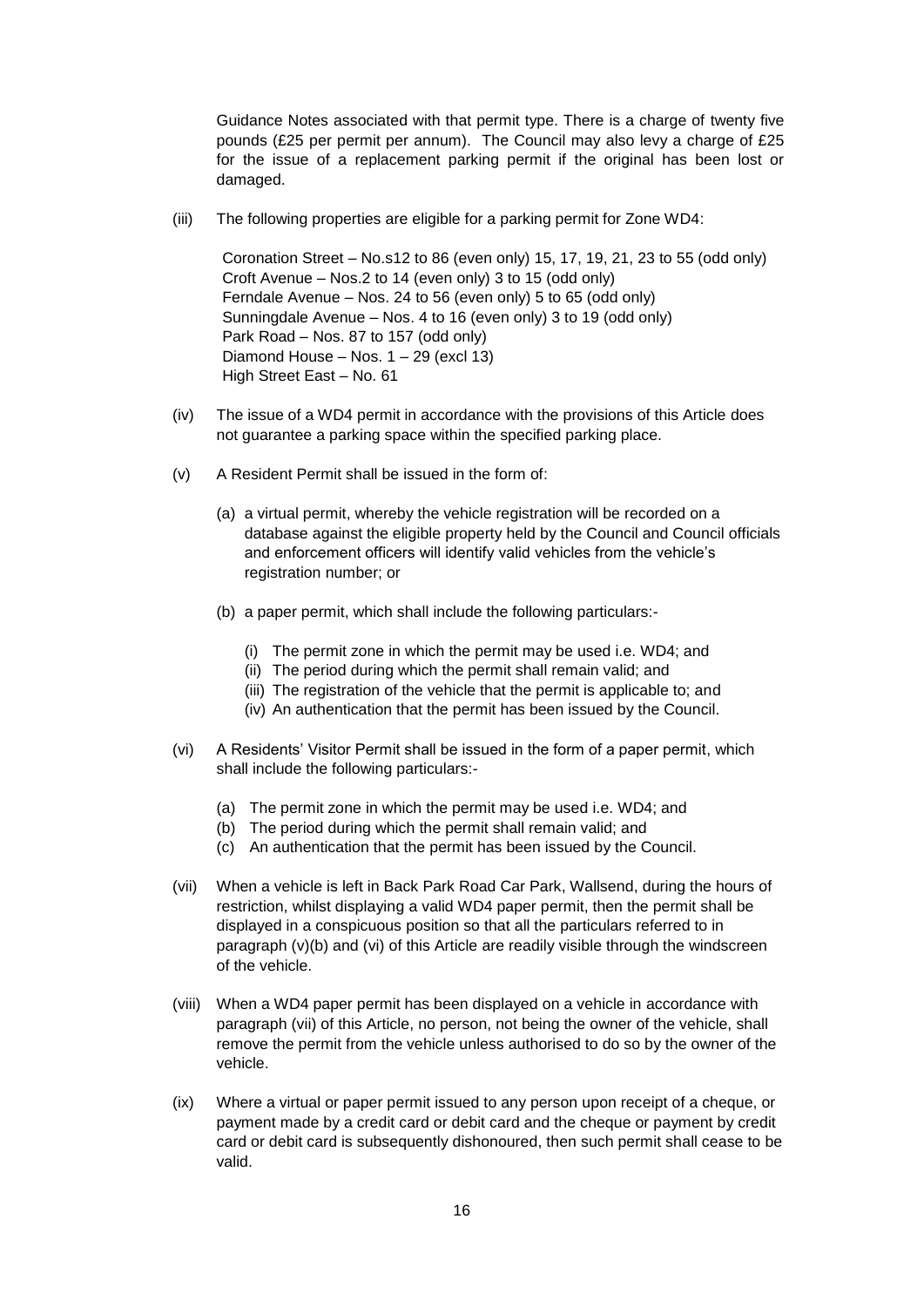- (x) The Council may, by notice in writing served on the permit holder, at the address shown by that person on the application for the permit or at any other address believed to be that person's residence, withdraw a permit if it appears to the Council that any one or more of the events set out in paragraph (xi) of this Article has occurred **AND** the permit holder **SHALL** surrender the permit to the Council within 48 hours of the receipt of such notice.
- (xi) The events referred to in the foregoing provisions of this Article are:-
	- (a) The resident or applicant ceasing to reside in a property listed in paragraph (iii) of this Article;
	- (b) The Residents' Visitor Permit is not being used by a bona fide visitor of the permit holder;
	- (c) The permit is not being used in accordance with the Parking and Vehicle Terms and Conditions listed on the relevant Notes for Guidance and/or Application Form;
	- (d) The issue of a duplicate or replacement permit by the Council under the provisions of this Article;
	- (e) The replaced permit ceasing to be valid pursuant to the provisions of this Article.
- (xii) Without prejudice to the foregoing provisions of this Article, a permit shall cease to be valid at the expiration of the period specified thereon, or on the occurrence of any one or more of the events set out in paragraph (xi) of this Article, whichever is the sooner.
- (xiii) If a WD4 paper permit issued in accordance with the provisions of this Article is mutilated or defaced or the figures or particulars on such permit have become illegible, the permit holder shall either surrender it to the Council or apply to the Council for the issue to him of a duplicate permit. The Council will provide a replacement permit free of charge.
- (xiv) If a WD4 paper permit issued in accordance with the provisions of this Article is lost or destroyed the permit holder may apply to the Council for the issue of a duplicate permit and the Council upon being satisfied as to such loss or destruction may issue a duplicate permit so marked. The Council may levy a charge for the issue of a duplicate or replacement paper permit in these circumstances. This charge will be twenty five pounds (£25).
- (xv) The provisions of this Article shall equally apply to a duplicate or replacement paper permit.
- (xvi) Upon the issue of a duplicate or replacement paper permit, by virtue of the provisions of this Article, the permit it replaces shall be invalid.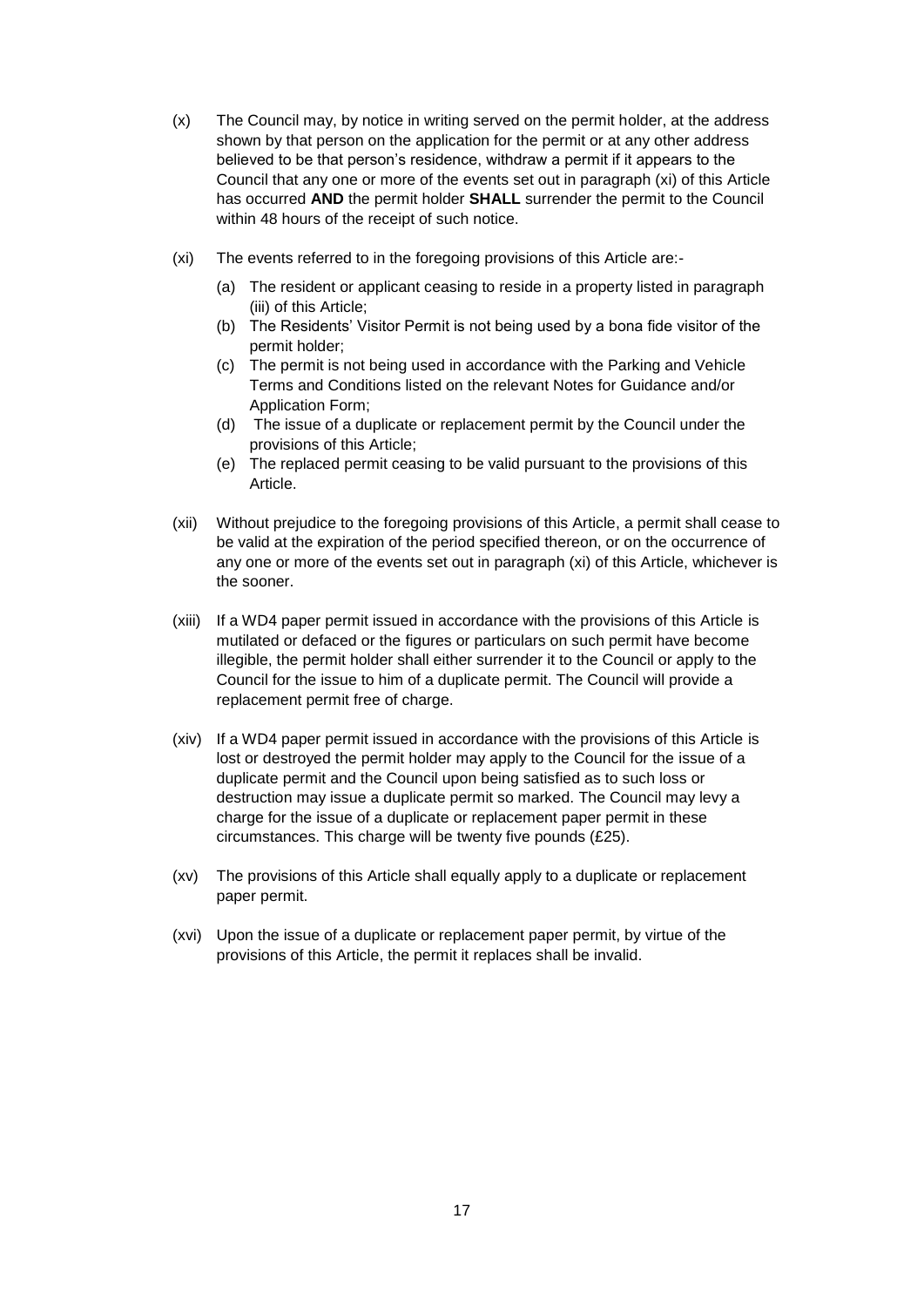#### **Application for and issue of a permit for St Mary's Island (North) Car Park, Whitley Bay**

- 12. (i) A resident of The Cottage, St Mary's Island, Whitley Bay, NE26 4RS, may apply to the Council for the issue of a St Mary's Island (North) Car Park parking permit.
	- (ii) A maximum of one St Mary's Island (North) Car Park parking permit will be issued at any one time.
	- (iii) There shall be no charge for the issue of a St Mary's Island (North) car park parking permit.
	- (iv) Upon receipt of an application duly made under the foregoing provisions of this Article the Council may issue to the applicant:-
		- (a) A St Mary's Island (North) Car Park permit; and
		- (b) A protective cover for the display of the St Mary's Island (North) Car Park.
	- (v) When a vehicle is left in a parking place within the St Mary's Island (North) Car Park during the charging period and a valid St Mary's Island (North) Car Park parking permit or valid Foreshore parking permit is displayed in a conspicuous position within the vehicle, no parking charge shall be payable.
	- (vi) The issue of a St Mary's Island (North) Car Park parking permit does not guarantee a parking place within the St Mary's Island (North) Car Park.
	- (vii) A St Mary's Island (North) Car Park permit shall include the following particulars:-
		- (a) The name of the parking place in which the permit may be used i.e. St Mary's Island (North) Car Park; and
		- (b) The period during which the permit shall remain valid; and
		- (c) An authentication that the permit has been issued by the Council.
	- (viii) When a St Mary's Island (North) Car Park permit has been displayed on a vehicle in accordance with paragraph (v) of this Article, no person, not being the owner of the vehicle, shall remove the permit from the vehicle unless authorised to do so by the owner of the vehicle.
	- (ix) The Council may, by notice in writing served on the permit holder, at the address shown by that person on the application for the permit or at any other address believed to be that person's residence, withdraw a permit if it appears to the Council that any one or more of the events set out in paragraph (x) of this Article has occurred **AND** the permit holder **SHALL** surrender the permit to the Council within 48 hours of the receipt of such notice.
	- (x) The events referred to in the foregoing provisions of this Article are:-
		- (a) The holder of a St Mary's Island (North) car park parking permit ceases to be a resident of The Cottage, St Mary's Island, Whitley Bay;
		- (b) The issue of a duplicate or replacement permit by the Council under the provisions of this Article;
		- (c) The replaced permit ceasing to be valid pursuant to the provisions of this Article.
	- (xi) Without prejudice to the foregoing provisions of this Article a permit shall cease to be valid at the expiration of the period specified thereon, or on the occurrence of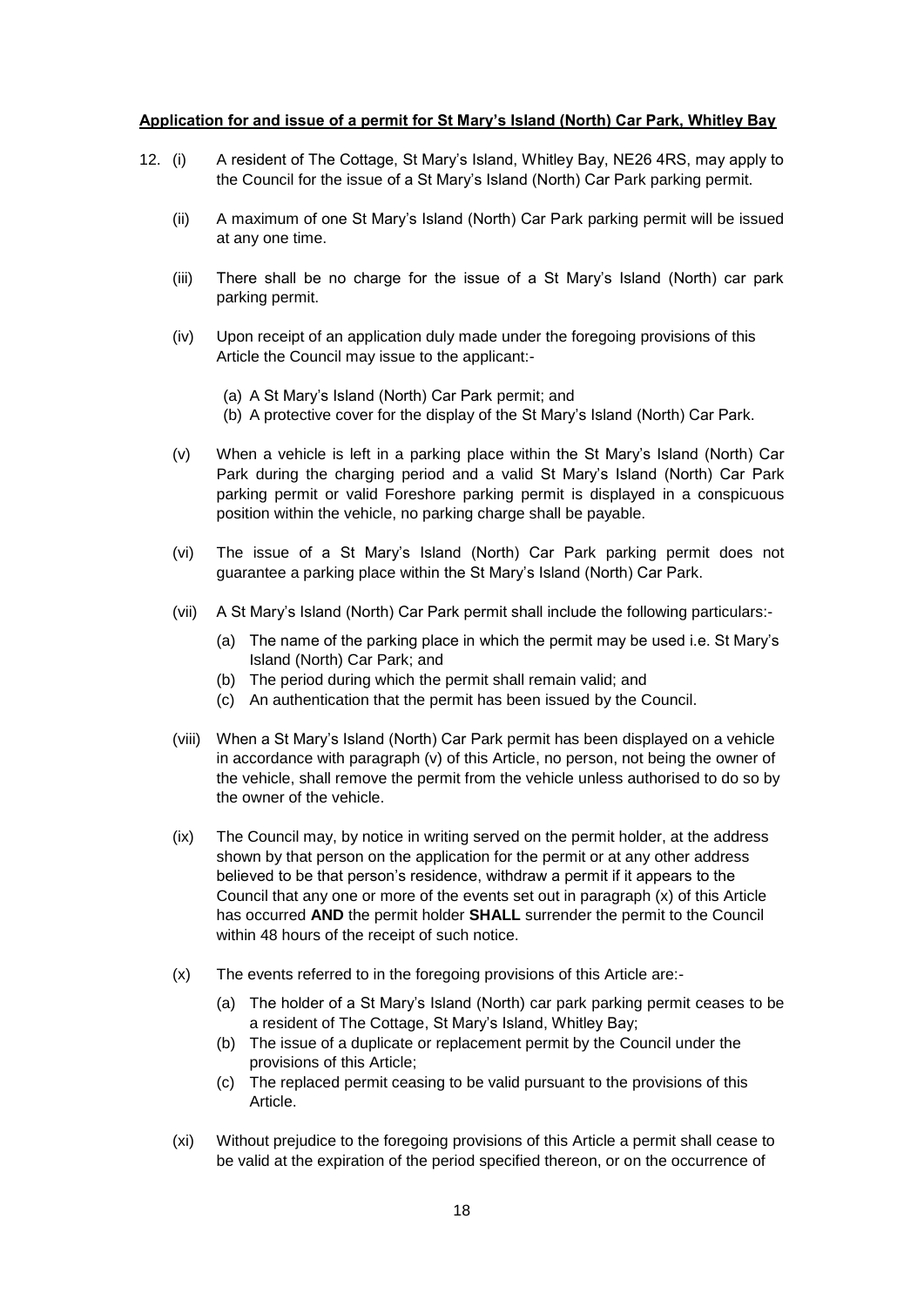any one or more of the events set out in paragraph (x) of this Article, whichever is the sooner.

- (xii) If a permit issued in accordance with the provisions of this Article is mutilated or defaced or the figures or particulars on such permit have become illegible, the permit holder shall either surrender it to the Council or apply to the Council for the issue to him of a duplicate or replacement permit. The Council will provide a replacement permit free of charge.
- (xiii) If a permit issued in accordance with the provisions of this Article is lost or destroyed, the permit holder may apply to the Council for the issue of a duplicate or replacement permit and the Council, upon being satisfied as to such loss or destruction, may issue a duplicate or replacement permit in these circumstances. The Council may levy a charge for the issue of a duplicate or replacement permit in these circumstances. This charge will be twenty five pounds (£25).
- (xiv) The provisions of this Article shall equally apply to a duplicate or replacement permit.
- (xv) Upon the issue of a duplicate or replacement permit, by virtue of the provisions of this Article, the permit it replaces shall be invalid.

#### **Application for and issue of a permit for Spanish City Car Park, Whitley Bay**

- 13. (i) The Manager of the Carlton Bingo, Spanish City, Whitley Bay, NE26 1AR, may apply to the Council for the issue of a Spanish City Car Park parking permit.
	- (ii) A maximum of five Spanish City Car Park parking permits will be issued at any one time.
	- (iii) There shall be no charge for the issue of a Spanish City Car Park parking permit.
	- (iv) When a vehicle is left in a parking bay within the Spanish City Car Park during the charging period and a Spanish City Car Park parking permit or Foreshore parking permit is displayed in a conspicuous position within the vehicle, no parking charge shall be payable.
	- (v) The issue of a Spanish City Car Park parking permit does not guarantee a parking place within the Spanish City Car Park.
	- (vi) A Spanish City Car Park permit shall include the following particulars:-
		- (a) The name of the parking place in which the permit may be used i.e. Spanish City Car Park; and
		- (b) The period during which the permit shall remain valid; and
		- (b) An authentication that the permit has been issued by the Council.
	- (vii) When a Spanish City Car Park permit has been displayed on a vehicle in accordance with paragraph (iv) of this Article, no person, not being the owner of the vehicle, shall remove the permit from the vehicle unless authorised to do so by the owner of the vehicle.
	- (viii) The Council may, by notice in writing served on the permit holder, at the address shown by that person on the application for the permit or at any other address believed to be that person's residence, withdraw a permit if it appears to the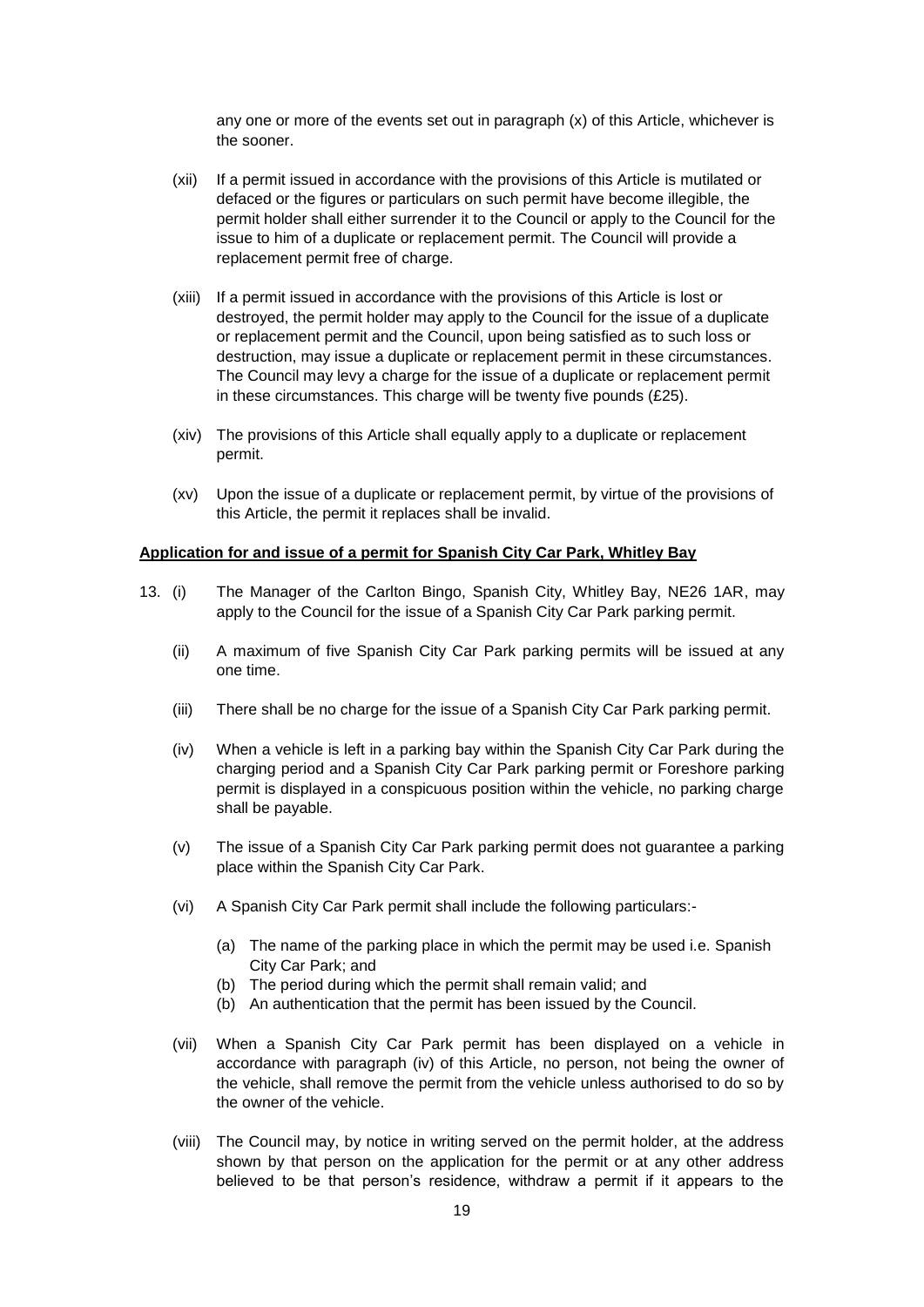Council that any one or more of the events set out in paragraph (ix) of this Article has occurred and the permit holder shall surrender the permit to the Council within 48 hours of the receipt of such notice.

- (ix) The events referred to in the foregoing provisions of this Article are:-
	- (a) The Carlton Bingo closes from its current location adjacent to the Spanish City Car Park;
	- (b) The issue of a duplicate or replacement permit by the Council under the provisions of this Article;
	- (c) The replaced permit ceasing to be valid pursuant to the provisions of this Article.
- (x) Without prejudice to the foregoing provisions of this Article a permit shall cease to be valid at the expiration of the period specified thereon, or on the occurrence of any one or more of the events set out in paragraph (ix) of this Article, whichever is the sooner.
- (xii) If a permit issued in accordance with the provisions of this Article is mutilated or defaced or the figures or particulars on such permit have become illegible, the permit holder shall either surrender it to the Council or apply to the Council for the issue to him of a duplicate or replacement permit. The Council will provide a replacement permit free of charge.
- (xiii) If a permit issued in accordance with the provisions of this Article is lost or destroyed the permit holder may apply to the Council for the issue of a duplicate or replacement permit and the Council upon being satisfied as to such loss or destruction may issue a duplicate or replacement permit in these circumstances. The Council may levy a charge for the issue of a duplicate or replacement permit in these circumstances. This charge will be twenty five pounds (£25).
- (xiv) The provisions of this Article shall equally apply to a duplicate or replacement permit.
- (xv) Upon the issue of a duplicate or replacement permit, by virtue of the provisions of this Article, the permit it replaces shall be invalid.

#### **Application for and issue of a permit for the Waves Car Park, Whitley Bay**

- 14. (i) The operators of the Waves Leisure Centre may apply to any member of staff working at the Waves Leisure Centre, The Links, Whitley Bay, NE26 1YQ a Waves Staff Car Park parking permit.
	- (ii) When a vehicle is left in a Parking Place within the Waves Car Park and a valid Waves Staff Car Park parking permit is displayed in a conspicuous position within the vehicle, the vehicle will be exempt from the maximum stay period specified in Column 5 of Schedule 2 relating to that Parking Place.
	- (iii) The operators of the Waves Leisure Centre may issue to any customer of The Waves Leisure Centre, The Links, Whitley Bay, NE26 1YQ a Waves Customer Car Park parking permit.
	- (iv) When a vehicle is left in a Parking Place within the Waves Car Park and a valid Waves Customer Car Park parking permit is displayed in a conspicuous position within the vehicle, the vehicle will be exempt from the maximum stay period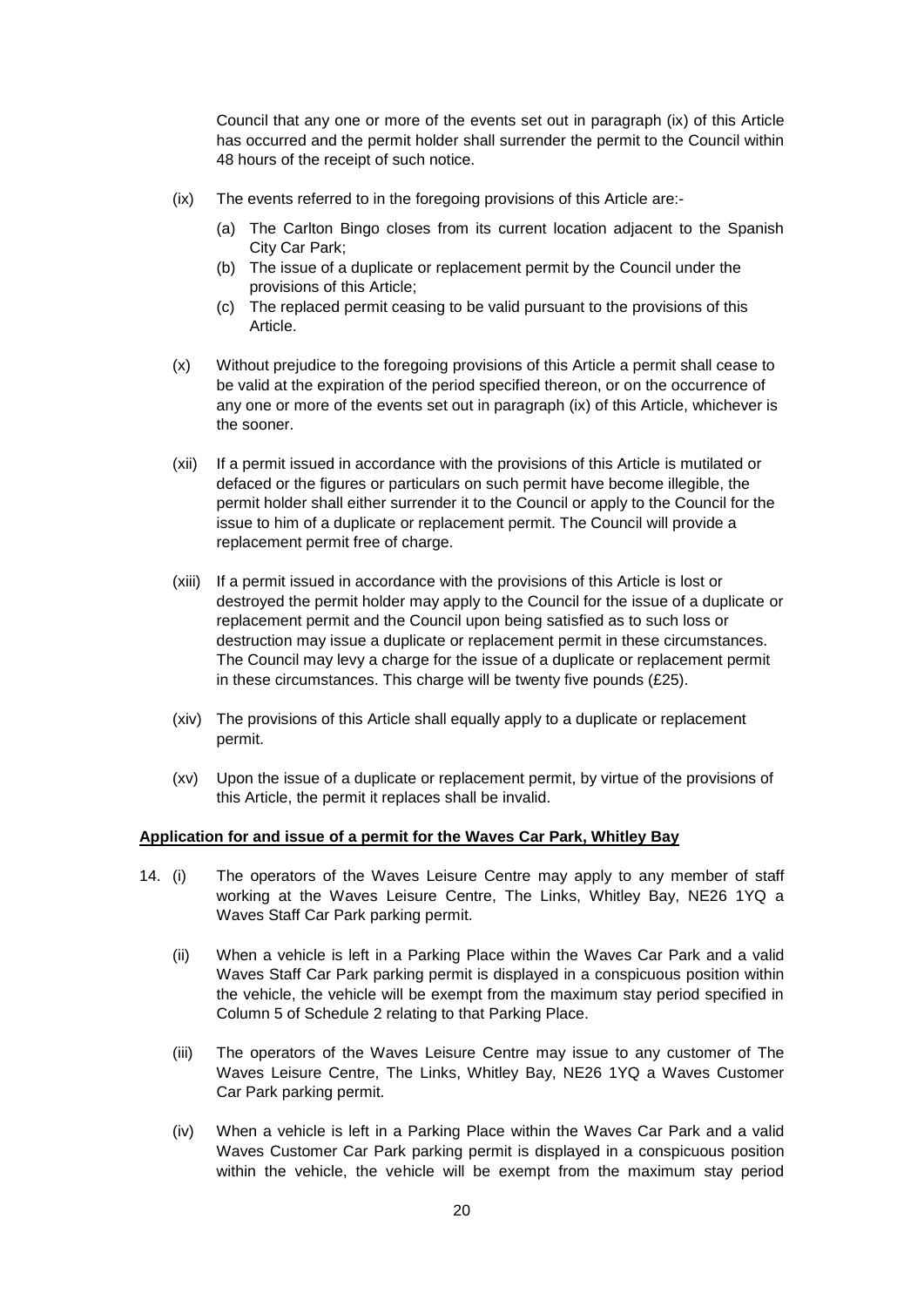specified in Column 5 of Schedule 2 relating to that Parking Place but will be subject to a maximum stay of 8 hours on the day of issue.

- (v) A valid Waves Staff Car Park parking permit and Waves Customer Car Park permit shall include the following particulars:-
	- (a) The type of permit i.e. Staff or Customer;
	- (b) A unique permit number;
	- (c) The name of the Parking Place in which the permit may be used;
	- (d) The registration of the vehicle that the permit is valid for;
	- (e) The period during which the permit shall remain valid; and
	- (f) An authentication that the permit has been issued by the operators of the Waves Leisure Centre.
- (vi) There shall be no charge for the issue of the Waves Staff Car Park parking permit or the Waves Customer Car Park parking permit.
- (vii) The issue of a Waves Staff Car Park parking permit or a Waves Customer Car Park parking permit does not guarantee a parking place with the Waves Car Park.

#### **Application for and issue of Foreshore Permit**

- 15. (i) Any person may apply to the council for the issue of a Foreshore Permit, which may be valid for use with a passenger vehicle at any of the Foreshore parking places as specified on Article 3 of this Order, and any such application shall be made on a form issued by and obtainable from the Council and shall include the particulars and information required by such form to be supplied.
	- (ii) Upon receipt of an application duly made, under the foregoing provisions of this Article, together with the relevant charge the Council may issue to the applicant:-
		- (a) A Foreshore Permit
		- (b) A protective cover for the display of the Foreshore Permit.
	- (iii) The charge for a Foreshore Permit shall be either:-
		- (a) One hundred and twenty five pounds (£125) for a period of 6 months: or
		- (b) Two hundred and fifty pounds (£250) for a period of 12 months.
	- (iv) The issue of a Foreshore Permit does not guarantee a parking space within any Foreshore parking place specified in Article 3 of this Order.
	- (v) When a vehicle is left in a Foreshore parking place, during the charging period, there shall be displayed in a conspicuous position a valid Foreshore Permit so that all the particulars referred to in paragraph (vi) of the Article are readily visible through the windscreen of the vehicle.
	- (vi) A Foreshore Permit shall include the following particulars:-
		- (a) The name of the Parking Place(s) in which the permit may be used i.e. Foreshore parking places; and
		- (b) The period during which the permit shall remain valid; and
		- (c) An authentication that the permit has been issued by the Council.
	- (vii) When a Foreshore Permit has been displayed on a vehicle in accordance with paragraph (v) of this Article no person, not being the owner of the vehicle, shall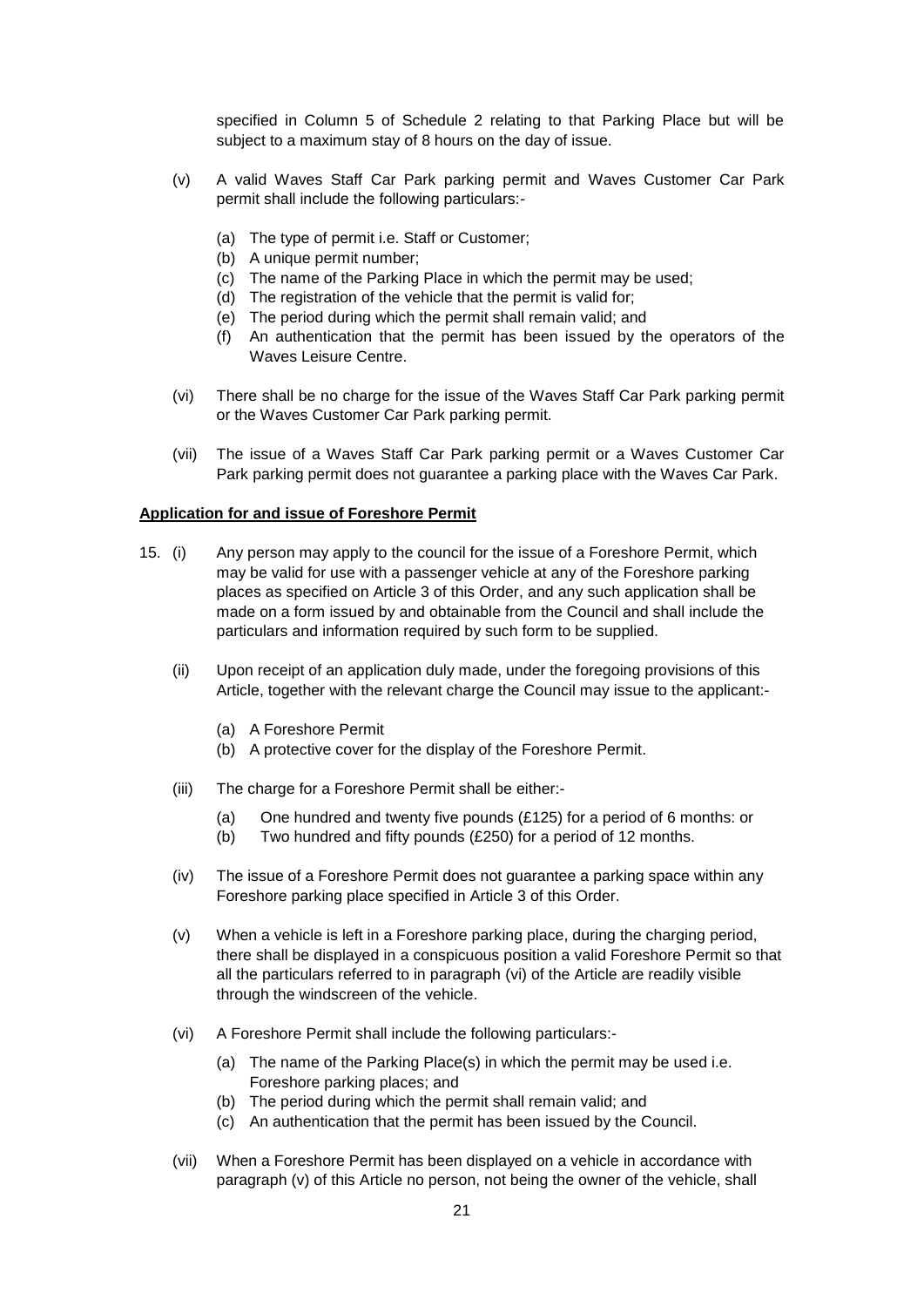remove the permit from the vehicle unless authorised to do so by the owner of the vehicle.

- (viii) The Council may, by notice in writing served on the permit holder, at the address shown by that person on the application for the permit or at any other address believed to be that person's residence, withdraw a permit if it appears to the Council that any one or more of the events set out in paragraph (ix) of this Article has occurred **AND** the permit holder **SHALL** surrender the permit to the Council within 48 hours of the receipt of such notice.
- (ix) The events referred to in the foregoing provisions of this Article are:-
	- (a) The issue of a duplicate or replacement permit by the Council under the provisions of this Article;
	- (b) The replaced permit ceasing to be valid pursuant to the provisions of this Article.
- (x) Without prejudice to the foregoing provisions of this Article, a permit shall cease to be valid at the expiration of the period specified thereon, or on the occurrence of any one or more of the events set out in paragraph (ix) of this Article, whichever is the earlier.
- (xi) Where a permit issued to any person upon receipt of a cheque, or payment made by a credit card or debit card and the cheque or payment by credit card or debit card is subsequently dishonoured, then such permit shall cease to be valid and shall be returned to the Council.
- (xii) If a permit issued in accordance with the provisions of this Article is mutilated or defaced or the figures or particulars on such permit have become illegible, the permit holder shall either surrender it to the Council or apply to the Council for the issue to him of a duplicate or replacement permit. The Council will provide a replacement permit free of charge.
- (xiii) If a permit issued in accordance with the provisions of this Article is lost or destroyed the permit holder may apply to the Council for the issue of a duplicate permit and the Council upon being satisfied as to such loss or destruction may issue a duplicate or replacement permit in these circumstances. The Council may levy a charge for the issue of a duplicate or replacement permit in these circumstances. This charge will be twenty five pounds (£25).
- (xiv) The provisions of this Article shall equally apply to a duplicate or replacement permit.
- (xv) Upon the issue of a duplicate or replacement permit, by virtue of the provisions of this Article, the permit it replaces shall be invalid.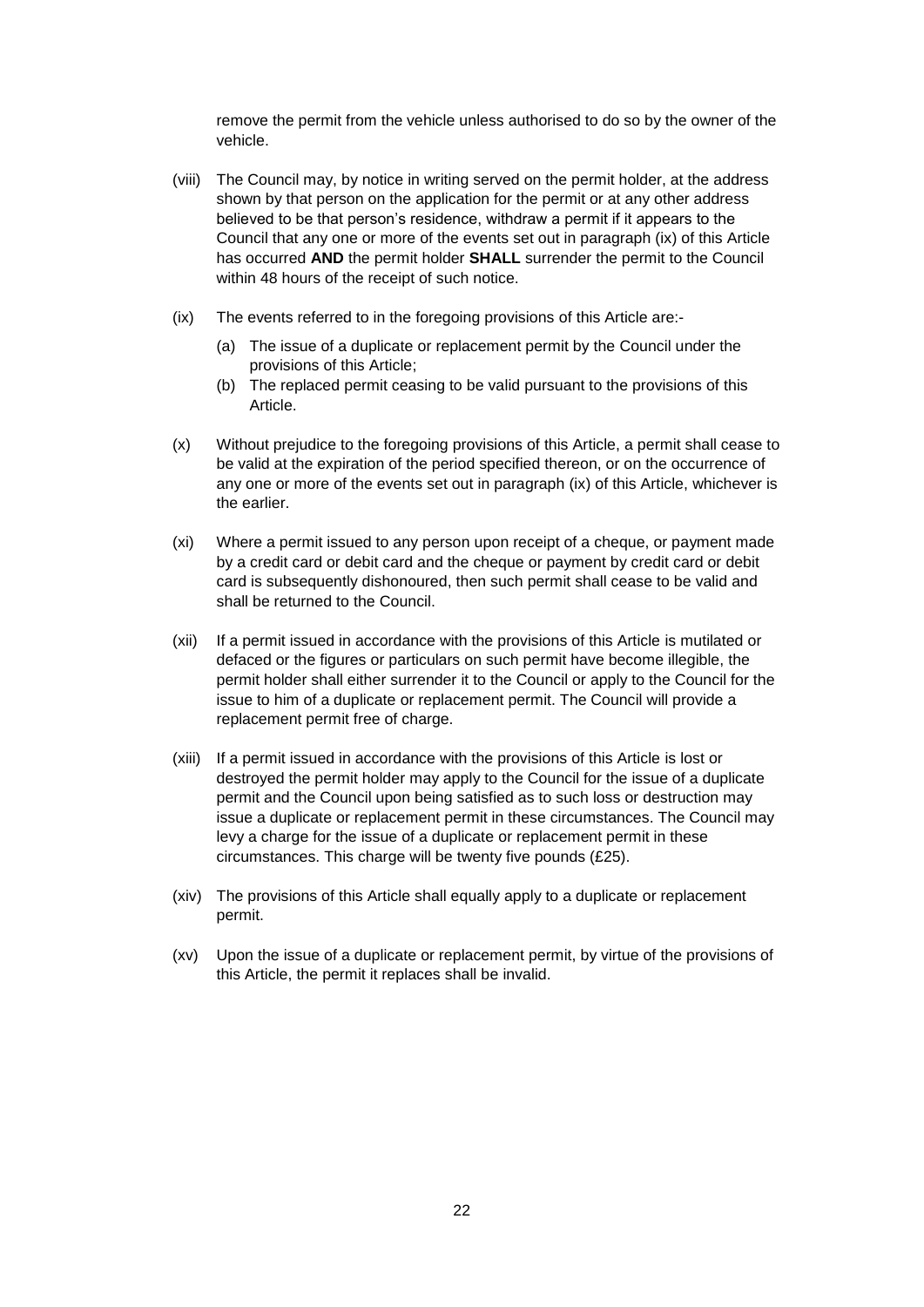#### **Quadrant Car Park Layout of parking bays**

- 16. (i) The parking bays described in Schedule 3 and shown on the plan in Appendix 1 are designated as Staff Car parking bays and no person shall park a vehicle within those bays **UNLESS** it is a Staff Car;
	- (ii) The parking bays described in Schedule 3 and shown on the plan in Appendix 1 are designated as Pool Car parking bays and no person shall park a vehicle within those bays **UNLESS** it is a Pool Car;
	- (iii) The parking bays described in Schedule 3 and shown on the plan in Appendix 1 are designated as Visitor Car parking bays and no person shall park a vehicle within those bays **UNLESS** it is a Visitor Car;
	- (iv) The parking bays described in Schedule 3 and shown on the plan in Appendix 1 are designated as Electric Vehicle Charging parking bays and no person shall park a vehicle within those bays **UNLESS** it is an Electric Vehicle whilst charging from an adiacent electric charging point:
	- (v) The parking bays described in Schedule 3 and shown on the plan in Appendix 1 are designated as Car Club parking bays and no person shall park a vehicle within those bays **UNLESS** it is a Car Club vehicle.

# **Application for and use of Staff Car Parking Permits for use of Staff Car Parking Bays (applicable to Quadrant Car Park Only)**

- 17. (i) An employee of the Council who is deemed to be an essential or casual car user on application and at the discretion of the Council, may purchase a Staff Car parking permit and the permit shall be valid in designated Staff Car parking bays.
	- (ii) The Council may at time require an applicant to produce to an officer of the Council or civil enforcement officer such evidence in respect of an application for a Staff Car parking permit made to them as they may reasonably require to verify any particulars or information given to them or in respect of any permit issued by them as they may reasonably require to verify that the permit is valid.
	- (iii) On receipt of an application the Council, upon being satisfied that the applicant is eligible to receive a Staff Car parking permit, may issue to the applicant, a permit for leaving in a designated Staff Car parking bay, the vehicle to which such permit relates by the owner of such vehicle or by any person using such vehicle with the consent of the owner, other than a person to whom such vehicle has been let for hire or reward.
	- (iv) The issue of a Staff Car parking permit shall not guarantee that any parking space will be available for use by the holder of such permit.

#### **Standages**

- 18. (i) Where a parking place is designated as a Standage area then it is only for use by vehicles licensed by North Tyneside to trade from that location.
	- (ii) Any person wishing to sell, expose or offer for sale any article (including a living thing) in a designated Standage area must hold a valid street trading license or consent issued by North Tyneside Council. The licence specifies the 'zone' that it is valid for.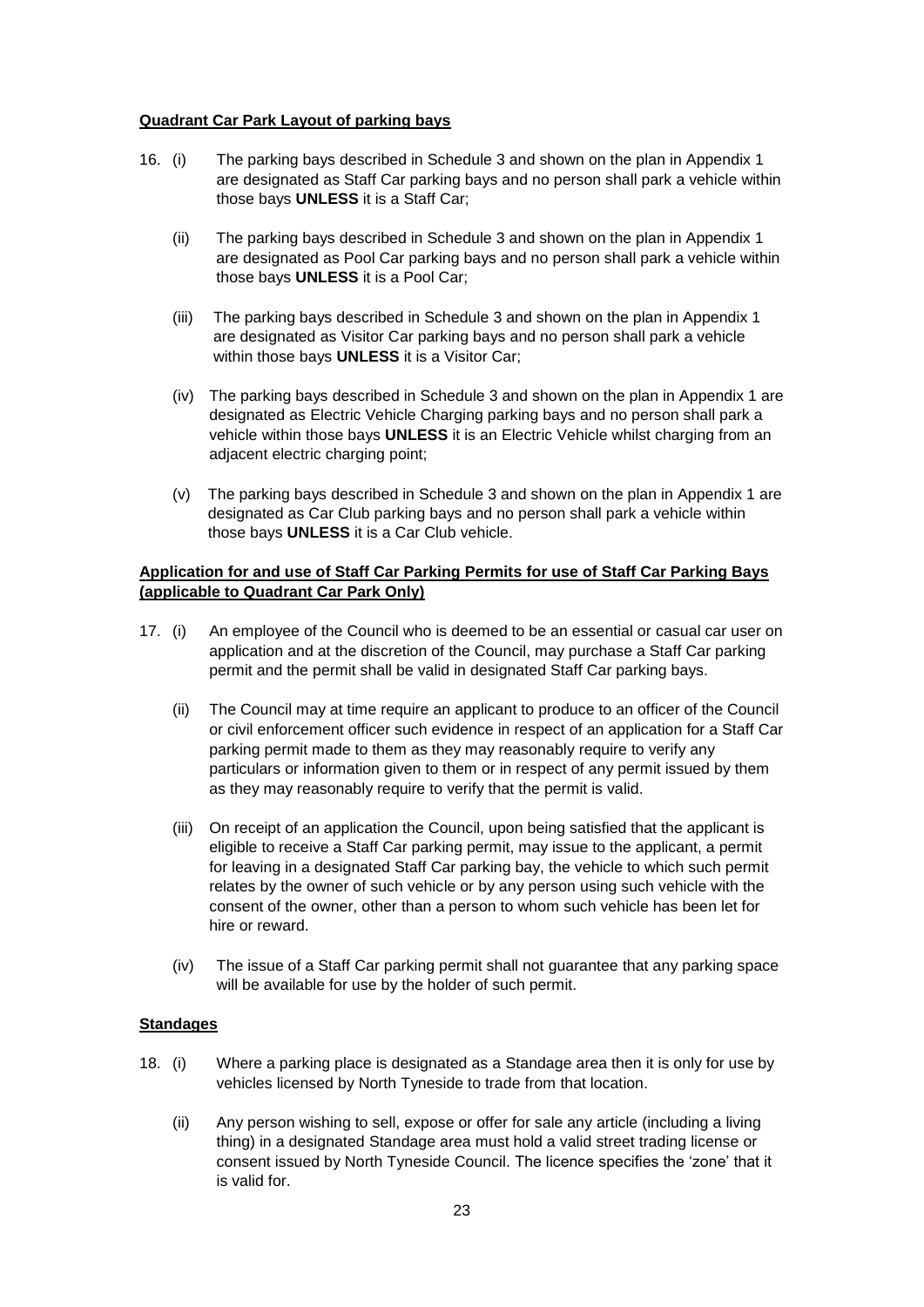- (iii) The license must be carried at all times when trading. Any 'plate' issued must be prominently displayed. A badge will be issued to each licence holder and all employees to identify them as authorised persons. The badge will bear a photograph of the Licence Holder or employee and must be worn at all times when trading.
- (iv) Every part of the vehicle or goods on sale shall be encompassed within the limits of the Standage bay. The licence does not give a right to park a car or towing vehicle in an unauthorised area.
- (v) Where an area is designated as a Standage the driver of a vehicle shall not permit the vehicle to wait in the Standage unless it has a valid street licence or consent for that parking place and is displaying a valid plate issued by North Tyneside Council.

#### **Removal and disposal of vehicles**

- 19 (i) If a vehicle is left in a Parking Place in a position other than a Permitted Position, then a Civil Enforcement Officer may move the vehicle or cause it to be moved to a Permitted Position or may remove the vehicle or cause it to be removed from the Parking Place.
	- (ii) If a vehicle is deemed to be abandoned or in the case of an emergency or Special Event, where the vehicle is deemed to be causing an obstruction or a risk to safety, then the Police, a Civil Enforcement Officer or any other person duly authorised by the Council may move or cause to be moved any vehicle left in a Parking Place to any place he thinks fit.
	- (iii) Any person moving or removing a vehicle in accordance with paragraphs (i) and (ii) of this Article may do so by towing or driving or in such a manner as he may think necessary and may take such measures in relation to the vehicle as he may think necessary to enable him to move or remove it as aforesaid.
	- (iv) When a Civil Enforcement Officer or any other person duly authorised by the Council moves or removes a vehicle or causes it to be moved or removed from a Parking Place in accordance with paragraphs (i) and (ii) of this Article, he shall make such arrangements as may be reasonably necessary for the safe custody of the vehicle but neither the Council, its servants or agents shall be liable for any loss or damage to any such vehicle or its contents arising from or in consequence of the exercise of the powers contained in paragraphs (i) and (ii) of this Article.
	- (v) Section 102 of the 1984 Act shall apply to this Order in respect of the recovery by the Council of charges for the moving or removal of vehicles in accordance with paragraphs (i) and (ii) of this Article for storage and custody of such vehicles and for disposal of abandoned vehicles.
	- (vi) Where a vehicle has been removed from a Parking Place in accordance with paragraphs (i) and (ii) of this Article and it appears to the Council to have been abandoned, the Council may sell or otherwise dispose of the vehicle after having made reasonable enquiry to ascertain the name and address of the owner of the vehicle PROVIDED THAT the Council shall be deemed to have made reasonable enquiry to ascertain the name and address of the owner of any vehicle which this Article applies if it has taken in relation to that vehicle such steps as may be prescribed by any regulations for the time being in force by virtue of the Act of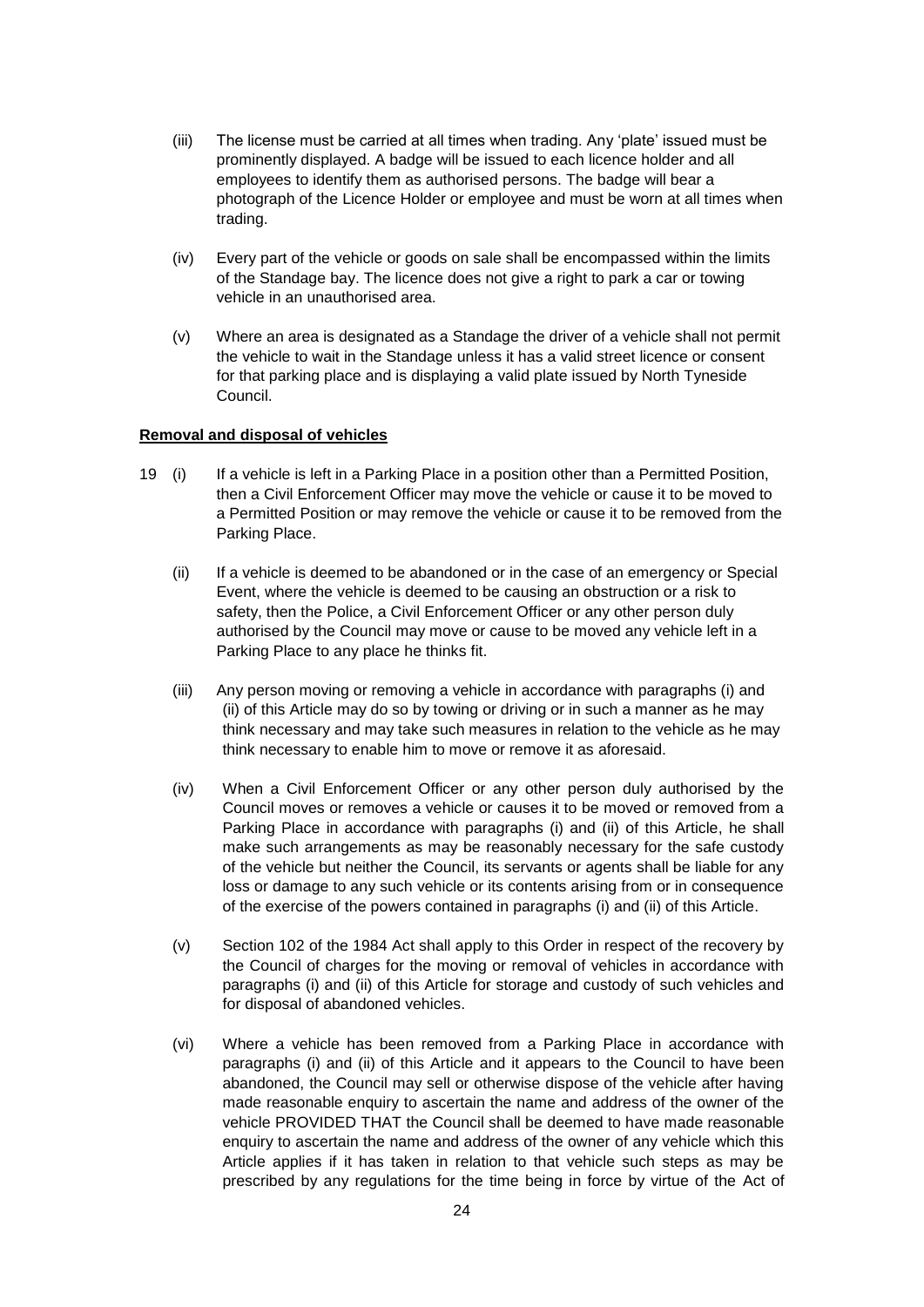1984, the Refuse Disposal (Amenity) Act 1978 or any other Act authorising the Council to sell or otherwise dispose of abandoned vehicles.

#### **No liability for loss or damage to vehicle or property**

20. Vehicles using the parking places do so at the risk of the driver and the Council accepts no liability or responsibility either at common law or under the Occupiers' Liability Act 1957 or otherwise for loss of or damage to vehicles or other property left in parking places

#### **Contravention and Enforcement**

- 21. (i) Where a contravention of this Order constitutes a parking contravention within the meaning of the Act of 2004, or successor legislation, the contravention shall be subject to the penalties and procedures provided for by that legislation.
	- (ii) Where a contravention of this Order constitutes a parking contravention within the meaning of the Act of 2004, or successor legislation, a penalty charge is payable for each calendar day or part thereof that the vehicle is in contravention of this Order by the owner and the vehicle may be removed by or on behalf of the Council in accordance with the provisions of the Act of 2004 and of this Order.
	- (iii) A contravention of this Order which does not constitute a parking contravention within the meaning of the Act of 2004, or successor legislation, is an offence under Section 35A(1) of the 1984 Act.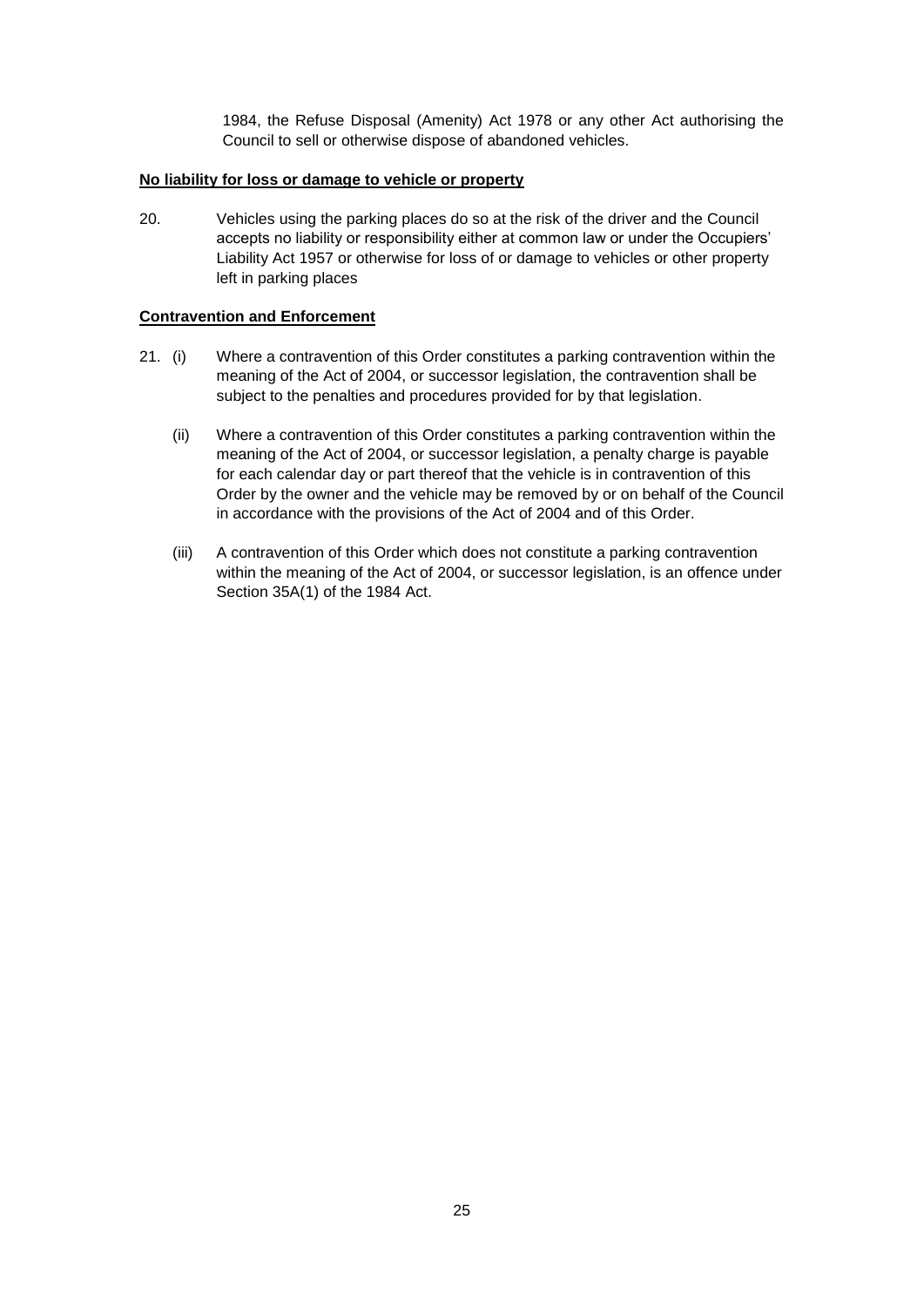## **Schedule 1**

#### **Orders Revoked**

- 1. The Council of the Borough of North Tyneside (Off Street Parking Places) Consolidation Order 2017.
- 2. The North Tyneside (Off-Street Parking Places) Consolidation Order 2017 Variation Order No 1 Order 2017.
- 3. The North Tyneside (Off-Street Parking Places) Consolidation Order 2017 Variation No 2 Order 2017.
- 4. The North Tyneside (Off-Street Parking Places) Consolidation Order 2017 Variation Order No 1 Order 2018.
- 5. The North Tyneside (Off-Street Parking Places) Consolidation Order 2017 Variation Order No 1 Order 2019.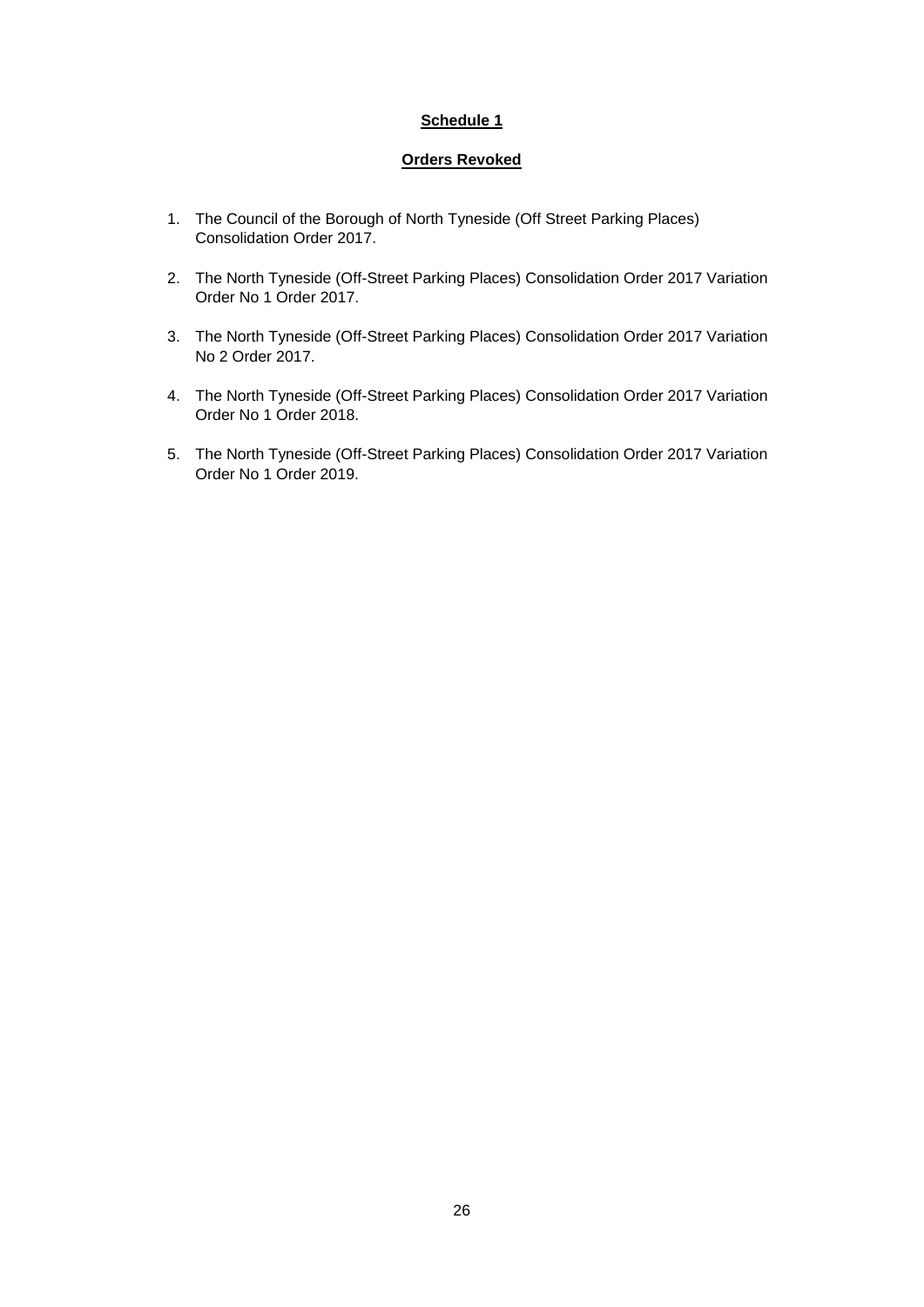# **Schedule 2**

# **Parking Places – Off Street Car Parks**

| Name of Parking Place                             | <b>Class of Vehicles</b> | Days of operation | Days / Times during<br>which a charge is to<br>be paid | Maximum period for<br>which vehicles may<br>wait | Scale of charges |
|---------------------------------------------------|--------------------------|-------------------|--------------------------------------------------------|--------------------------------------------------|------------------|
| (1)                                               | (2)                      | (3)               | (4)                                                    | (5)                                              | (6)              |
| <b>ATKINSON TERRACE</b><br>1.                     | passenger vehicles,      | All days          | N/A                                                    | 24 hours                                         | Free             |
| <b>CAR PARK, Wallsend</b>                         | goods vehicles and       |                   |                                                        |                                                  |                  |
| Situated on the north side of                     | motor cycles             |                   |                                                        |                                                  |                  |
| Atkinson Terrace (East)                           |                          |                   |                                                        |                                                  |                  |
| approximately 70 metres west of                   |                          |                   |                                                        |                                                  |                  |
| Station Road.                                     |                          |                   |                                                        |                                                  |                  |
|                                                   |                          |                   | N/A                                                    |                                                  | Free             |
| <b>BACK PARK ROAD CAR</b><br>2.<br>PARK, Wallsend | passenger vehicles       | All days          |                                                        | 24 hours<br>Valid WD4 Permit                     |                  |
| Situated between the rear of                      |                          |                   |                                                        | <b>Holders and Valid</b>                         |                  |
| <b>Park Road and Coronation Street</b>            |                          |                   |                                                        | <b>Blue Badge Holders</b>                        |                  |
|                                                   |                          |                   |                                                        | Only                                             |                  |
| 3.<br><b>BACK PARK VIEW CAR</b>                   | passenger vehicles,      | All days          | N/A                                                    | 2 hours                                          | Free             |
| <b>PARK, Whitley Bay</b>                          | goods vehicles and       |                   |                                                        | No Return within 4                               |                  |
| Situated to the rear of Nos 34 to                 | motor cycles             |                   |                                                        | hours,                                           |                  |
| 60 Park View.                                     |                          |                   |                                                        | Monday to Friday                                 |                  |
|                                                   |                          |                   |                                                        | 8.00am to 6.00pm                                 |                  |
|                                                   |                          |                   |                                                        | (Valid Car Park Permit                           |                  |
|                                                   |                          |                   |                                                        | provides exemption to                            |                  |
|                                                   |                          |                   |                                                        | restriction on length of                         |                  |
|                                                   |                          |                   |                                                        | stay). No restriction on                         |                  |
|                                                   |                          |                   |                                                        | length of stay applies                           |                  |
|                                                   |                          |                   |                                                        | on Saturday and                                  |                  |
|                                                   |                          |                   |                                                        | Sunday                                           |                  |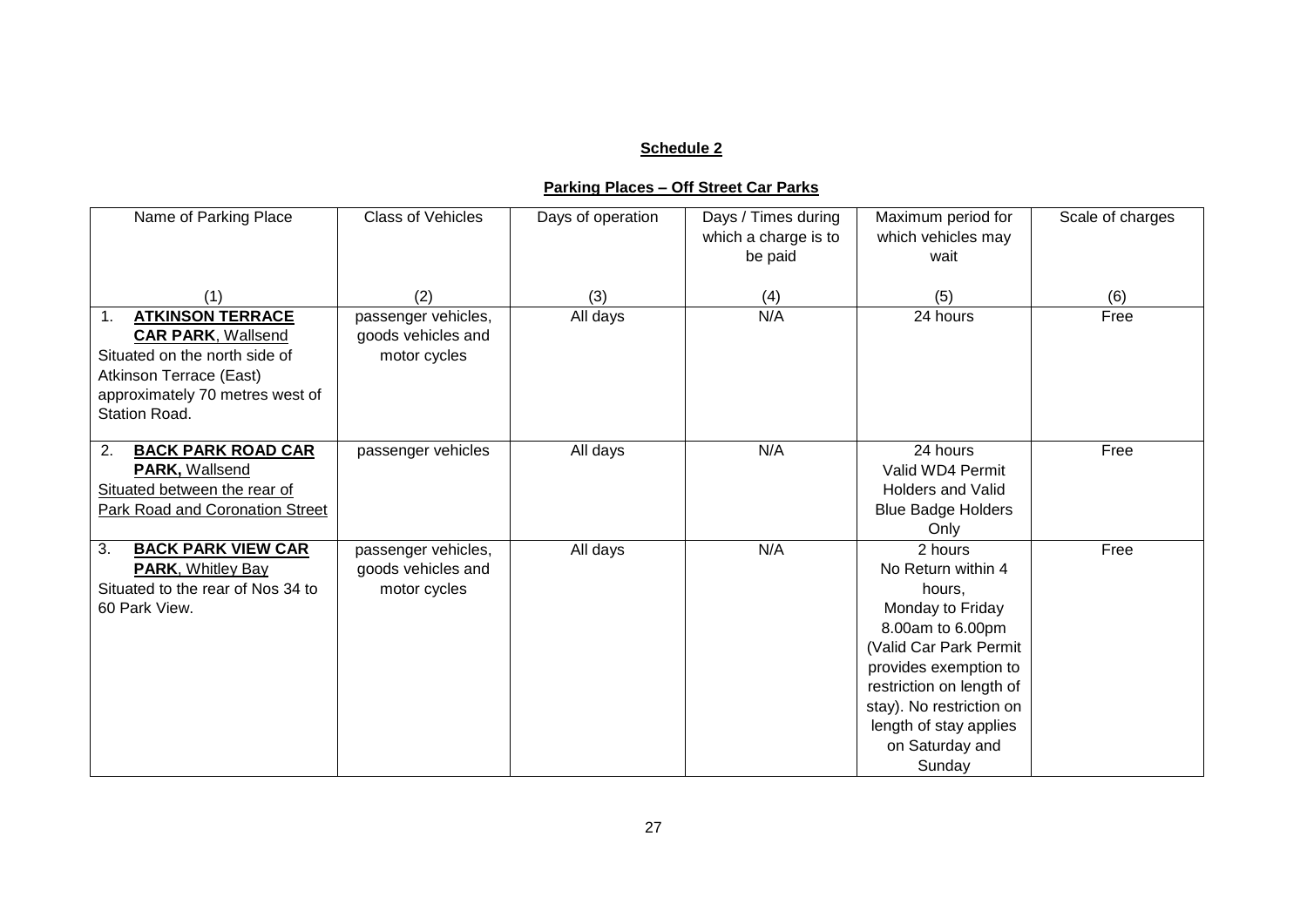| Name of Parking Place                                                                                                                                                                                                             | <b>Class of Vehicles</b>                                                          | Days of operation | Days / Times during<br>which a charge is to<br>be paid | Maximum period for<br>which vehicles may<br>wait | Scale of charges                                                                                                          |
|-----------------------------------------------------------------------------------------------------------------------------------------------------------------------------------------------------------------------------------|-----------------------------------------------------------------------------------|-------------------|--------------------------------------------------------|--------------------------------------------------|---------------------------------------------------------------------------------------------------------------------------|
| (1)                                                                                                                                                                                                                               | (2)                                                                               | (3)               | (4)                                                    | (5)                                              | (6)                                                                                                                       |
| <b>BEACONSFIELD CAR</b><br>4.<br>PARK, Tynemouth<br>Situated on the west side of<br>Grand Parade between the Blue<br>Reef Aquarium and St. Georges<br>Church.                                                                     | passenger vehicles,<br>goods vehicles and<br>motor cycles                         | All days          | All days<br>9.00am to 6.00pm                           | $\overline{24}$ hours                            | £1.20 $-$ 1 hour<br>£2.40 $-$ 2 hours<br>$£3.00 - All Day$<br>(Valid Foreshore<br>Permit provides<br>exemption to charge) |
| <b>BELLE VUE STREET CAR</b><br>5.<br>PARK, Cullercoats<br>Situated off the north east side of<br>John Street adjacent to the<br>Community Centre and The<br>Crescent Club.                                                        | passenger vehicles,<br>goods vehicles and<br>motor cycles                         | All days          | N/A                                                    | $\overline{24}$ hours                            | Free                                                                                                                      |
| <b>BOURNEMOUTH</b><br>6.<br><b>GARDENS CAR PARK,</b><br><b>Whitley Bay</b><br>Situated on the south east side of<br>Bournemouth Gardens adjacent<br>to the rear of Nos 46 to 60<br>Ventnor Gardens and west of<br>The Links A193. | passenger vehicles,<br>good vehicles, heavy<br>goods vehicles and<br>motor cycles | All days          | All days<br>9.00am to 6.00pm                           | 24 hours                                         | £1.20 $-$ 1 hour<br>£2.40 $-$ 2 hours<br>$£3.00 - All Day$<br>(Valid Foreshore<br>Permit provides<br>exemption to charge) |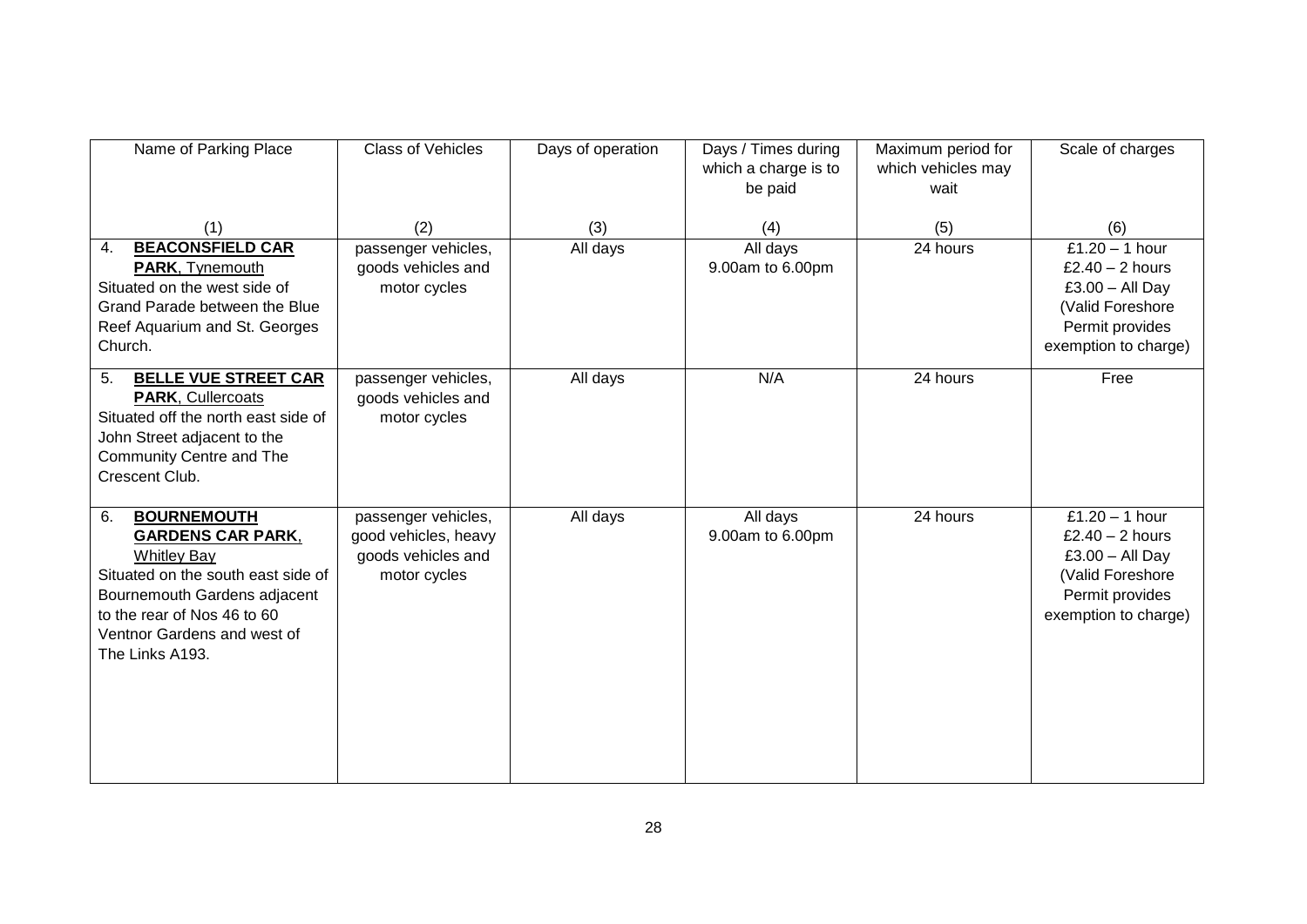| Name of Parking Place                                                                                                                                               | <b>Class of Vehicles</b>                                                                             | Days of operation | Days / Times during<br>which a charge is to<br>be paid | Maximum period for<br>which vehicles may<br>wait | Scale of charges                                                              |
|---------------------------------------------------------------------------------------------------------------------------------------------------------------------|------------------------------------------------------------------------------------------------------|-------------------|--------------------------------------------------------|--------------------------------------------------|-------------------------------------------------------------------------------|
| (1)                                                                                                                                                                 | (2)                                                                                                  | (3)               | (4)                                                    | (5)                                              | (6)                                                                           |
| <b>BRIERDENE CAR PARK,</b><br>7.<br><b>Whitley Bay</b><br>Situated on the east side of The<br>Links A193 opposite No 78 and<br>79 The Links and Hastings<br>Avenue. | passenger vehicles,<br>goods vehicles,<br>buses/coaches, heavy<br>goods vehicles and<br>motor cycles | All days          | All days<br>9.00am to 8.00pm                           | 24 hours                                         | £1.20 per hour<br>(Valid Foreshore<br>Permit provides<br>exemption to charge) |
| <b>CAULDWELL AVENUE</b><br>8.<br><b>CAR PARK, Monkseaton</b><br>Situated on the south east side<br>of Cauldwell Avenue north east<br>of the Medical Centre.         | passenger vehicles,<br>goods vehicles and<br>motor cycles                                            | All days          | N/A                                                    | 24 hours                                         | Free                                                                          |
| <b>CHICKEN ROAD CAR</b><br>9.<br>PARK, Wallsend<br>Situated on the east side of<br>Chicken Road approximately 95<br>metres south west of O'Hanlon<br>Crescent.      | passenger vehicles,<br>goods vehicles and<br>motor cycles                                            | All days          | N/A                                                    | 24 hours                                         | Free                                                                          |
| <b>COMET ROW CAR PARK.</b><br>10.<br>Killingworth<br>Situated on the north side of<br>Comet Row approximately 60<br>metres east of Blucher Road.                    | passenger vehicles,<br>goods vehicles and<br>motor cycles                                            | All days          | N/A                                                    | 24 hours                                         | Free                                                                          |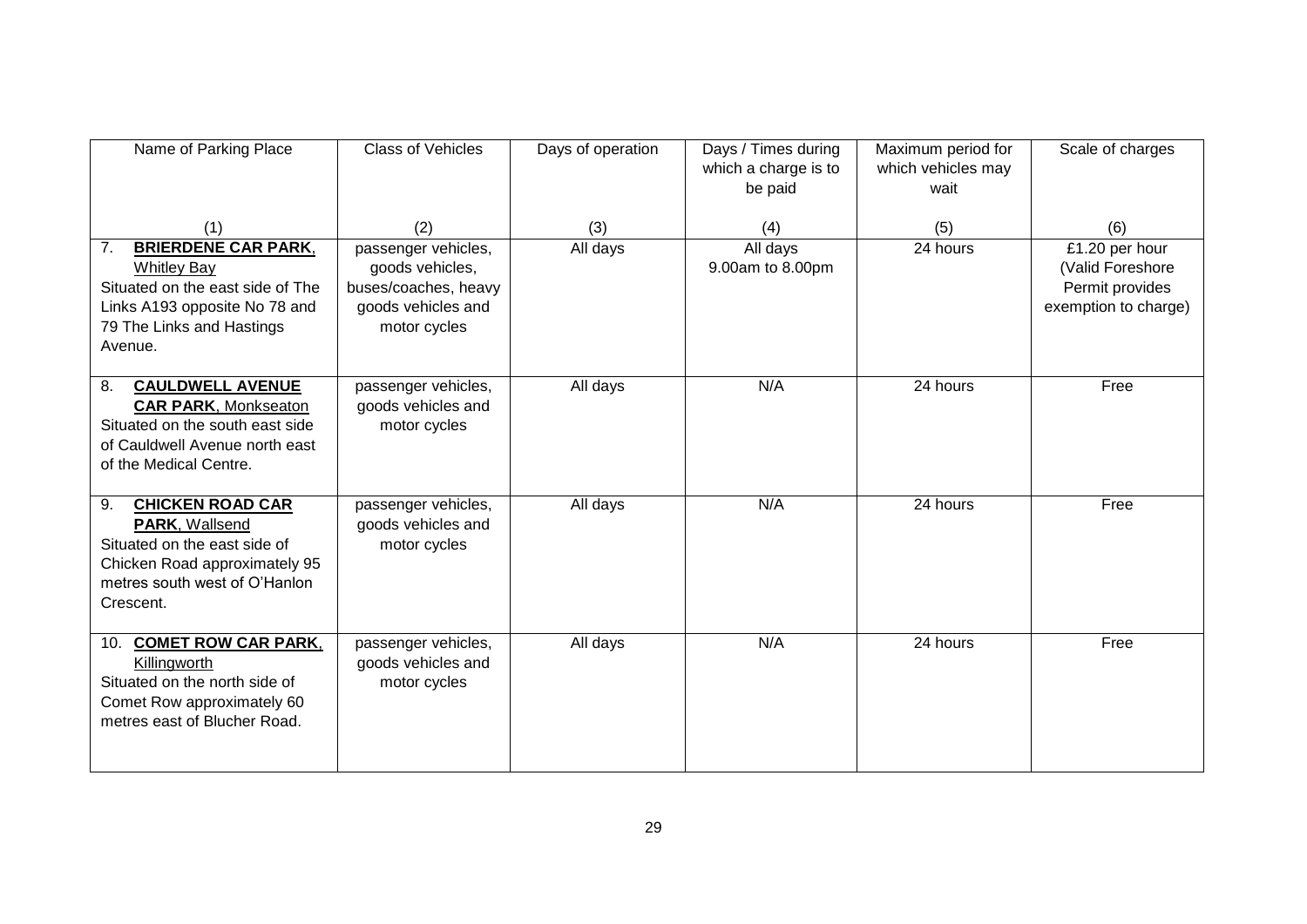| Name of Parking Place                                 | <b>Class of Vehicles</b>                  | Days of operation | Days / Times during<br>which a charge is to | Maximum period for<br>which vehicles may | Scale of charges     |
|-------------------------------------------------------|-------------------------------------------|-------------------|---------------------------------------------|------------------------------------------|----------------------|
|                                                       |                                           |                   | be paid                                     | wait                                     |                      |
| (1)                                                   | (2)                                       | (3)               | (4)                                         | (5)                                      | (6)                  |
| <b>CORONATION</b><br>11.<br><b>CRESCENT CAR PARK,</b> | passenger Vehicles,<br>Goods Vehicles and | All days          | N/A                                         | 2 hours<br>No Return within 4            | Free                 |
| Monkseaton                                            | motor cycles                              |                   |                                             | hours,                                   |                      |
| Situated on the southwest side                        |                                           |                   |                                             | Monday to Friday                         |                      |
| of Coronation Crescent to the                         |                                           |                   |                                             | 8.00am to 6.00pm                         |                      |
| rear of Nos 13 to 19 Front Street.                    |                                           |                   |                                             | (Valid Car Park Permit                   |                      |
|                                                       |                                           |                   |                                             | provides exemption to                    |                      |
|                                                       |                                           |                   |                                             | restriction on length of                 |                      |
|                                                       |                                           |                   |                                             | stay)                                    |                      |
| <b>CORONATION STREET</b><br>12.                       | passenger vehicles,                       | All days          | N/A                                         | 2 hours                                  | Free                 |
| <b>CAR PARK, Wallsend</b>                             | goods vehicles and                        |                   |                                             | No Return within 4                       |                      |
| Situated on the east side of                          | motor cycles                              |                   |                                             | hours,                                   |                      |
| Coronation Street adjacent to                         |                                           |                   |                                             | Monday to Friday                         |                      |
| <b>High Street East and Ferndale</b>                  |                                           |                   |                                             | 8.00am to 6.00pm                         |                      |
| Avenue.                                               |                                           |                   |                                             | (Valid Car Park Permit                   |                      |
|                                                       |                                           |                   |                                             | provides exemption to                    |                      |
|                                                       |                                           |                   |                                             | restriction on length of                 |                      |
|                                                       |                                           |                   |                                             | stay)                                    |                      |
| 13. DUKES WALK CAR                                    | passenger vehicles,                       | All days          | All days                                    | 24 hours                                 | £1.20 $-$ 1 hour     |
| PARK, Whitley Bay                                     | goods vehicles and                        |                   | 9.00am to 6.00pm                            |                                          | £2.40 $-$ 2 hours    |
| Situated on the east side of The                      | motor cycles                              |                   |                                             |                                          | $£3.00 - All Day$    |
| Links A193 adjacent to the                            |                                           |                   |                                             |                                          | (Valid Foreshore     |
| Monkseaton Drive roundabout.                          |                                           |                   |                                             |                                          | Permit provides      |
|                                                       |                                           |                   |                                             |                                          | exemption to charge) |
|                                                       |                                           |                   |                                             |                                          |                      |
|                                                       |                                           |                   |                                             |                                          |                      |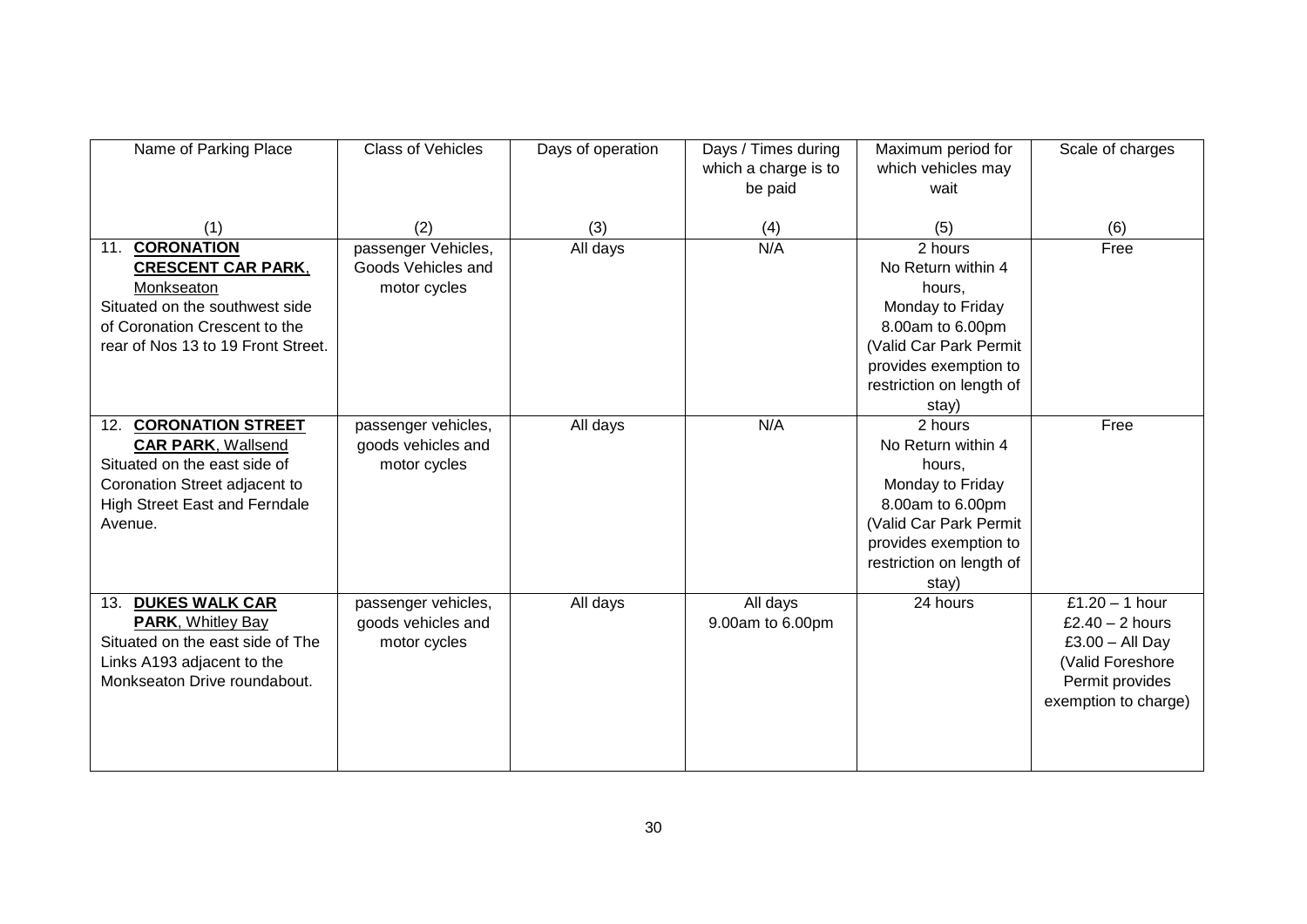| Name of Parking Place                                                                                                                                                                                 | <b>Class of Vehicles</b>                                                                             | Days of operation | Days / Times during<br>which a charge is to<br>be paid | Maximum period for<br>which vehicles may<br>wait | Scale of charges                                                                                                          |
|-------------------------------------------------------------------------------------------------------------------------------------------------------------------------------------------------------|------------------------------------------------------------------------------------------------------|-------------------|--------------------------------------------------------|--------------------------------------------------|---------------------------------------------------------------------------------------------------------------------------|
| (1)                                                                                                                                                                                                   | (2)                                                                                                  | (3)               | (4)                                                    | (5)                                              | (6)                                                                                                                       |
| 14. FOXHUNTERS CAR<br><b>PARK, Whitley Bay</b><br>Situated on the east side of the<br>A191 Rake Lane between its<br>junctions with the A192<br>Seatonville Road and A192<br><b>Preston North Road</b> | passenger vehicles,<br>goods vehicles and<br>motor cycles                                            | All days          | N/A                                                    | 24 hours                                         | Free                                                                                                                      |
| <b>FRONT STREET CAR</b><br>15.<br>PARK, Cullercoats<br>Situated on the west side of<br>Front Street between Victoria<br>Court and Winslow Court.                                                      | passenger vehicles,<br>goods vehicles and<br>motor cycles                                            | All days          | N/A                                                    | 24 hours                                         | Free                                                                                                                      |
| <b>GRAND PARADE CAR</b><br>16.<br>PARK, Tynemouth<br>Situated to the rear of the Blue<br>Reef Aquarium on the west side<br>of Grand Parade.                                                           | passenger vehicles,<br>goods vehicles,<br>buses/coaches, heavy<br>goods vehicles and<br>motor cycles | All days          | All days<br>9.00am to 6.00pm                           | 24 hours                                         | £1.20 $-$ 1 hour<br>£2.40 $-$ 2 hours<br>$£3.00 - All Day$<br>(Valid Foreshore<br>Permit provides<br>exemption to charge) |
| 17. HAWTHORN GARDENS<br><b>CAR PARK, Whitley Bay</b><br>Situated to the west of the<br>Osborne Gardens / Hawthorn<br>Gardens junction adjacent to No<br>40 Hawthorn Gardens.                          | passenger vehicles,<br>goods vehicles and<br>motor cycles                                            | All days          | N/A                                                    | 24 hours                                         | Free                                                                                                                      |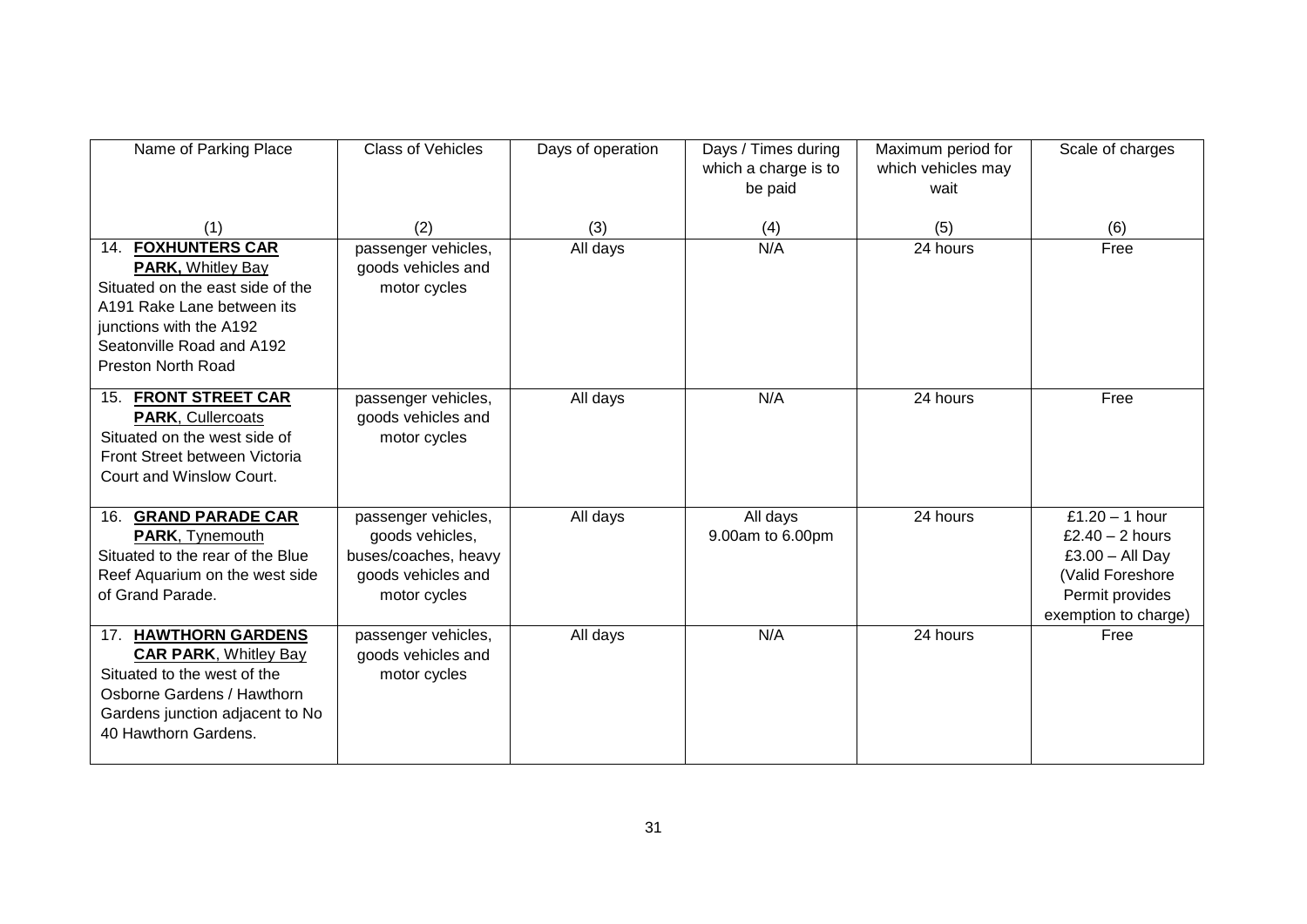| Name of Parking Place                                                                                                                                                          | <b>Class of Vehicles</b>                                         | Days of operation | Days / Times during<br>which a charge is to<br>be paid | Maximum period for<br>which vehicles may<br>wait | Scale of charges |
|--------------------------------------------------------------------------------------------------------------------------------------------------------------------------------|------------------------------------------------------------------|-------------------|--------------------------------------------------------|--------------------------------------------------|------------------|
| (1)                                                                                                                                                                            | (2)                                                              | (3)               | (4)                                                    | (5)                                              | (6)              |
| <b>HILLHEADS ROAD CAR</b><br>18.<br><b>PARK, Whitley Bay</b><br>Situated on the east side of<br>Hillheads Road adjacent to the<br>west side of Whitley Bay Football<br>Ground. | passenger vehicles,<br>goods vehicles and<br>motor cycles        | All days          | N/A                                                    | 24 hours                                         | Free             |
| <b>KING STREET CAR PARK,</b><br>19.<br>North Shields<br>Situated on the west side of King<br>Street near its junction with A193<br><b>Tynemouth Road</b>                       | passenger vehicles,<br>goods vehicles and<br>motor cycles        | All days          | N/A                                                    | 24 hours                                         | Free             |
| 20. LAKESHORE CAR PARK,<br>Killingworth<br>Situated on the west side of the<br>access road to the Boating Lake<br>approximately 30 metres south<br>east of West Bailey.        | passenger vehicles,<br>goods vehicles and<br>motor cycles        | All days          | N/A                                                    | 24 hours                                         | Free             |
| 21. LAKESIDE CENTRE CAR<br>PARK, Killingworth<br>Situated on the south east side<br>of Southgate adjacent to the<br>north east side of The Lakeside<br>Centre.                 | passenger vehicles,<br>goods vehicles, buses<br>and motor cycles | All days          | N/A                                                    | 24 hours                                         | Free             |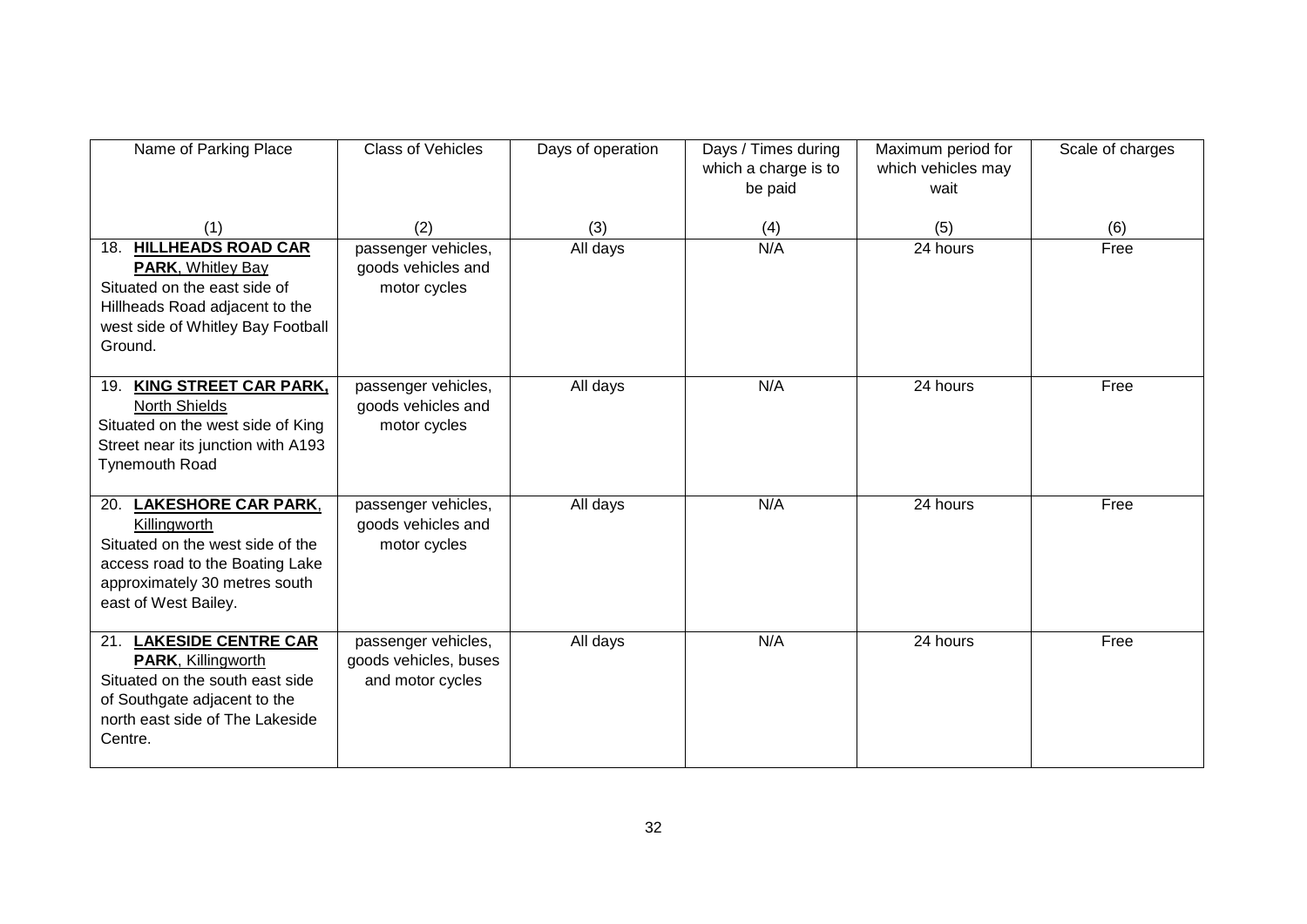| Name of Parking Place                                                                                                                                                                                     | <b>Class of Vehicles</b>                                  | Days of operation | Days / Times during<br>which a charge is to<br>be paid | Maximum period for<br>which vehicles may<br>wait                                                                                                                        | Scale of charges                                                                                                          |
|-----------------------------------------------------------------------------------------------------------------------------------------------------------------------------------------------------------|-----------------------------------------------------------|-------------------|--------------------------------------------------------|-------------------------------------------------------------------------------------------------------------------------------------------------------------------------|---------------------------------------------------------------------------------------------------------------------------|
| (1)                                                                                                                                                                                                       | (2)                                                       | (3)               | (4)                                                    | (5)                                                                                                                                                                     | (6)                                                                                                                       |
| LOW LIGHTS CAR PARK,<br>22.<br><b>North Shields</b><br>Situated on the north east side of<br><b>Clifford's Fort Moat</b><br>approximately 60 metres east of<br>the Union Road / Tanners Bank<br>junction. | passenger vehicles,<br>goods vehicles and<br>motor cycles | All days          | N/A                                                    | 24 hours                                                                                                                                                                | Free                                                                                                                      |
| <b>MINI GOLF CAR PARK,</b><br>23.<br><b>Whitley Bay</b><br>Situated on the east side of The<br>Links A193 opposite Nos<br>105/106 The Links.                                                              | passenger vehicles,<br>good vehicles and<br>motor cycles  | All days          | All days<br>9.00am to 6.00pm                           | 24 hours                                                                                                                                                                | £1.20 $-$ 1 hour<br>£2.40 $-$ 2 hours<br>$£3.00 - All Day$<br>(Valid Foreshore<br>Permit provides<br>exemption to charge) |
| <b>NORFOLK STREET CAR</b><br>24.<br><b>PARK, North Shields</b><br>Situated on the south west side<br>of Norfolk Street south of No 72<br>Norfolk Street.                                                  | passenger vehicles,<br>goods vehicles and<br>motor cycles | All days          | N/A                                                    | 2 hours<br>No Return within 4<br>Hours,<br>Monday to Friday<br>8.00am to 6.00pm<br>(Valid Car Park Permit<br>provides exemption to<br>restriction on length of<br>stay) | Free                                                                                                                      |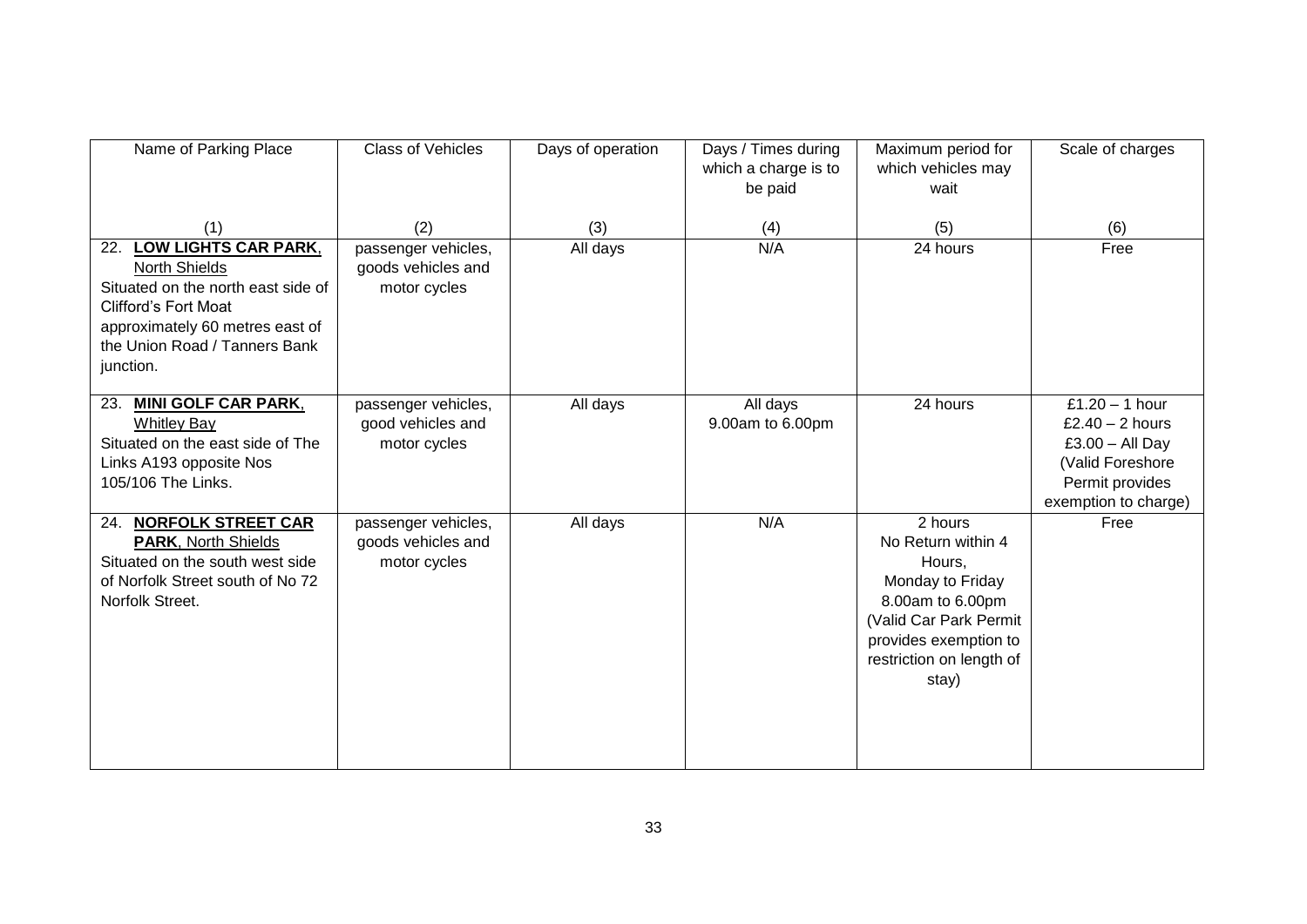| Name of Parking Place                                                                                                                                                                   | <b>Class of Vehicles</b>                                         | Days of operation | Days / Times during<br>which a charge is to<br>be paid | Maximum period for<br>which vehicles may<br>wait                                                                                                                        | Scale of charges |
|-----------------------------------------------------------------------------------------------------------------------------------------------------------------------------------------|------------------------------------------------------------------|-------------------|--------------------------------------------------------|-------------------------------------------------------------------------------------------------------------------------------------------------------------------------|------------------|
| (1)                                                                                                                                                                                     | (2)                                                              | (3)               | (4)                                                    | (5)                                                                                                                                                                     | (6)              |
| <b>NORTHUMBRIAN WAY</b><br>25.<br>(NORTH) CAR PARK,<br><b>Killingworth</b><br>Situated on the north side of<br>Northumbrian Way<br>approximately 250 metres north<br>west of Southgate. | passenger vehicle,<br>goods vehicles and<br>motor cycles         | All days          | N/A                                                    | 24 hours                                                                                                                                                                | Free             |
| <u>PARK ROAD CAR PARK.</u><br>26.<br><b>Whitley Bay</b><br>Situated on the east side of Park<br>Road north of the Library and<br>opposite Coquet Avenue.                                | passenger vehicles,<br>goods vehicles and<br>motor cycles        | All days          | N/A                                                    | 2 hours<br>No Return within 4<br>hours,<br>Monday to Friday<br>8.00am to 6.00pm<br>(Valid Car Park Permit<br>provides exemption to<br>restriction on length of<br>stay) | Free             |
| <b>PARKS CAR PARK, North</b><br>27.<br>Shields<br>Situated north west of the<br>Howdon Road / George<br>Stephenson Way Roundabout.                                                      | passenger vehicles,<br>goods vehicles, buses<br>and motor cycles | All days          | N/A                                                    | 24 hours                                                                                                                                                                | Free             |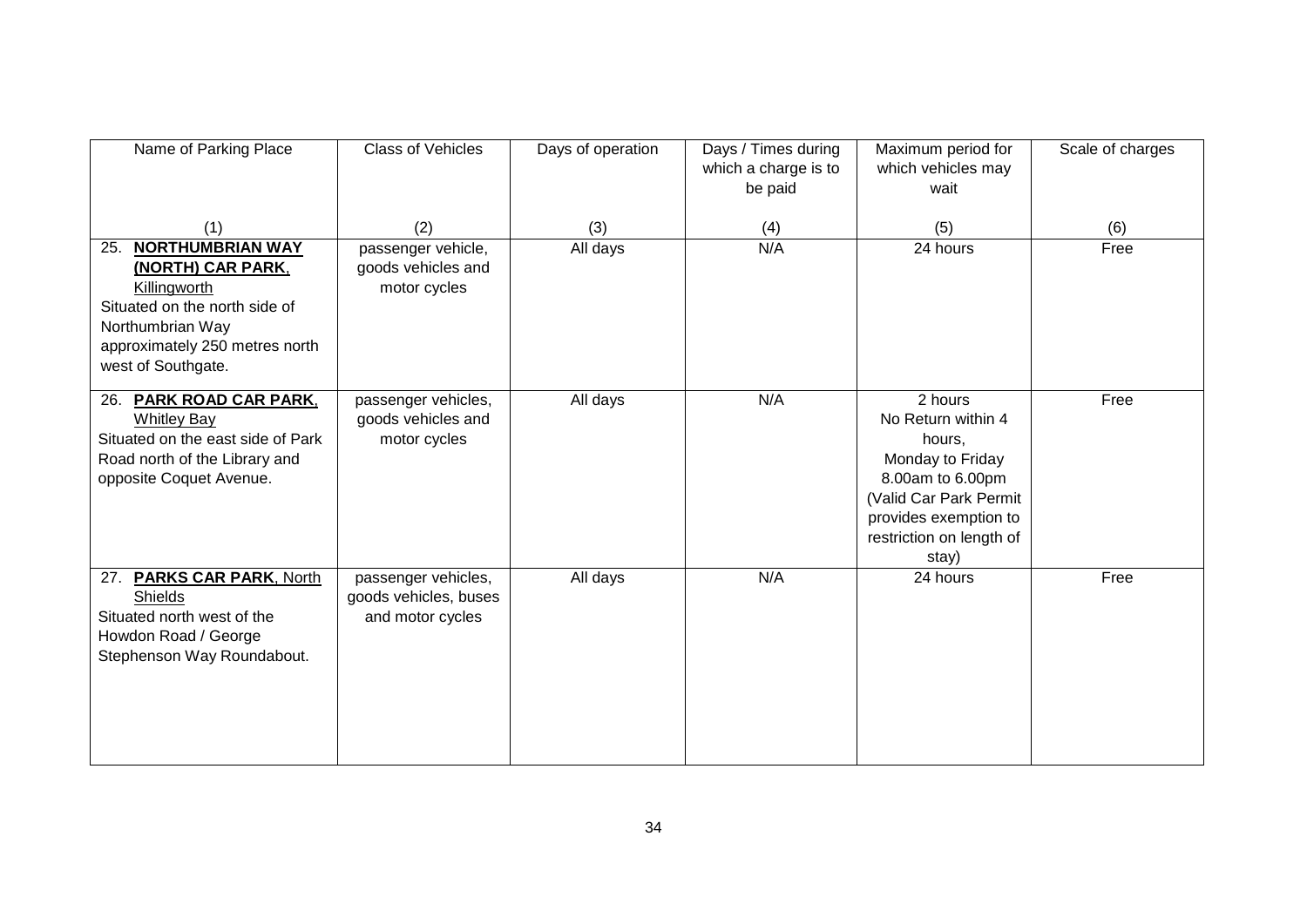| Name of Parking Place                                                                                                                                                                | <b>Class of Vehicles</b>                                  | Days of operation | Days / Times during<br>which a charge is to<br>be paid | Maximum period for<br>which vehicles may<br>wait                                             | Scale of charges |
|--------------------------------------------------------------------------------------------------------------------------------------------------------------------------------------|-----------------------------------------------------------|-------------------|--------------------------------------------------------|----------------------------------------------------------------------------------------------|------------------|
| (1)                                                                                                                                                                                  | (2)                                                       | (3)               | (4)                                                    | (5)                                                                                          | (6)              |
| <b>PLAYHOUSE CAR PARK,</b><br>28.<br><b>Whitley Bay</b><br>Situated on the north west side of<br>Marine Gardens adjacent to Park<br>Road and north east of No 8<br>Marine Gardens.   | passenger vehicles,<br>goods vehicles and<br>motor cycles | All days          | N/A                                                    | 24 hours                                                                                     | Free             |
| <b>PRIORS HAVEN CAR</b><br>29.<br><b>PARK, Tynemouth</b><br>Situated on the south west side<br>of Pier Road approximately 220<br>metres south west of Front<br>Street.               | passenger vehicles,<br>goods vehicles and<br>motor cycles | All days          | N/A                                                    | 2 hours<br>No Return within 4<br>Hours,<br>Monday to Friday<br>8.00am to 6.00pm              | Free             |
| 30. QUADRANT CAR PARK,<br><b>Cobalt Business Park</b><br>Situated to the west of The<br>Silverlink North and to the rear of<br>the Council's offices, Cobalt<br><b>Business Park</b> | passenger vehicles,<br>goods vehicles and<br>motor cycles | All days          | N/A                                                    | 24 hours                                                                                     | Free             |
| 31. QUARRY PARK CAR<br>PARK, Benton<br>Situated on the north side of<br>Whitley Road approximately 50<br>metres east of Grange Avenue.                                               | passenger vehicles,<br>goods vehicles and<br>motor cycles | All days          | Monday to Friday<br>9.00am to 5.00pm                   | $\overline{2}$ hours<br>No Return within 4<br>Hours,<br>Monday to Friday<br>9.00am to 5.00pm | 20p per hour     |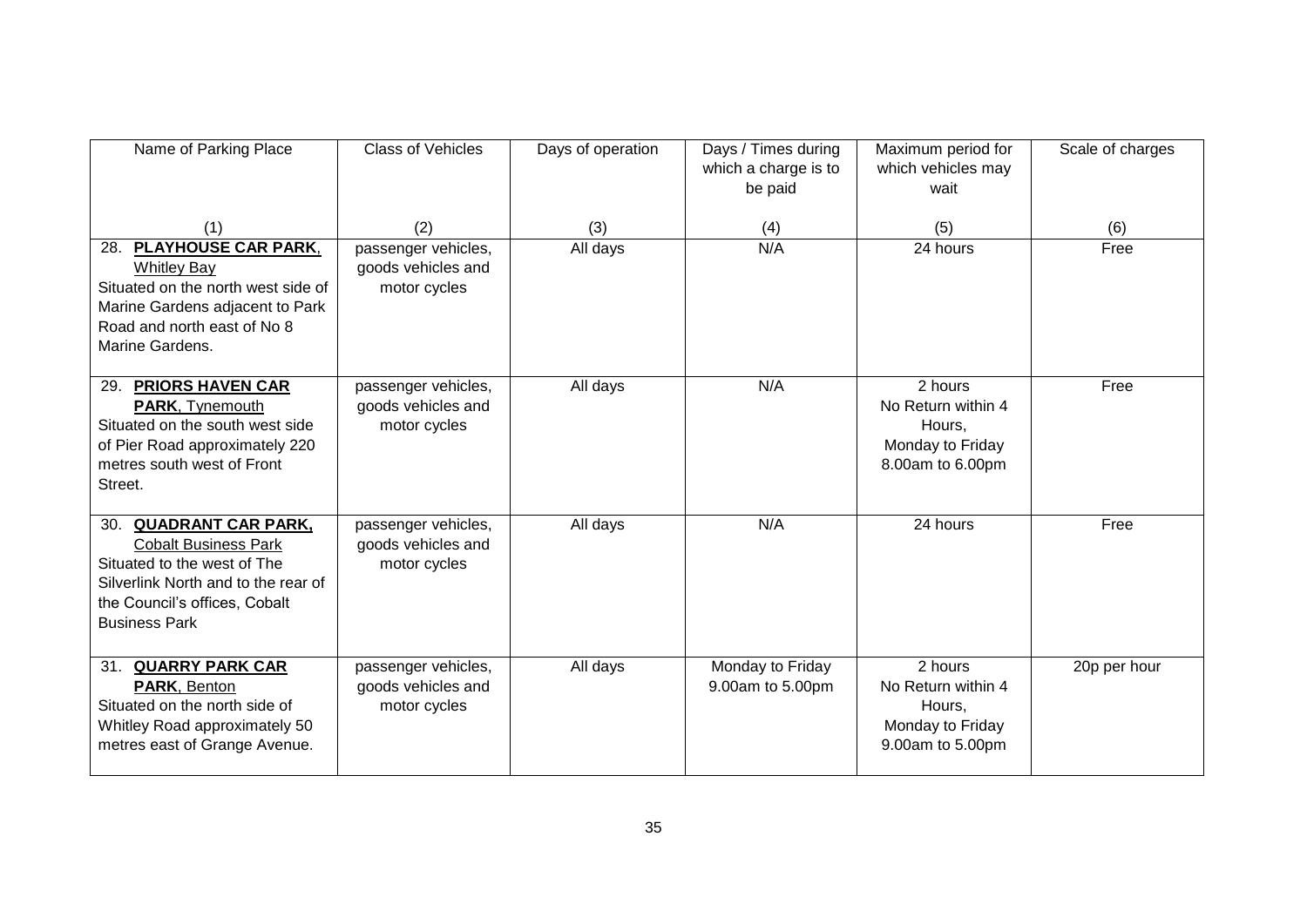| Name of Parking Place                                                                                                                                                             | <b>Class of Vehicles</b>                                  | Days of operation | Days / Times during<br>which a charge is to<br>be paid | Maximum period for<br>which vehicles may<br>wait                                | Scale of charges                                                                                                                                                |
|-----------------------------------------------------------------------------------------------------------------------------------------------------------------------------------|-----------------------------------------------------------|-------------------|--------------------------------------------------------|---------------------------------------------------------------------------------|-----------------------------------------------------------------------------------------------------------------------------------------------------------------|
| (1)                                                                                                                                                                               | (2)                                                       | (3)               | (4)                                                    | (5)                                                                             | (6)                                                                                                                                                             |
| 32. SEA VIEW CAR PARK,<br>Tynemouth<br>Situated at the south east end of<br>Oxford Street adjacent to<br>Trafalgar House.                                                         | passenger vehicles,<br>goods vehicles and<br>motor cycles | All days          | All days<br>9.00am to 6.00pm                           | 24 hours                                                                        | £1.20 $-$ 1 hour<br>£2.40 $-$ 2 hours<br>$£3.00 - All Day$<br>(Valid Foreshore<br>Permit provides<br>exemption to charge)                                       |
| <b>SILVERLINK PARK CAR</b><br>33.<br><b>PARK, Cobalt West</b><br>Allotment<br>Situated on the east side of The<br>Silverlink north opposite The<br>Village Hotel.                 | passenger vehicles                                        | All days          | N/A                                                    | 2 hours<br>No Return within 4<br>Hours,<br>Monday to Friday<br>8.00am to 6.00pm | Free                                                                                                                                                            |
| 34. SPANISH BATTERY CAR<br>PARK, Tynemouth<br>Situated on the south east side of<br>Pier Road approximately 320<br>metres south east of Front<br>Street.                          | passenger vehicles,<br>goods vehicles and<br>motor cycles | All days          | All days<br>9.00am to 6.00pm                           | 24 hours                                                                        | £1.20 $-$ 1 hour<br>£2.40 $-$ 2 hours<br>$£3.00 - All Day$<br>(Valid Foreshore<br>Permit provides<br>exemption to charge)                                       |
| 35. SPANISH CITY CAR<br><b>PARK, Whitley Bay</b><br>Situated on the east side of the<br>(A193) Spanish City link road to<br>the southern boundary of the<br>Spanish City building | passenger vehicles,<br>goods vehicles and<br>motor cycles | All days          | All days 10.00am to<br>6.00pm                          | 24 hours                                                                        | £1.20 $-$ 1 hour<br>£2.40 $-$ 2 hours<br>$£3.00 - All Day$<br>(Valid Spanish City<br>Car Park Permit or<br>Foreshore Permit<br>provides exemption to<br>charge) |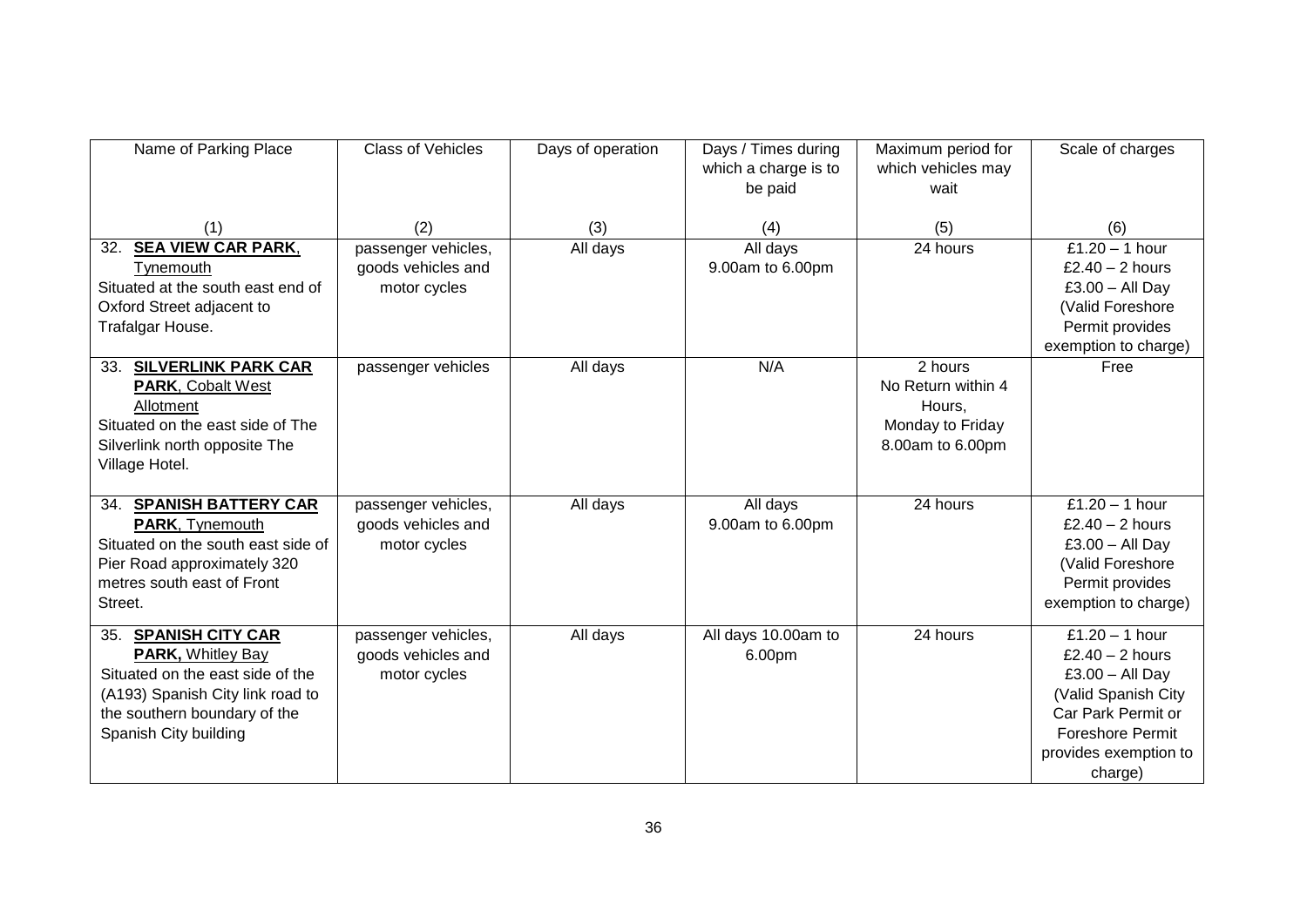| Name of Parking Place                                                                                                                                                                                        | <b>Class of Vehicles</b>                                         | Days of operation | Days / Times during<br>which a charge is to<br>be paid | Maximum period for<br>which vehicles may<br>wait | Scale of charges                                                                                                          |
|--------------------------------------------------------------------------------------------------------------------------------------------------------------------------------------------------------------|------------------------------------------------------------------|-------------------|--------------------------------------------------------|--------------------------------------------------|---------------------------------------------------------------------------------------------------------------------------|
| (1)                                                                                                                                                                                                          | (2)                                                              | (3)               | (4)                                                    | (5)                                              | (6)                                                                                                                       |
| <b>ST MARY'S ISLAND</b><br>36.<br>(NORTH) CAR PARK,<br><b>Whitley Bay</b><br>Situated on the west side of<br>Trinity Road approximately 320<br>metres north east of The Links /<br>Blyth Road A193 junction. | passenger vehicles,<br>goods vehicles, buses<br>and motor cycles | All days          | All days<br>9.00am to 6.00pm                           | 24 hours                                         | £1.20 $-$ 1 hour<br>£2.40 $-$ 2 hours<br>$£3.00 - All Day$<br>(Valid Foreshore<br>Permit provides<br>exemption to charge) |
| 37. ST MARY'S ISLAND<br>(SOUTH) CAR PARK.<br><b>Whitley Bay</b><br>Situated on the north west side of<br>Trinity Road approximately 700<br>metres north east of The Links /<br>Blyth Road A193 junction.     | passenger vehicles,<br>goods vehicles, buses<br>and motor cycles | All days          | All days<br>9.00am to 6.00pm                           | 24 hours                                         | $£1.20 - 1 hour$<br>£2.40 $-$ 2 hours<br>$£3.00 - All Day$<br>(Valid Foreshore<br>Permit provides<br>exemption to charge) |
| 38. STRATFORD CLOSE CAR<br><b>PARK, Killingworth</b><br>Situated on the east side of<br>Stratford Close adjacent to the<br>south side of No 20 Stratford<br>Close.                                           | passenger vehicles,<br>goods vehicles, and<br>motor cycles       | All days          | N/A                                                    | 24 hours                                         | Free                                                                                                                      |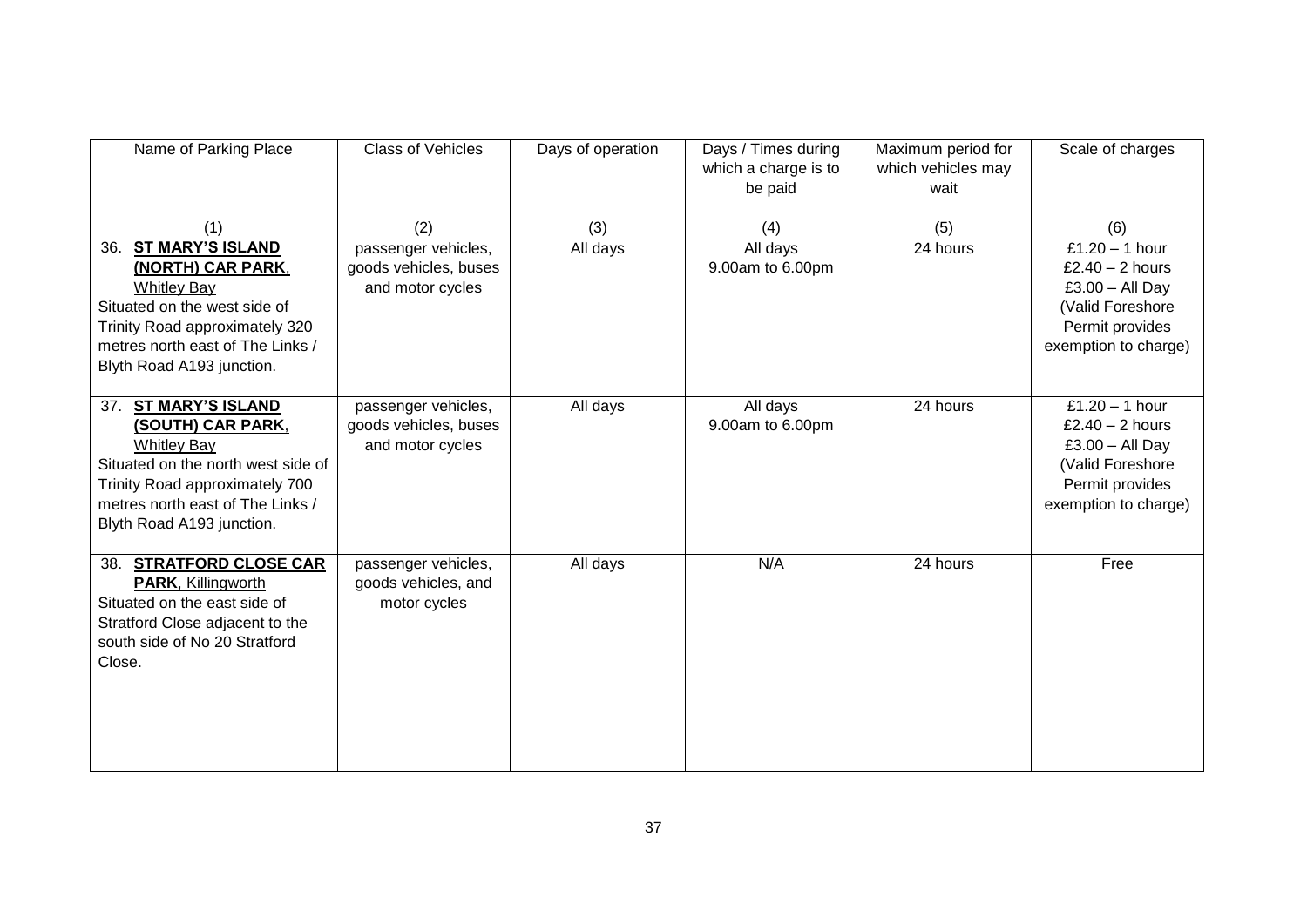| Name of Parking Place                                                                                                                                                                    | <b>Class of Vehicles</b>                                         | Days of operation | Days / Times during<br>which a charge is to<br>be paid | Maximum period for<br>which vehicles may<br>wait                                                | Scale of charges |
|------------------------------------------------------------------------------------------------------------------------------------------------------------------------------------------|------------------------------------------------------------------|-------------------|--------------------------------------------------------|-------------------------------------------------------------------------------------------------|------------------|
| (1)                                                                                                                                                                                      | (2)                                                              | (3)               | (4)                                                    | (5)                                                                                             | (6)              |
| <b>TYNE COMMISSION</b><br>39.<br><b>QUAY CAR PARK, Royal</b><br>Quays, North Shields<br>Situated to the east of Albert<br>Edward Dock on the eastern side<br>of the unnamed service road | Passenger vehicles,<br>goods vehicles and<br>motor cycles        | All days          | N/A                                                    | 24 hours                                                                                        | Free             |
| 40. WAVES CAR PARK,<br><b>Whitley Bay</b><br>Situated on the south west side<br>of The Links A193 approximately<br>118 metres north west of<br>Davison Avenue.                           | passenger vehicles,<br>goods vehicles, buses<br>and motor cycles | All days          | N/A                                                    | 3 hours<br>(Valid Car Park Permit<br>provides exemption to<br>restriction on length of<br>stay) | N/A              |
| <b>41. WESTERN QUAY CAR</b><br><b>PARK, North Shields</b><br>Situated to the south of Bell<br><b>Street</b>                                                                              | Passenger vehicles,<br>goods vehicles and<br>motor cycles        | All days          | $9.00am - 6.00pm$                                      | 2 hours<br>No Return on the<br>same day between<br>9.00am to 6.00pm                             |                  |
| 42. WHITLEY LODGE CAR<br><b>PARK, Whitley Bay</b><br>Situated on either side of<br><b>Claremont Crescent between its</b><br>junctions with Woodburn Drive<br>and Claremont Road          | passenger vehicles,<br>goods vehicles, buses<br>and motor cycles | All days          | N/A                                                    | 24 hours                                                                                        | Free             |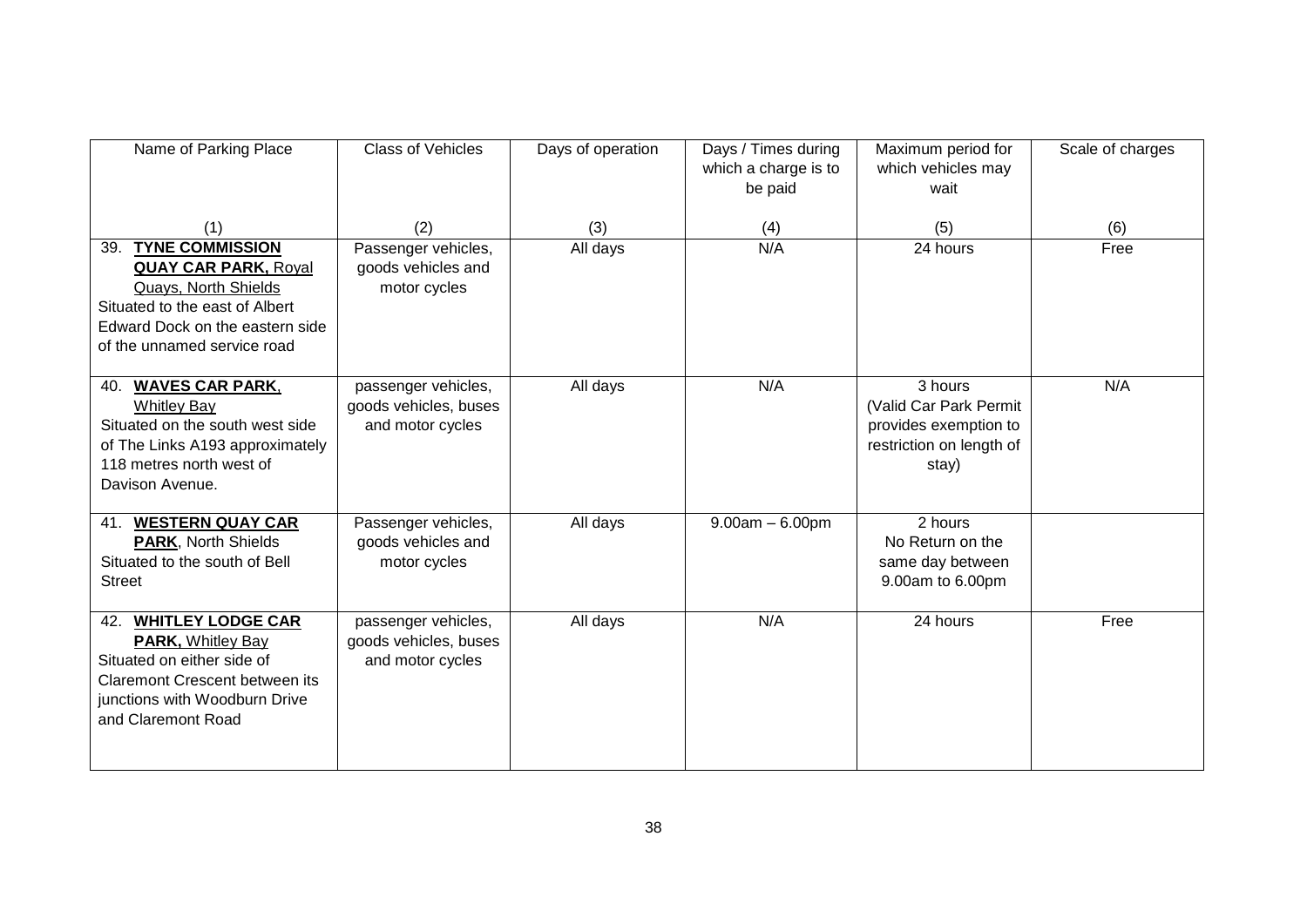| Name of Parking Place              | <b>Class of Vehicles</b> | Days of operation | Days / Times during<br>which a charge is to<br>be paid | Maximum period for<br>which vehicles may<br>wait | Scale of charges |
|------------------------------------|--------------------------|-------------------|--------------------------------------------------------|--------------------------------------------------|------------------|
|                                    |                          |                   |                                                        |                                                  |                  |
| (1)                                | (2)                      | (3)               | (4)                                                    | (5)                                              | (6)              |
| <b>WHITLEY ROAD CAR</b><br>43.     | passenger vehicles,      | All days          | N/A                                                    | 2 hours                                          | Free             |
| <b>PARK, Whitley Bay</b>           | goods vehicles and       |                   |                                                        | No Return within 4                               |                  |
| Situated on the north east side of | motor cycles             |                   |                                                        | hours,                                           |                  |
| Whitley Road adjacent to           |                          |                   |                                                        | Monday to Friday                                 |                  |
| Victoria Avenue and north west     |                          |                   |                                                        | 8.00am to 6.00pm                                 |                  |
| of Nos 154/156 Whitley Road.       |                          |                   |                                                        | (Valid Car Park Permit                           |                  |
|                                    |                          |                   |                                                        | provides exemption to                            |                  |
|                                    |                          |                   |                                                        | restriction on length of                         |                  |
|                                    |                          |                   |                                                        | stay)                                            |                  |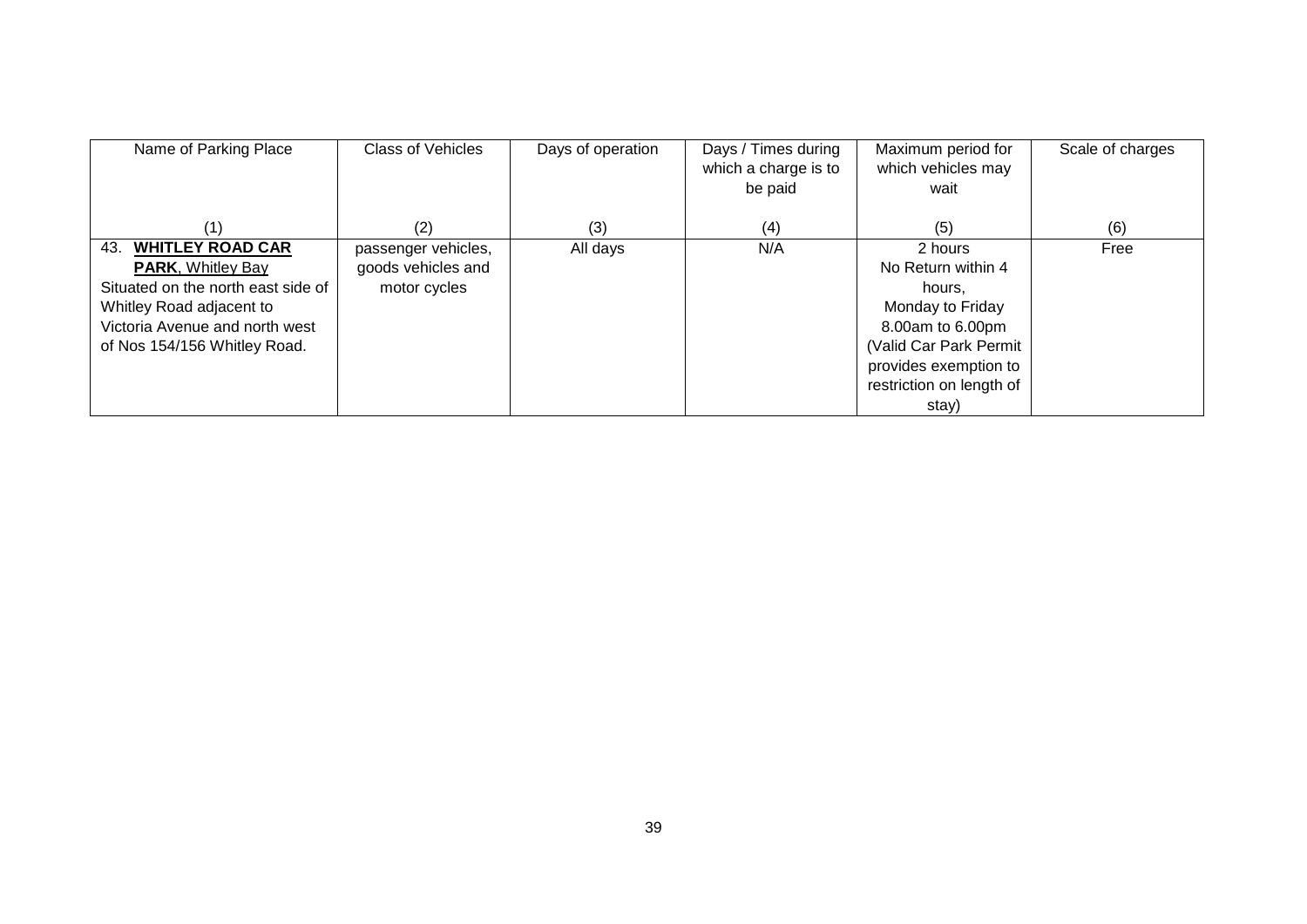# **Schedule 3**

# **Quadrant Car Park – Description of Parking Places**

| Type of Parking Place                     | Description                                                                                                                                                                                                                                                                                                    |
|-------------------------------------------|----------------------------------------------------------------------------------------------------------------------------------------------------------------------------------------------------------------------------------------------------------------------------------------------------------------|
| 1. Staff Car parking bays                 | 548 parking bays on the ground level of the car park and the lower and upper levels of the multi-storey car<br>park to the rear of the Council's offices at Quadrant East, The Silverlink North and Quadrant West, Quick<br>Silver Way, Cobalt Business Park, as shown on the plan in Appendix 1 of this Order |
| 2. Pool Car Parking bays                  | 2 parking bays on the ground level of the car park to the rear of the Council's offices, Quadrant East, The<br>Silverlink North, Cobalt Business Park, as shown on the plan in Appendix 1 of this Order                                                                                                        |
| 3. Visitor Car parking bays               | 46 bays on the ground level and situated in the south east corner of the car park to the rear of the<br>Council's offices, Quadrant East, The Silverlink North, Cobalt Business Park, as shown on the plan in<br>Appendix 1 of this Order                                                                      |
| 4. Electric Charging Vehicle parking bays | 2 parking bays on the lower level of the multi-storey car park situated to the rear of the Council's Offices,<br>Quadrant West, Quick Silver Way, Cobalt Business Park, as shown on the plan in Appendix 1 of this Order                                                                                       |
| 5. Car Club parking bays                  | N/A                                                                                                                                                                                                                                                                                                            |